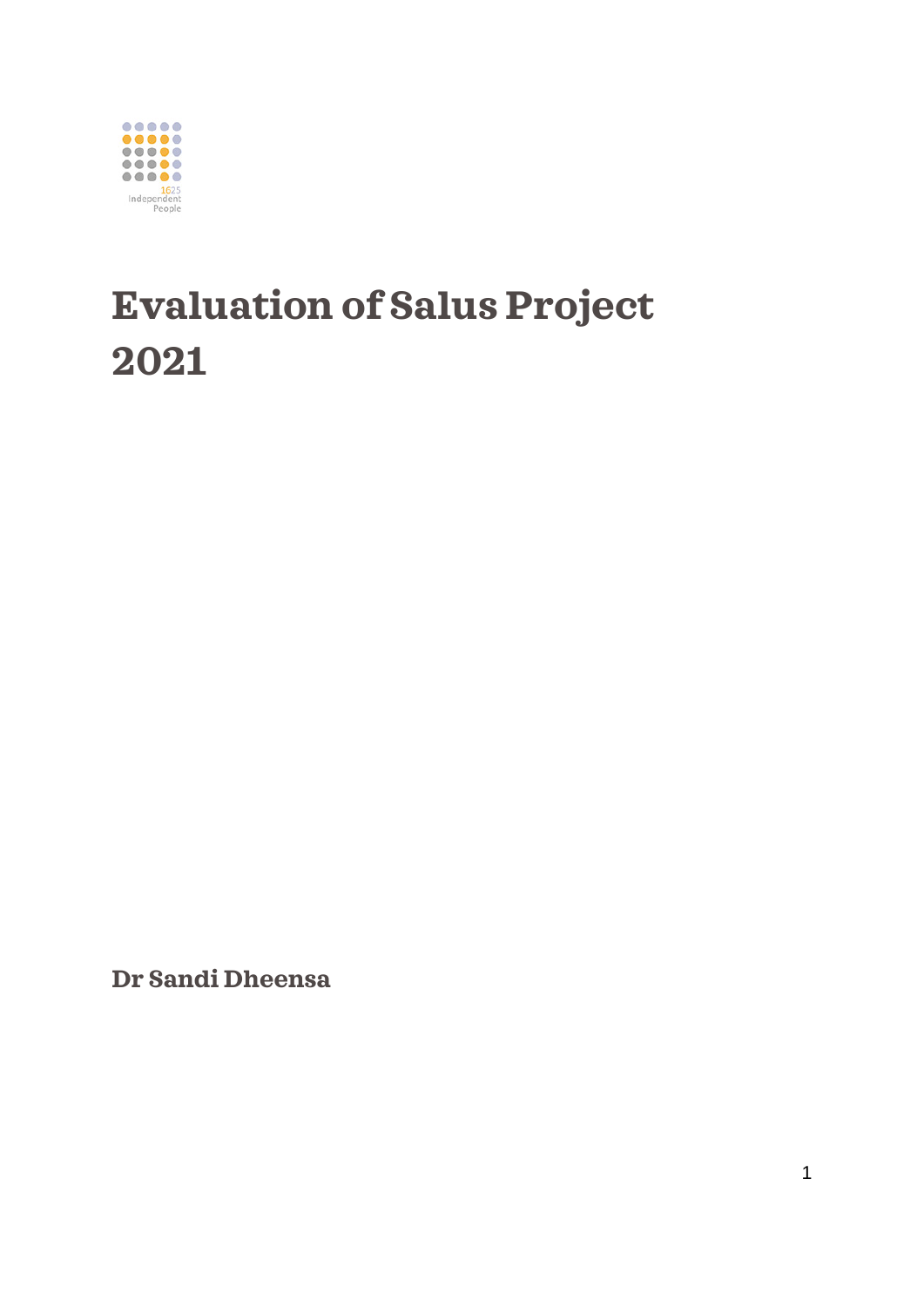### **Contents**

| 1.                                                                   |  |
|----------------------------------------------------------------------|--|
|                                                                      |  |
|                                                                      |  |
| 1.3 Women's experiences of homelessness are different from men's 9   |  |
|                                                                      |  |
| 2.                                                                   |  |
| 2.                                                                   |  |
|                                                                      |  |
|                                                                      |  |
| 3.                                                                   |  |
| Evaluation with 1625ip, Julian House, and SARSAS colleagues 16<br>4. |  |
|                                                                      |  |
| 4.2                                                                  |  |
| 4.3                                                                  |  |
|                                                                      |  |
|                                                                      |  |
|                                                                      |  |
| 5.3                                                                  |  |
| 6.                                                                   |  |
|                                                                      |  |
|                                                                      |  |
| 6.3                                                                  |  |
| 7.                                                                   |  |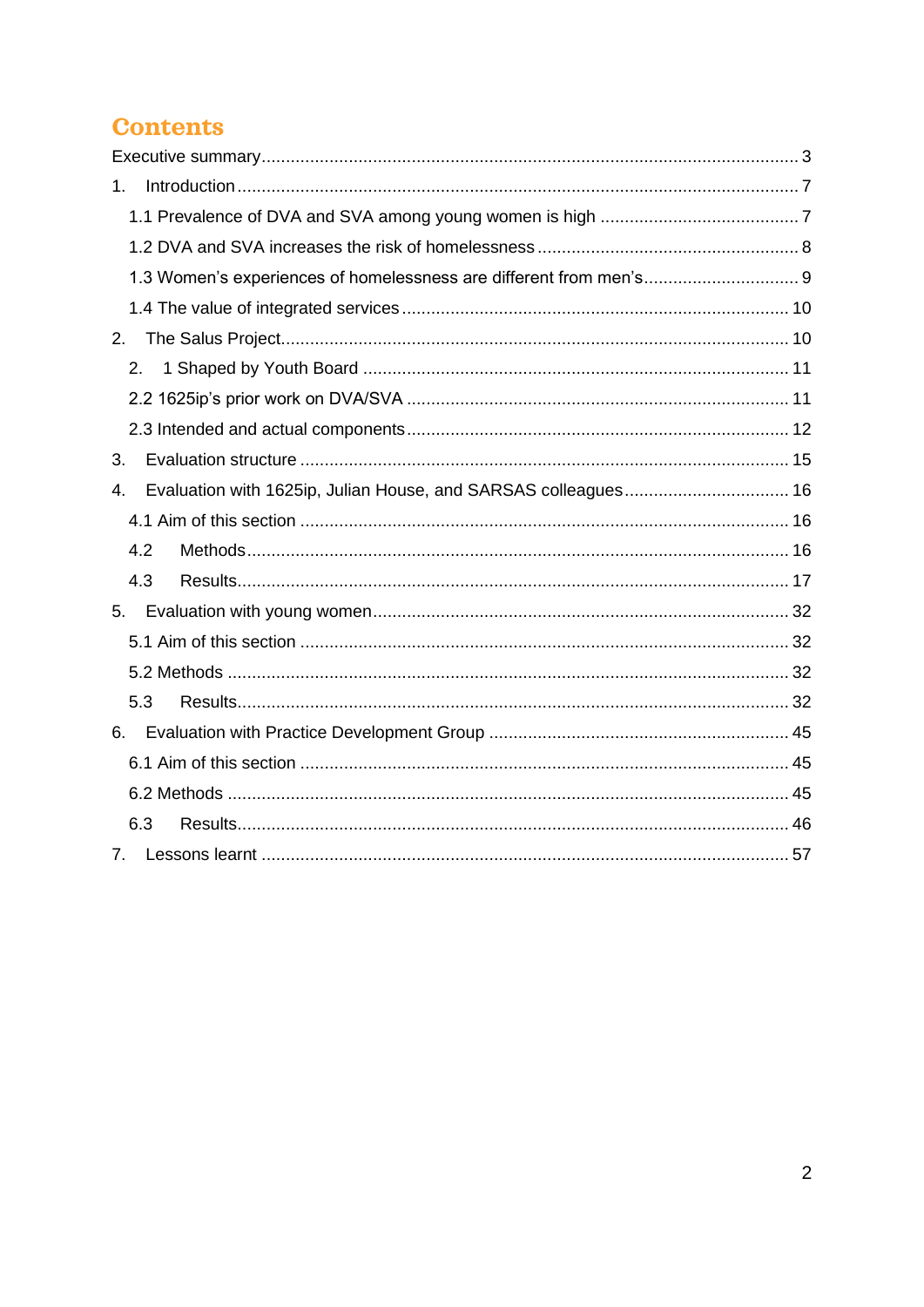# <span id="page-2-0"></span>**Executive summary**

#### **Introduction**

1625 independent people (1625ip) is the main provider of supported housing for young homeless people in Bristol and South Gloucestershire. In January 2020 it launched the Salus Project to work with young women who had experienced, or were at risk of, homelessness and domestic violence and abuse (DVA) and/or sexual violence and abuse (SVA). It was a partnership between 1625ip and SARSAS, Julian House, and Next Link. The project comprised DVA and SVA training for 1625ip colleagues, and training on young people's homelessness for Julian House and SARSAS colleagues. The project employed a female wellbeing coach with specialist DVA/SVA expertise as part of the Transitions and Resilience service. The wellbeing coach supported the delivery of training, mentored colleagues to support young women, and provided intensive one-to-one support for young women. Young women could choose whether to take up this one-to-one support or take up support from their keyworker. The organisations involved formed the 'Practice Development Group,' with SARSAS and Julian House strategic and operational partners and Next Link a strategic partner only. The intended outcomes were

- Young women: Increased provision of DVA/SVA support to young women who are homeless and homelessness prevention support to women affected by SVA
- Organisational: An ongoing training and coaching framework, with tools and resources developed and embedded for colleagues within the partnership so that they are better informed and able to work in a gender-informed way, with increased knowledge of DVA/SVA and homelessness
- Sector-wide: A collective voice of young women facing homelessness and DVA/SVA being heard through relevant platforms, in the form of stories, insights and learning, to influence policies and practices concerning DVA/SVA and homelessness.

#### **Method**

This evaluation comprises analysis of monitoring statistics, post-training surveys, interview/focus group data from 1625ip colleagues, young women, and the Practice Development Group, case management system notes, and meeting minutes.

#### **Main findings**

**The training was effective.** Regarding DVA/SVA, 1625ip colleagues felt better equipped to respond to the needs of young female survivors, felt that training had introduced them to tools and resources that would support their work, felt that they now knew where to go for more information or advice, and felt that training had improved their understanding of the gendered nature of DVA/SVA. Regarding homelessness, SARSAS and Julian House colleagues felt better able to respond to the needs of young women at risk of homelessness, felt better able to support young women around their accommodation needs, had a better understanding of homelessness pathways, and now knew where to go for advice or information about homelessness services.

**The number of young women supported was over target.** The coach provided coaching to thirteen keyworkers: the potential number of young women benefitting from this coaching was approximately 112. There were thirty-eight referrals to the wellbeing coach overall.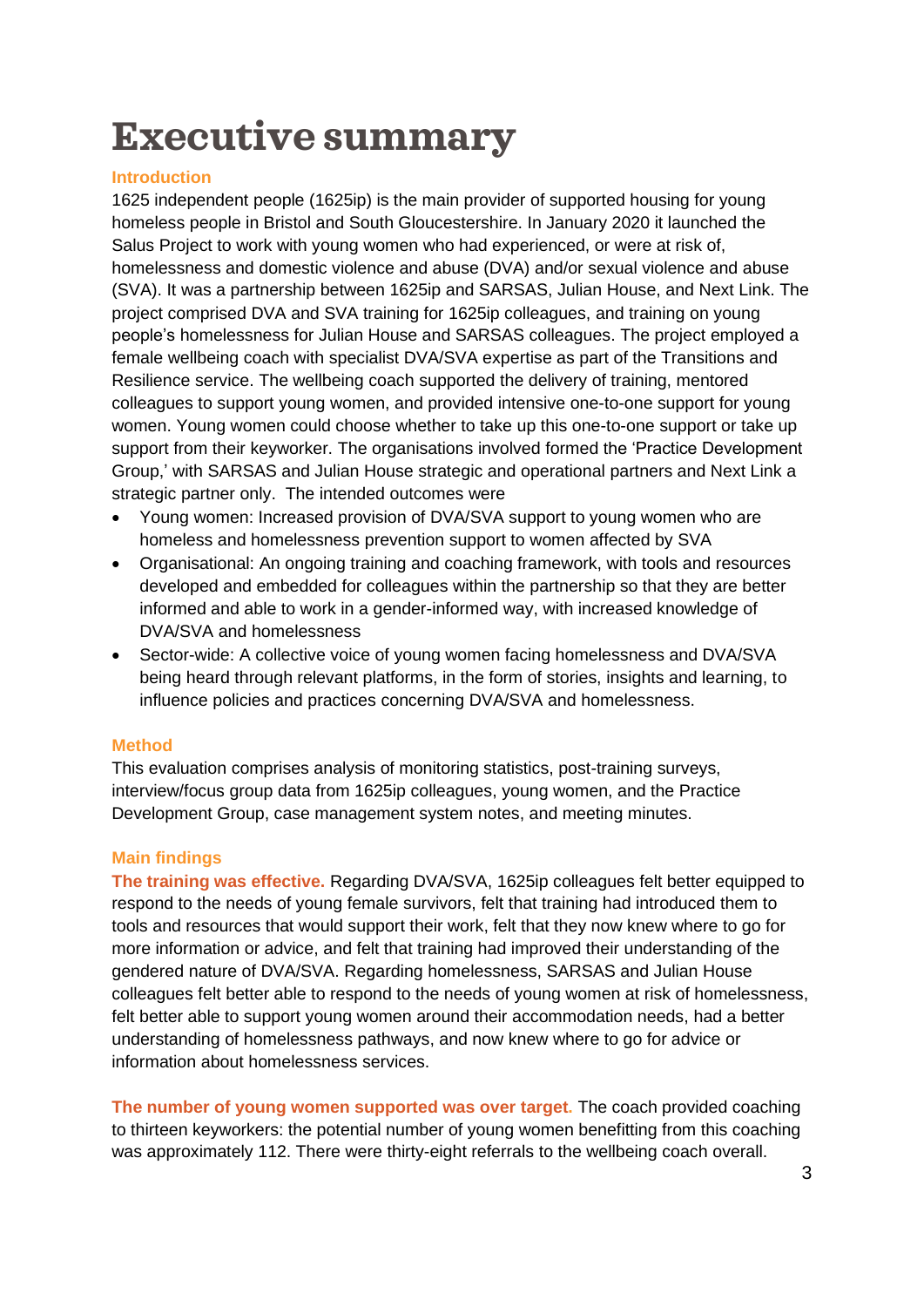Twenty-three young women were supported through one-to-one work, for an average of just over six months each. The coach referred five young women for SARSAS counselling. Of these, two did not engage and SARSAS deemed one referral as not appropriate: this young woman instead received a one-to-one preparation for counselling service. Of the remaining two, one was offered a longer set of sessions (24 weeks rather than 12). At the time of writing, the coach was awaiting feedback from SARSAS to see if the second had engaged.

**Positive outcomes for young women were numerous**. Young women completed postsupport feedback forms and on average there was an increase in young women's relationship understanding, perception of support, support with accommodation needs, supportive relationships, relationship confidence, confidence with peers, and safety. Interviews and focus groups showed that coaching and one-to-one support increased young women's safety and reduced the risk of further exposure to violence. Young women said the service empowered them to be more aware of abusive tactics and improved their mental health, self-worth, confidence, and feelings of stability and independence. Key mechanisms of impact were the flexible nature of the service, the support being in-house, and the support being delivered by a coach with sector knowledge

**Provision of DVA/SVA support within 1625ip gave young women who would not otherwise engage in support the opportunity to do so.** The Practice Development Group pointed out that they had produced several case studies that illustrated legitimate reasons that young women were not engaging in existing specialist services, e.g., they did not meet the threshold for the services or did not see the services as suitable for them. Having the coach's support as an option provided a bigger safety net for young women across the local authorities and gave young women autonomy to decide what type of support to take up. Indeed, some young women felt that the coach's support met their needs better than that of other services, often comparing it to counselling, which some found unhelpful.

1625ip colleagues felt that young women were more likely to take up DVA/SVA support from within the organisation because it avoided the need to go through the formal procedures involved in registering with an unknown and external agency. Re-telling their story and building new relationships with new workers was stressful and re-traumatising for survivors. Young women were more likely to take up support from within 1625ip because they knew, felt comfortable with, and trusted the organisation.

Colleagues moreover said young women did not always see themselves as experiencing DVA/SVA, meaning services that used the term "domestic/sexual violence" seemed less relevant to them or felt stigmatising. Colleagues and the coach had flexibility in how they could introduce the in-house service (e.g., wellbeing coach/healthy relationships coach), which made it feel accessible to young women.

**Support complemented and added to other specialist provision.** In some cases, young women had sought support from other agencies/services. Here, colleagues said the coach was a bridge that stopped young women from falling through the gaps between services on a referral pathway. The coach also stopped women from disengaging with services entirely after being on a long waiting list for counselling.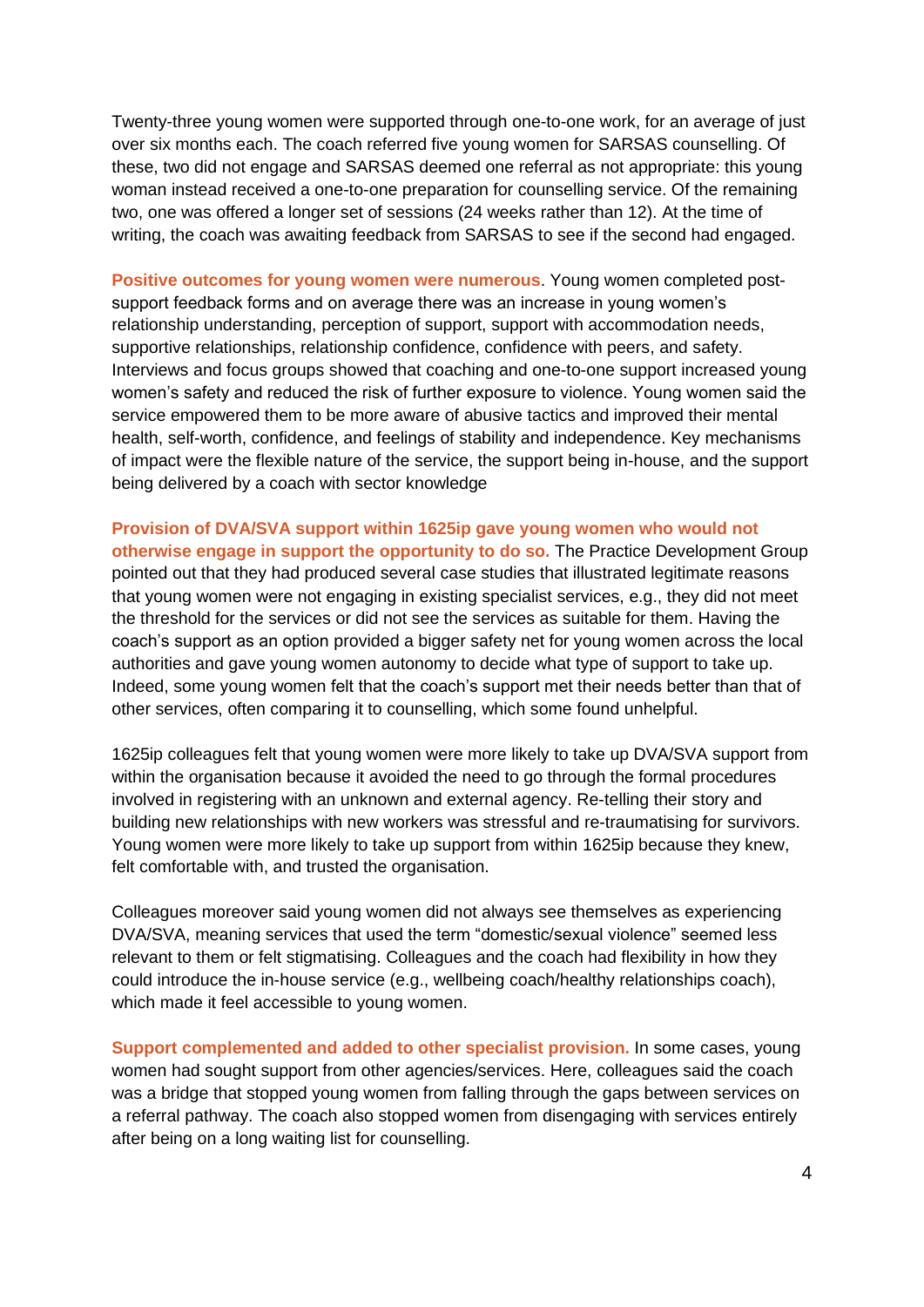Colleagues said the coach helped them to make referrals to external agencies/services where appropriate. In particular, the coach connected colleagues and young women to culturally specific services that could support the young woman *and* assist the keyworker to support the young woman. Colleagues were left feeling more confident navigating through services to ensure young women's needs were met. Young women talked about receiving support from other agencies/services while getting support from the coach, including culturally specific services. They found these services helpful and said the services worked well alongside each other.

Being able to offer specialist SVA counselling through SARSAS, made available through the partnership nature of the Salus Project, was especially important and added value to both services. 1625ip Practice Development Group members felt that as well as take-up of counselling, another important outcome was that several women *had been offered* counselling and had made a *considered* decision to turn it down. These young women were offered alternative and more appropriate sources of support for SVA.

**The coach's one-to-one support was uniquely tailored to young women's needs and was holistic, consistent, and accessible.** Support for DVA/SVA could start when the young woman needed it and when they felt ready. The types of support were also tailored to the needs of young women: e.g., emotional support, helping them to recognise violence, managing new relationships, managing being alone, practical support (buying food, claiming benefits), as well as legal and formal support (securing visas, seeking accessing to public funds, seeking injunctions) and more urgent, crisis work like helping the young woman leave her family home. This wide-ranging support was distinct from that offered by other services, where the sole focus is often the provision of immediate support to get the survivor to safety. There was also no eligibility threshold for the service and no rule around when to discharge them. Support could go at the young woman's pace and be relatively long-term.

Talking about the one-to-one support, young women felt the emotional support the coach provided was key. They also said the coach had functioned as an advocate for them, representing their voice when liaising and coordinating with the court and different agencies, bodies, and services (e.g., solicitors, housing). They saw the tailored and flexible nature of the support as crucial. The coach made them feel open and able to talk and allowed them to set the agenda. The support felt less formal than, for example, counselling, particularly because they could meet in places of their choice rather than confined and clinical rooms.

All young women said that they could contact the coach whenever they needed to and that they could meet with her regularly. Many young women described that their recovery was not a linear process and they still experienced difficult days. The coach supported them throughout their recovery journey and provided a much-needed sense of stability.

**In-house expertise strengthened organisational capacity and efficiency.** As well as being beneficial for individual colleagues and young women, having a colleague whose dedicated role was to address DVA/SVA was beneficial for 1625ip as a whole. Having dedicated support meant other workers in 1625ip could do their own jobs well rather than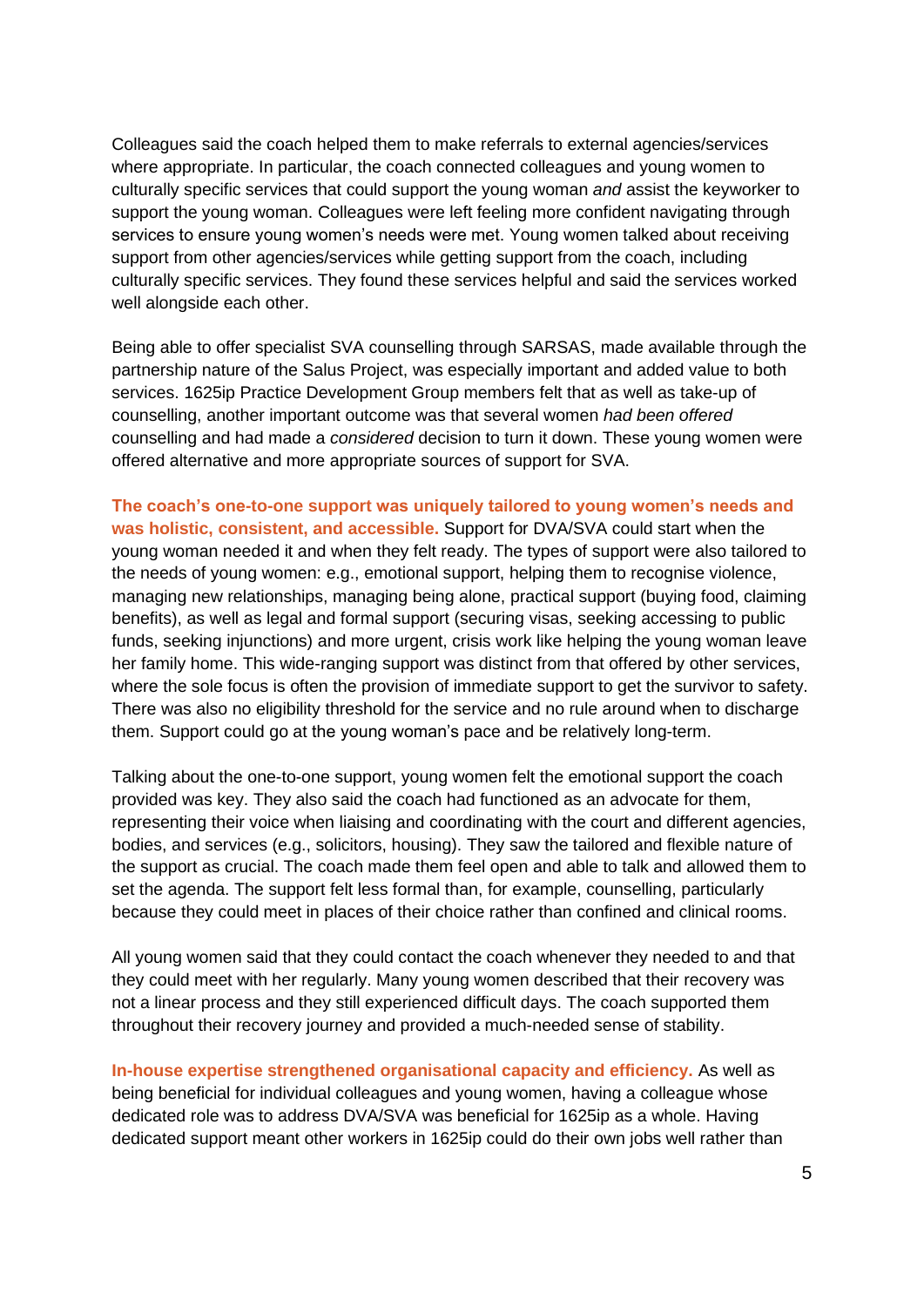trying to address DVA/SVA themselves. At the same time, having the coach in-house as an expert and available go-to resource meant that when colleagues did want to address DVA/SVA themselves, they could access advice efficiently and effectively. Efficiency was crucial given colleagues' caseloads and given situations of acute risk. The coach became embedded into routine practice quickly: colleagues could share what they knew about young women with her through discussions at regular 1625ip meetings and notes on the case management system. Her embeddedness allowed accurate information sharing and management of risk and safety. The coach also provided emotional support to colleagues who were supporting young women experiencing DVA/SVA. Colleagues who felt emotionally supported by the coach were, in turn, better able to support young women.

**The partnership nature of the work made steps towards systems change and led to service improvement within and across the sector.** Group members said that working together had led to a better understanding of other organisations' aims, ways of working, and priorities. This increase in knowledge and understanding led Group members to recognise how they might work together towards shared goals (i.e., to better support young women). Specifically, the partnership led to better collaboration and the use of existing models (i.e., not reinventing the wheel). Working together also led Group members to feel more confident in contacting go-to people for queries and more broadly to share expertise. Next Link colleagues pointed out that they could share resources and links with 1625ip which would be beneficial for providing holistic support for young women. 1625ip as an organisation felt that through the partnership, they could learn from, be accountable to, and identify gaps between themselves and specialist organisations. All Group members said that they had learnt new ways of working from the partnership that would enhance their organisation's practice in future. The collaboration led to providing support that was more holistic, needs-led, informed by multiple disadvantage, and to a wider reach of young women.

Importantly, through the partnership, group members felt they had improved genderinformed practice and taken steps towards systems change, namely improved working between Bristol Youth MAPS (a multi-partner project, led by 1625ip) and Next Link. The project also increased the likelihood of future systems change by generating evidence for the value and need for *integrating* services as a way of making services cohesive. Integrated services ultimately meet the needs of more young women.

**Tools and resources developed:** Six case studies capturing young women's voices were developed and shared in the Practice Development Group and with Homeless Link and have been used to lobby for change in the sector. The work has been presented at multiple local and national fora. SARSAS has produced a webinar for ongoing use with selected 1625ip colleagues to improve their understanding of issues surrounding SVA. 1625ip has also produced a reference guide for helpline workers at SARSAS to enable them to better support and signpost young women for whom homelessness is a risk. Other resources, including training materials, will be shared via the Informing Futures toolkit, so they can be accessed by a wider range of agencies involved in the support of young women. Along with the steps towards systems change, the tools and resources are the Salus Project's legacy.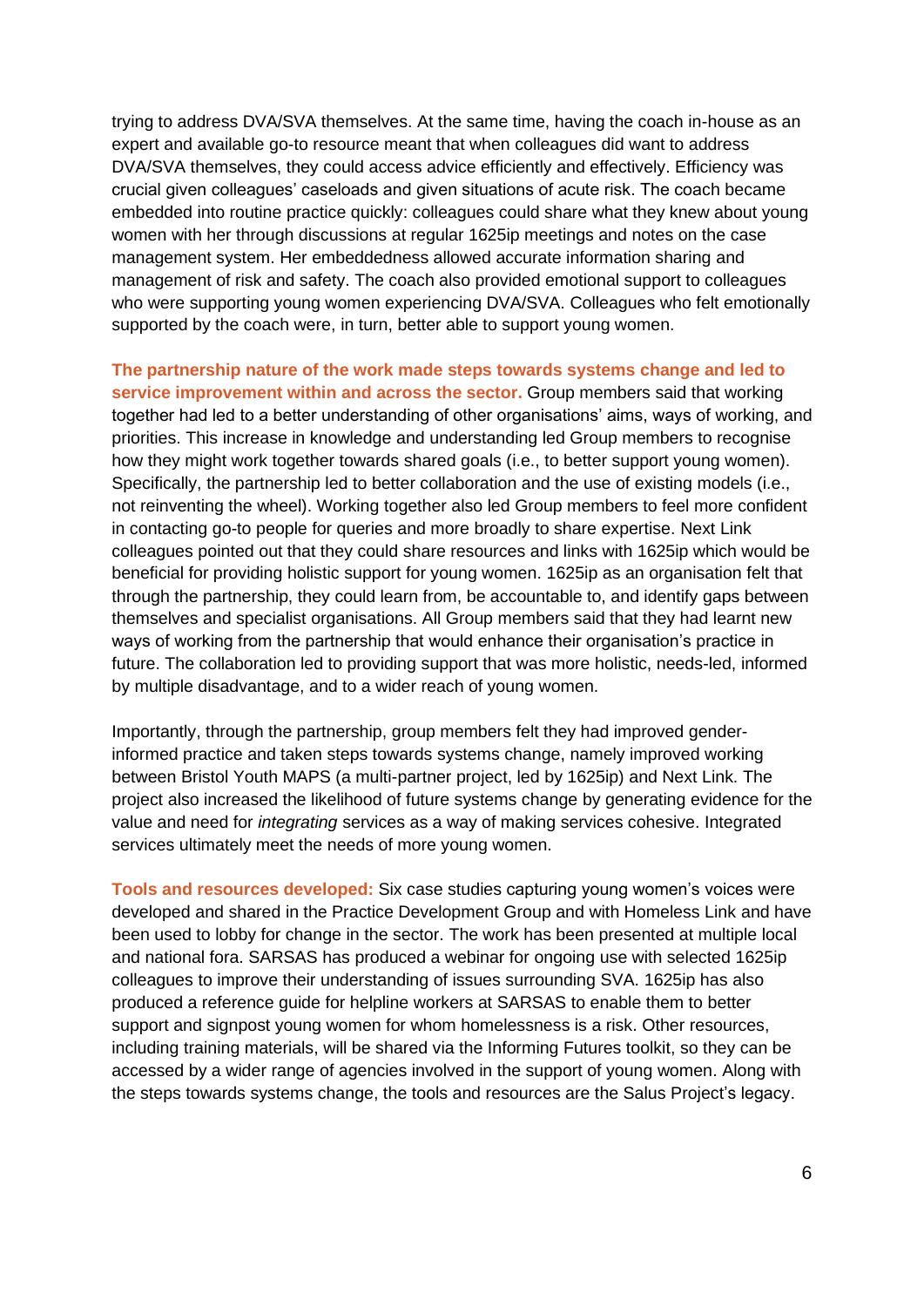# <span id="page-6-0"></span>**1. Introduction**

The UK government defines domestic violence and abuse (DVA) as any incident or pattern of incidents of controlling, coercive or threatening behaviour, violence or abuse between those aged 16 or over who are or have been intimate partners or family members regardless of gender or sexuality. DVA can encompass but is not limited to psychological, physical, sexual, financial, and emotional abuse. The definition includes so-called 'honour'-based violence, female genital mutilation (FGM) and forced marriage<sup>1</sup>. The most commonly recorded type is 'intimate partner violence/abuse' (IPVA).

Sexual violence and abuse (SVA) will often fall under the umbrella of DVA and can also happen between friends, acquaintances, and strangers. It is any unwanted behaviour of a sexual nature that happens without consent and can be physical, psychological, verbal, or online<sup>2</sup> . It includes child (i.e., under 18) sexual exploitation.

DVA and SVA disproportionately affect women, as the following research illustrates, and is a gendered phenomenon. As Evan Stark argues, abuse "is used to secure male privilege…its regime of domination/ subordination is constructed around the enforcement of gender stereotypes... [and it] has a gendered focus on exploiting sexual [and gendered] inequalities" (Stark, p8).

# <span id="page-6-1"></span>**1.1 Prevalence of DVA and SVA among young women is high**

The most recent national statistics available show that:

- In 2020, 14% of women aged 16-19 in England and Wales and 10% aged 20-24 had experienced DVA in the last year<sup>3</sup>
- In 2019-2020, there were 2,024 'honour'-based violence offences in England and Wales (excluding Greater Manchester), including 74 FGM, 140 forced marriage offences, and 1810 other offences<sup>4</sup> (Note, age disaggregated data are unavailable)
- In 2019, 9.4% of women in England and Wales said they had experienced sexual abuse before the age of sixteen<sup>5</sup>
- In 2017, 8.8% of women aged 16-19 and 7.2% of women aged 20-24 had experienced sexual assault in the last year. These rates were significantly higher than for any other age group<sup>6</sup>.

<sup>1</sup> <https://www.gov.uk/government/news/new-definition-of-domestic-violence>

<sup>2</sup> <https://www.nidirect.gov.uk/articles/sexual-violence-and-abuse>

<sup>3.</sup>https://www.ons.gov.uk/peoplepopulationandcommunity/crimeandjustice/datasets/domesticabuseprevalenceandvictimcharact eristicsappendixtables

<sup>4</sup> [https://www.gov.uk/government/statistics/statistics-on-so-called-honour-based-abuse-offences-england-and-wales-2019-to-](https://www.gov.uk/government/statistics/statistics-on-so-called-honour-based-abuse-offences-england-and-wales-2019-to-2020) $2020 2020 -$ 

<sup>5</sup> <https://www.ons.gov.uk/peoplepopulationandcommunity/crimeandjustice/datasets/childsexualabuseappendixtables>

<sup>6</sup>https://www.ons.gov.uk/peoplepopulationandcommunity/crimeandjustice/articles/sexualoffencesinenglandandwales/yearendin gmarch2017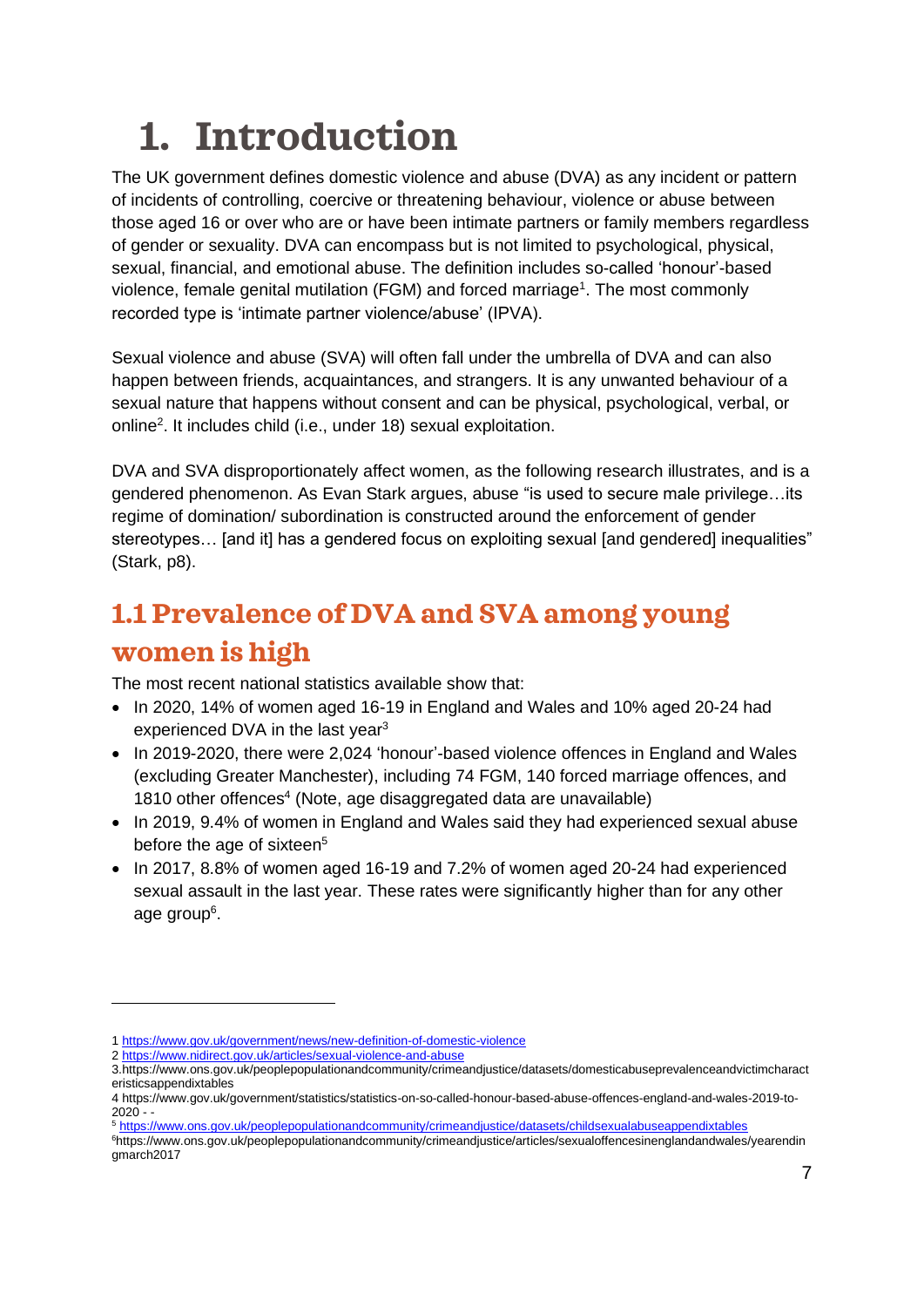Research from 2020 about 3000 young people's experiences of IPVA showed that 41% of young women reported lifetime IPVA victimisation by the age of 21. History of anti-social behaviour, drug use, risky sexual behaviour, anxiety, and self-harm were associated with a 50% increase in the likelihood of experiencing IPVA**<sup>7</sup>** . Research with adolescents (up to the age of 18) showed IPVA is also associated with depressive symptoms, post-traumatic stress disorder, eating disorders, and suicidal thinking and behaviour in young people. Young female victims/survivors were more likely to report severe mental health outcomes than young male victims/survivors. Exposure to IPVA in their household by the age of 16 was associated with an increased risk of perpetration among young men, illustrating the cyclical nature of violence<sup>8</sup>. Earlier research has shown that young women reported that the IPVA makes them feel frightened and unhappy and harms their welfare, while young men did not report these feelings<sup>9</sup>.

Regarding SVA, being young and female are known risk factors. SVA is associated with mental ill-health, trauma, and substance use, and when SVA is in childhood, it is associated with re-victimisation in adulthood<sup>10</sup>.

Services that are specific to young people experiencing DVA are rare: most evaluated interventions target young people who were exposed to DVA in their parents' relationships<sup>8</sup>. For SVA, the options are generally limited to therapy via statutory services for those who meet the criteria or through voluntary services, which tend to have long waiting lists<sup>11-12</sup>. The NSPCC runs a programme that has been evaluated as effective but is for those aged up to 17 only<sup>13</sup>. This highlights the need for interventions to support young women experiencing DVA/SVA.

## <span id="page-7-0"></span>**1.2 DVA and SVA increases the risk of**

### **homelessness**

Homelessness and DVA/SVA are inextricably linked.

In a 2018 Homeless Link survey<sup>14</sup> with services that provide support for women who experience homelessness and multiple disadvantage, 93% of respondents said they sometimes or often support women who are experiencing DVA.

<sup>7</sup> Herbert, A., Heron, J., Barter, C., Szilassy, E., Barnes, M., Howe, L. D., ... & Fraser, A. (2020). Risk factors for intimate partner violence and abuse among adolescents and young adults: findings from a UK population-based cohort. Wellcome Open Research, 5(176), 176.

<sup>&</sup>lt;sup>8</sup> Barter, C., & Stanley, N. (2016). Inter-personal violence and abuse in adolescent intimate relationships: mental health impact and implications for practice. International review of psychiatry, 28(5), 485-503.

<sup>&</sup>lt;sup>9</sup> Barter, C., McCarry, M., Berridge, D., & Evans, K. (2009). Partner exploitation and violence in teenage intimate relationships. London: NSPCC.

<sup>10</sup> Ahlin, E. M. (2021). Risk factors of sexual assault and victimization among youth in custody. *Journal of interpersonal violence*, *36*(3-4)

<sup>11</sup> Brooker, C., & Durmaz, E. (2015). Mental health, sexual violence and the work of Sexual Assault Referral centres (SARCs) in England. Journal of forensic and legal medicine, 31, 47-51.

<sup>12</sup> Allnock, D., Radford, L., Bunting, L., Price, A., Morgan‐Klein, N., Ellis, J., & Stafford, A. (2012). In demand: Therapeutic services for children and young people who have experienced sexual abuse. Child Abuse Review, 21(5), 318-334. <sup>13</sup> <https://learning.nspcc.org.uk/media/1369/letting-the-future-in-evaluation.pdf>

<sup>14</sup> [https://www.homeless.org.uk/sites/default/files/site-attachments/Women%27s%20research\\_March%2019\\_1.pdf](https://www.homeless.org.uk/sites/default/files/site-attachments/Women%27s%20research_March%2019_1.pdf)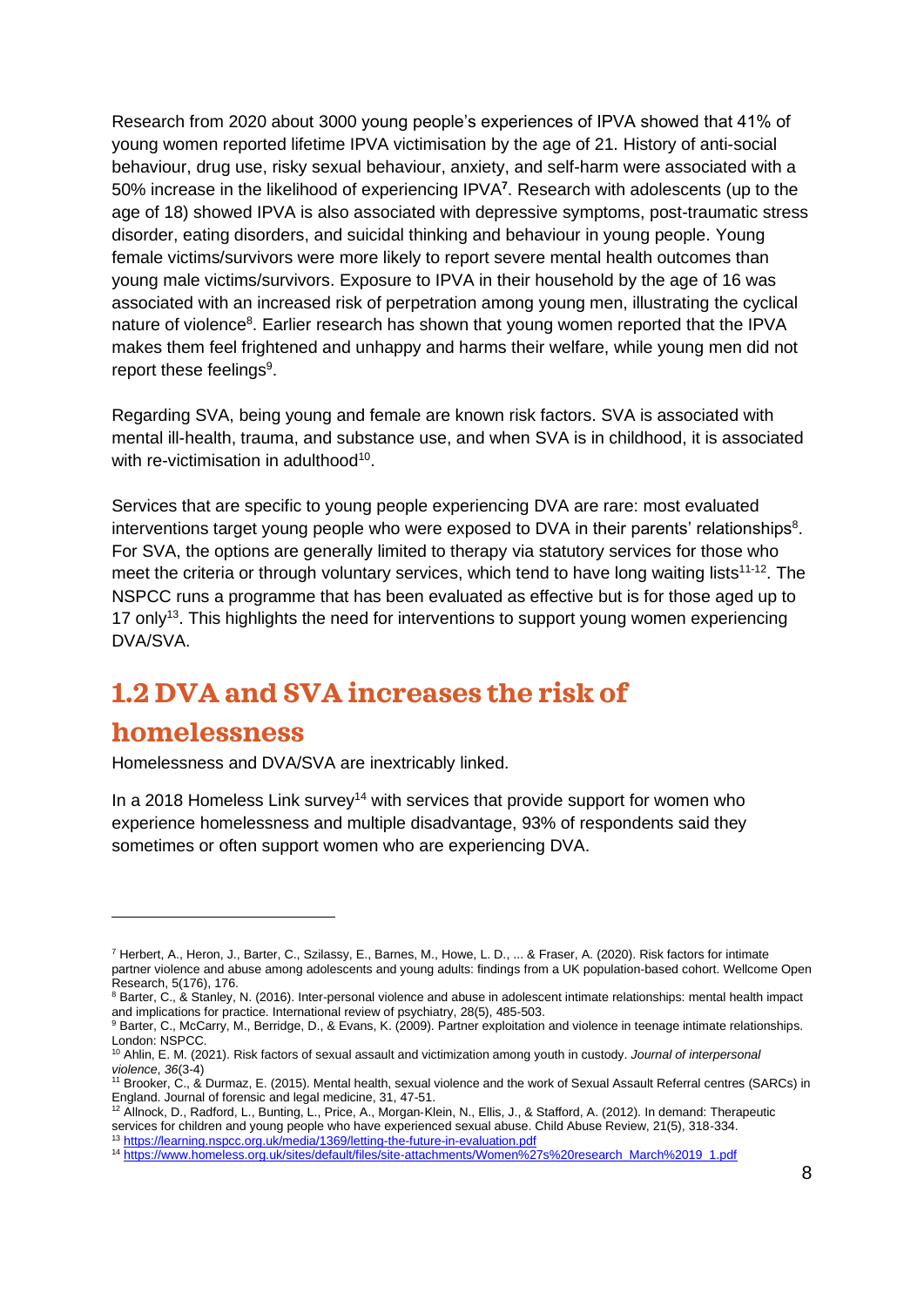In a 2014 survey, almost half of female clients at St Mungo's homelessness charity had experienced DVA and around a third had experienced abuse as a child (compared with 5% and 8% of men, respectively). Just over 30% said DVA had contributed to their homelessness (compared with 8% of men)<sup>15</sup>. A survey with 15,000 mothers in the UK has shown that emotional IPVA and physical IPVA independently and jointly increase the risk of homelessness. Emotional IPVA increases the risk by around 1.5 times, while physical IPVA increases the risk by  $2-4$  times<sup>16</sup>.

Looking specifically at young people who become homeless, they have often experienced abuse and violence, and homelessness, in turn, increases vulnerability to further abuse and violence<sup>17</sup>. Young women's homelessness is often linked to SVA and specifically child sexual exploitation, while young men's is more frequently linked with criminal exploitation (e.g., running county lines, gang crime) 18 . Research about the risk of homelessness and 'honour'-based violence is limited but shows that South Asian women aged 18–24 decide that running away from home is the only way to escape abuse and threats of forced marriage<sup>19</sup>. At the same time, parents tell their children that if they leave home, they will be disowned for bringing dishonour upon the family and community $20$ . Their choice is therefore between continuing to experience DVA or facing homelessness.

# <span id="page-8-0"></span>**1.3 Women's experiences of homelessness are different from men's**

St Mungo's has found that women who are homeless face severe, complex, and interrelating problems, including mental ill-health, substance use, and ongoing DVA. Women are often dealing with additional traumas relating to having children removed and involvement in sex work and feel stigma and shame about their homelessness<sup>15</sup>. These factors make it challenging to recover from trauma.

Women who experience DVA and present to the local authority often receive an inadequate response and are not deemed a priority need $2<sup>1</sup>$ . When they do eventually enter homelessness and other support services, it is later than men, at which point these problems have escalated<sup>15</sup>.

To avoid the violence and exploitation that sleeping rough can bring, women 'sofa surf' with family and friends or resort to taking shelter on public transport or in accident and

<sup>15</sup> <https://rebuildingshatteredlives.org/wp-content/uploads/2014/03/Rebuilding-Shattered-Lives-Final-Report.pdf>

<sup>16</sup> Chan, C. S., Sarvet, A. L., Basu, A., Koenen, K., & Keyes, K. M. (2021). Associations of intimate partner violence and financial adversity with familial homelessness in pregnant and postpartum women: A 7-year prospective study of the ALSPAC cohort. PloS one, 16(1), e0245507.

<sup>&</sup>lt;sup>17</sup> Quilgars, D, Johnsen, S & Pleace, N 2008, Youth Homelessness in the UK: a Decade of Progress? Joseph Rowntree Foundation, York.

<sup>18</sup> [https://www.homeless.org.uk/sites/default/files/site-](https://www.homeless.org.uk/sites/default/files/site-attachments/Youth%20Homelessness%20scoping%20report%20July%202019%20pdf.pdf)

[attachments/Youth%20Homelessness%20scoping%20report%20July%202019%20pdf.pdf](https://www.homeless.org.uk/sites/default/files/site-attachments/Youth%20Homelessness%20scoping%20report%20July%202019%20pdf.pdf)

<sup>19</sup> Sharp-Jeffs, N. (2016). Forced Marriage, Honour-Based Violence and Going Missing. In K. S Greene and L. Alys. (Eds) Missing Persons: A handbook of research. (pp. 111-122). London Routledge

 $^{20}$  Bates, Lis (2017). Honour-based Abuse in England and Wales: Who Does What to Whom? PhD thesis University of Bristol.

<sup>21</sup> [https://www.homeless.org.uk/sites/default/files/site-attachments/Women%27s%20research\\_March%2019\\_1.pdf](https://www.homeless.org.uk/sites/default/files/site-attachments/Women%27s%20research_March%2019_1.pdf)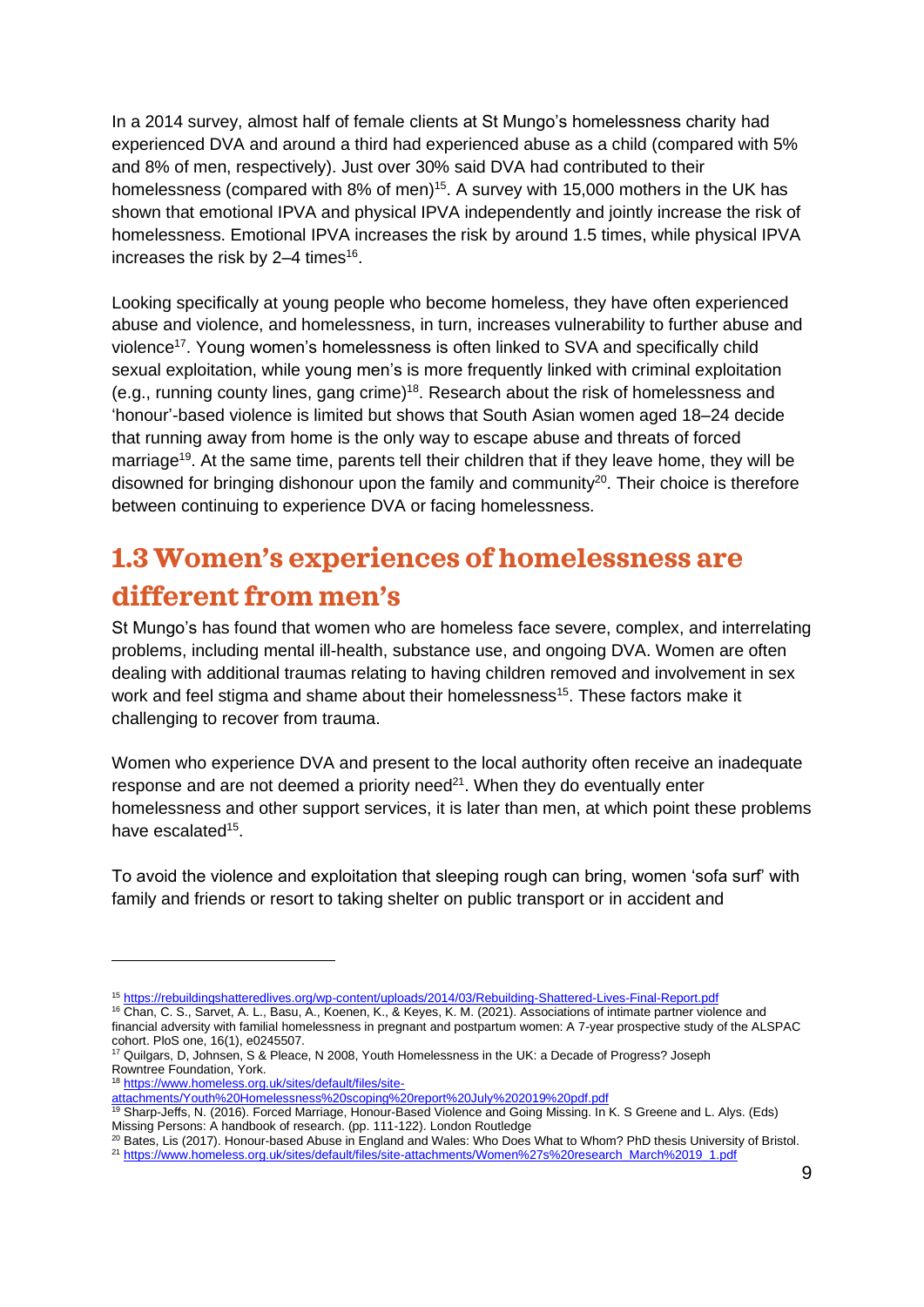emergency waiting rooms. If they do sleep rough, women may be on the move all night to avoid violence and exploitation<sup>18</sup>.

Homeless Link underlines the importance of service design that incorporates gendered approaches. St Mungo's similarly recommends that services working with women who are or are at risk of, homelessness should be based on principles of holistic and gender-sensitive support for complex needs. They moreover recommend more support for early intervention programmes since problems that increase the risk of homelessness often begin in childhood.

### <span id="page-9-0"></span>**1.4 The value of integrated services**

Research shows that integrating DVA/SVA workers into other sectors to support women and train colleagues leads to improvements in services. Specifically, evaluations of DVA/SVA advocacy in health settings show that it leads to the identification of women who would not seek support from specialist services, identification of higher risk cases, and intervention at an earlier point. Integration increases staff awareness and confidence around identifying and managing DVA/SVA<sup>22,23,24,25,26,27</sup>. Housing First services, which often integrate specialist services (such as DVA, substance abuse, and mental health) into the housing sector have similarly led to improvements in women's health, wellbeing, safety, and recovery<sup>28,29</sup>.

# <span id="page-9-1"></span>**2. The Salus Project**

1625 independent people (1625ip) is the main provider of supported housing for young homeless people in Bristol and South Gloucestershire. In January 2020 it launched the Salus Project to work with young women who had experienced or were at risk of homelessness and DVA/SVA. It was a partnership between 1625ip and:

- SARSAS (Somerset & Avon Rape & Sexual Abuse Support)
- Julian House (Southwest support for homelessness, accommodation, DVA, criminal justice, employment, and more) and
- Next Link (Bristol and South Gloucestershire DVA support)

These organisations formed the 'Practice Development Group', with SARSAS and Julian House acting as strategic and operational partners (i.e., delivering training and clinical supervision), and Next Link a strategic partner only (i.e., a purely consulting role).

<sup>&</sup>lt;sup>22</sup> Coy M, Kelly L. (2014) Islands in the stream: an evaluation of four London independent domestic violence advocacy schemes: final report. London: The Henry Smith Charity, London Metropolitan University and Trust for London NSW Government

<sup>23</sup> Basu, S., & Ratcliffe, G. (2014). Developing a multidisciplinary approach within the ED towards domestic violence presentations. Emergency Medicine Journal, 31(3), 192-195.

<sup>24</sup> Warren-Gash, C., Bartley, A., Bayly, J., Dutey-Magni, P., Edwards, S., Madge, S., ... & Rodger, A. (2016). Outcomes of domestic violence screening at an acute London trust: are there missed opportunities for intervention?. BMJ open, 6(1). 25 McGarry, J. (2017). Domestic violence and abuse: an exploration and evaluation of a domestic abuse nurse specialist role in acute health care services. Journal of clinical nursing, 26(15-16), 2266-2273.

<sup>26</sup> Halliwell, G., Dheensa, S., Fenu, E., Jones, S. K., Asato, J., Jacob, S., & Feder, G. (2019). Cry for health: a quantitative evaluation of a hospital-based advocacy intervention for domestic violence and abuse. BMC health services research, 19(1),1- 12

<sup>27</sup> Dheensa, S., Halliwell, G., Daw, J., Jones, S. K., & Feder, G. (2020). "From taboo to routine": a qualitative evaluation of a hospital-based advocacy intervention for domestic violence and abuse. BMC health services research, 20(1), 1-13. 28

[https://hfe.homeless.org.uk/sites/default/files/attachments/The%20cost%20effectiveness%20of%20Housing%20First%20in%20](https://hfe.homeless.org.uk/sites/default/files/attachments/The%20cost%20effectiveness%20of%20Housing%20First%20in%20England_Mar19.pdf) [England\\_Mar19.pdf](https://hfe.homeless.org.uk/sites/default/files/attachments/The%20cost%20effectiveness%20of%20Housing%20First%20in%20England_Mar19.pdf)

<sup>29</sup> [https://www.dahalliance.org.uk/media/10658/12\\_-wha-housing-first-for-women.pdf](https://www.dahalliance.org.uk/media/10658/12_-wha-housing-first-for-women.pdf)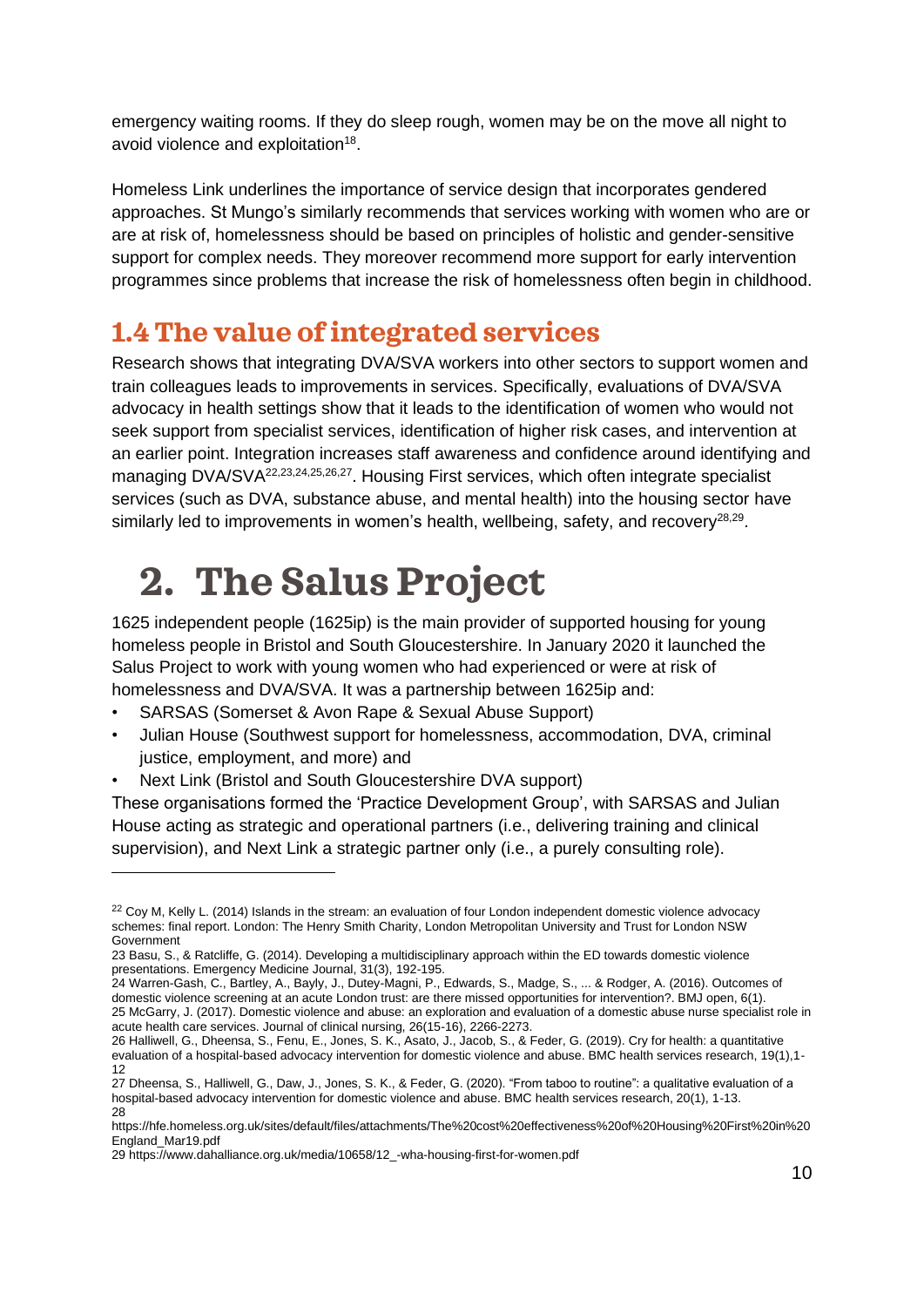The partnership aimed to target the link between homelessness and DVA/SVA by

- reducing the risk of further exposure to violence
- supporting homeless young women into independence
- providing holistic tailored support
- increasing the number of colleagues working in a gender-informed way
- increasing colleagues skilled to work with women and those with multiple disadvantage.

An overall aim was to make progress towards systems change, i.e., "to reduce the complexities involved in supporting 'people who face severe and multiple disadvantage' by encouraging agencies to work together more cohesively" 30.

1625ip organised training for services and employed a female wellbeing coach with specialist DVA/SVA expertise as part of their Transitions and Resilience service, which also employs two mental health coaches and a reducing reoffending coach. The wellbeing coach's role was intended to support and deliver training, mentor/coach other colleagues, provide one-to-one support for young women (up to 12 at one time), and deliver groupwork. SARSAS provided clinical supervision for the coach. The project coincided with the COVID-19 pandemic: section 2.3 outlines the impact this had on the intended service.

## <span id="page-10-0"></span>**2. 1 Shaped by Youth Board**

The initial idea for the Salus Project came out of a prioritisation exercise with 1625ip's youth board, which is made up of current and previous service users aged 16-25 who represent their peers and raise innovative ideas about how 1625ip can best support young people. In early 2019, the youth board identified 'healthy relationships' as a priority area of focus. Members emphasised the importance of having healthy relationships support 'in-house' because this would make it more accessible and would work well alongside existing support from 1625ip keyworkers: "[support feels] more accessible if 1625ip have these people inhouse…can be good for your workers to change, in case you… want a different style of working or different point of view." The project that was delivered focused on DVA/SVA specifically, reflecting the youth board's focus: its input was pivotal to the project's inception.

# <span id="page-10-1"></span>**2.2 1625ip's prior work on DVA/SVA**

The Salus Project built on existing knowledge and processes around DVA/SVA. All relevant colleagues receive training in safeguarding, DVA awareness, and sexual violence and exploitation awareness. Managers are supported to attend specialist inter-agency and local safeguarding board training, relevant to their job role. Named designated managers work with statutory and voluntary agencies to promote good practice and effective partnerships concerning DVA and child sexual exploitation. The organisation has a safeguarding children/young people and safeguarding adults policy, which both cite DVA (including forced marriage) as a form of abuse that would merit safeguarding, and exposure to DVA in their household as a potential source of significant harm to children/young people. 1625ip also has a specific DVA policy that states colleagues will give advice and support upon a DVA disclosure (including around finances, legal options, and safe accommodation e.g., through

<sup>30</sup> <https://www.homeless.org.uk/our-work/resources/demonstrating-your-impact/systems-change>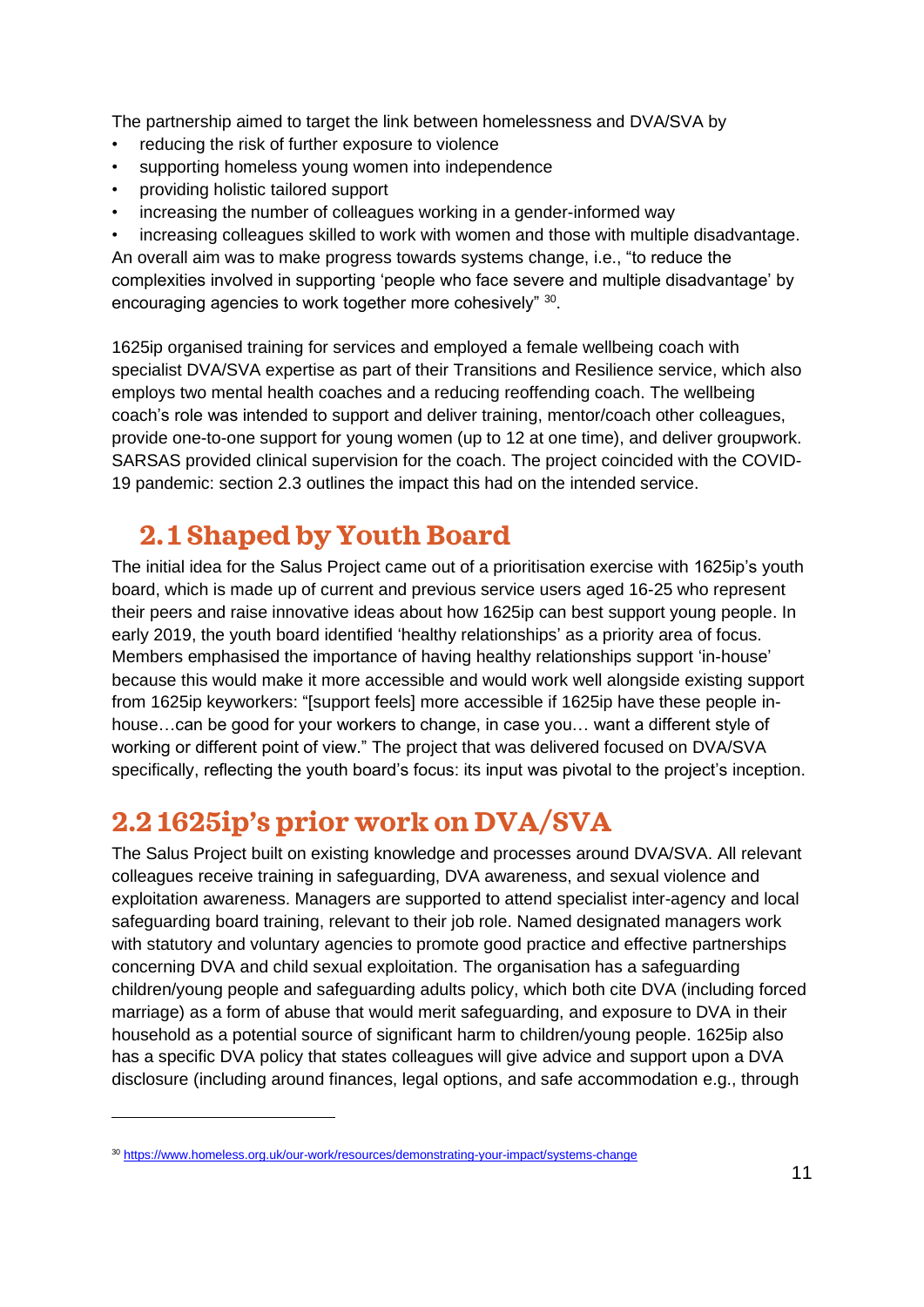the local authority or refuge), refer to other agencies such as Next Link and Victim Support, refer to MARAC, and share information with consent with other agencies/services. Regarding young people using abusive behaviours, the policy states that colleagues will take action, such as eviction if they are a resident, and promote work to enable them to positively change their behaviour. 1625ip also has a policy framework for supporting colleagues and volunteers experiencing DVA.

# <span id="page-11-0"></span>**2.3 Intended and actual components of the Salus Project**

The different components of the intended service are presented below. Due to COVID-19 and other factors, parts of the service had to change.

These changes are highlighted in boxes.

### **Training for colleagues across organisations**

**Julian House** provided a 3.5-hour interactive training session to 1625ip colleagues on definitions of DVA, mental and physical health and social consequences of DVA, young people's views about DVA, barriers to leaving an abusive relationship or accessing support, what professionals can do to help, processes and resources available (e.g., MARACs, DASH risk assessment), helpful apps, and local and national services for signposting. The coach co-facilitated two of the three sessions.

**SARSAS** provided a 2-hour interactive training session to 1625ip colleagues with a focus on responding to SVA disclosures. The training covered legal definitions of sexual offences and consent, forensic timescales, the impact of trauma on the brain, barriers to accessing support, and local and national services for signposting.

**1625ip** provided SARSAS with a 2-hour interactive training session about supporting homeless young women, barriers they face especially if also experiencing DVA/SVA, the Bristol pathway, and what Bristol Youth MAPS (Mediation, Assessment, Prevention and Support) provides. MAPS is the first point of contact for young people presenting as homeless in Bristol. The coach and a manager also provided a 45-min practice sharing/Q&A session at a SARSAS team meeting. 1625ip's provided Julian House with a 2-hour interactive session on the causes of homelessness in young people, the impact of trauma, homelessness legislation, and the psychologically informed environment (PIE) framework.

→ The training was delivered online. Adapting materials for the online setting took time as it entailed trainers becoming comfortable with video-conferencing software, redesigning content, and identifying remote ways to look after training attendees' wellbeing. 1625ip training was planned with two facilitators so that one would be able to step away and offer support outside the session if needed.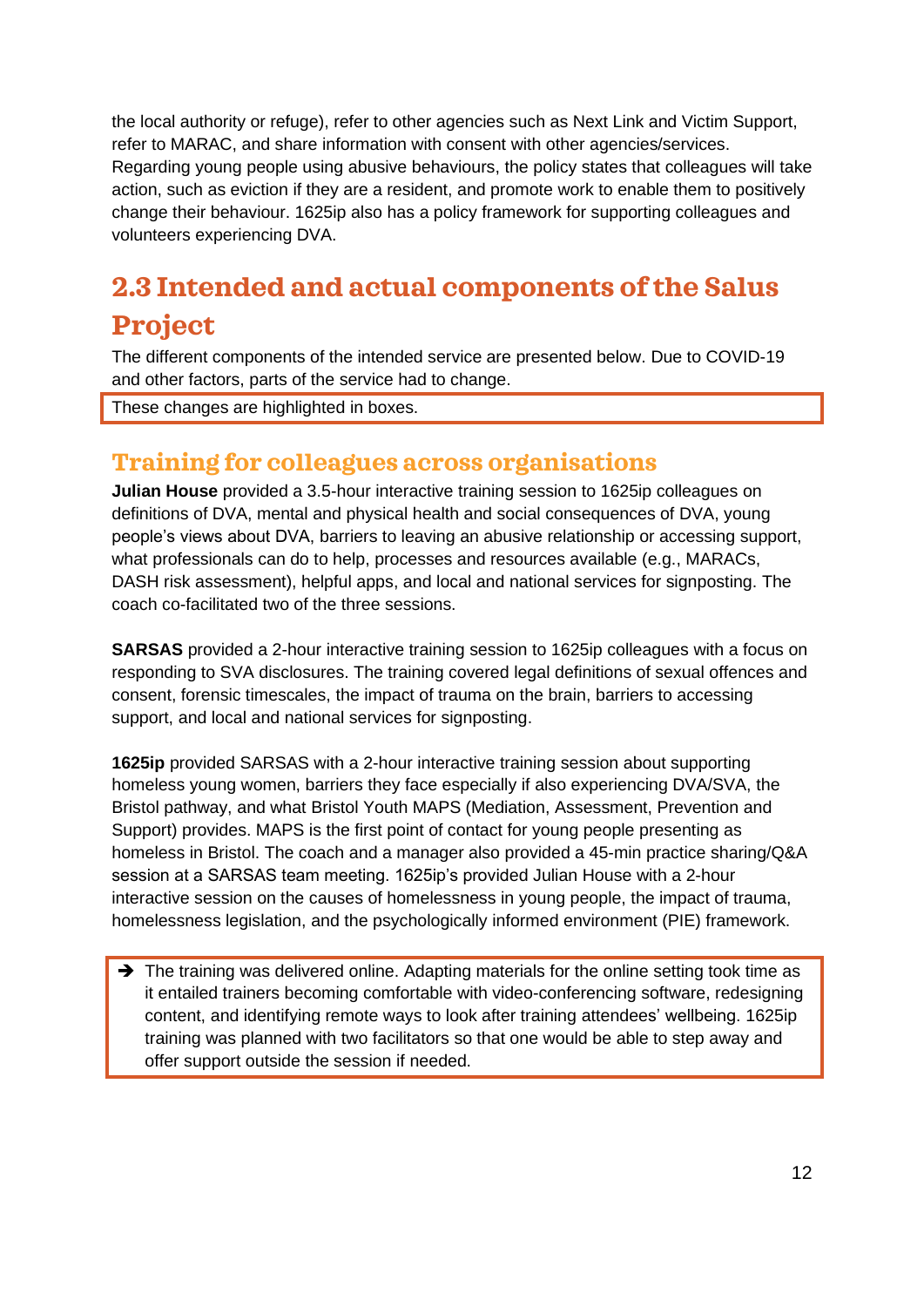## **Coaching 1625ip colleagues**

The coach provided coaching to colleagues across 1625ip, including MAPS, supported and dispersed housing, and Education, Employment and Training (EET) teams. Evaluation of this aspect drawing on focus groups and interviews with 1625ip colleagues is in section 4.

### **One-to-one support for young women**

The coach offered intensive one-to-one support for a maximum caseload of 12 young women at any time, including support around wellbeing, housing, finance, education, legal proceedings, and advocacy in different fora. Section 5 details the nature of this support and evaluation of this aspect drawing on interviews with young women.

→ One-to-one support went ahead face-to-face but socially distanced, and outside during lockdowns. Otherwise, support was by phone/online. Due to the work's sensitive nature, young women were less keen to engage this way. Overall engagement increased after the first lockdown eased, but in general, engagement took longer, and cases required more preliminary relationship-building than usual. At the same time, young women appreciated the chance to meet in green spaces instead of the usual office spaces, which enhanced wellbeing and engagement and some who experienced anxiety were happy not to have to go out to meetings.

### **Counselling through SARSAS**

The project provided funding for 48 sessions (12 sessions for 4 women) of specialist counselling (trauma-focused integrative therapy or cognitive-behavioural therapy) for young women who had experienced SVA through SARSAS.

## **Mentoring SARSAS colleagues and train the trainer**

### **approach**

It was intended that the coach would mentor SARSAS 'keyworkers'. Young women who had experienced SVA and were at risk of homelessness would then have access to specialist advice and support on preventing or addressing homelessness through their SARSAS worker. A train the trainer programme for 1625ip colleagues provided by SARSAS would enable the ongoing provision of groupwork about DVA/SVA.

- **X** Mentoring with SARSAS colleagues did not go ahead. On reflection, it was identified that these colleagues had unique needs, since their support to young women is mostly via helpline, and is often one-off, and anonymous. It was therefore agreed with funders that 1625ip would produce a 'quick reference guide' for use by helpline colleagues instead, to assist them with effective signposting regarding homelessness/youth-specific services.
- **X** The train the trainer element did not progress due to logistical issues and then the advent of the pandemic: capacity became too stretched to address the identified issues.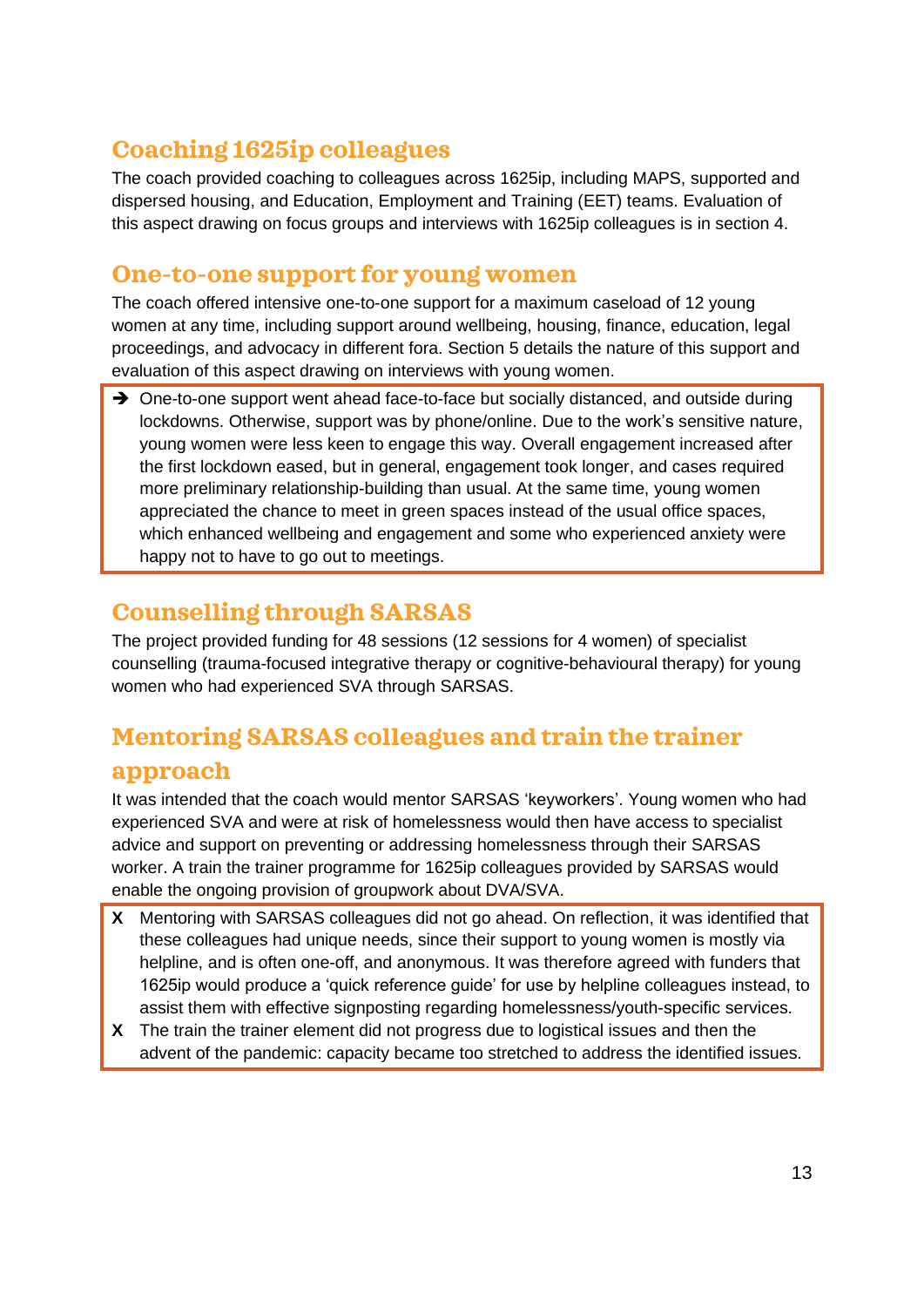### **Group work for young women**

The service would have involved a healthy relationships course, led by the coach and a facilitator from a partner organisation. Group sessions would have been open to young women from the partnership organisations (i.e., SARSAS, Julian House, Next Link). The groups were to provide a safe supportive space for young women to explore healthy and unhealthy relationships, gain an understanding of DVA/SVA, identify paths out of homelessness, engage in new activities, and receive intensive support. The intention was to develop this work by drawing on existing resources (Crush, the Freedom Programme, Back on Track) with more flexibility in delivery (e.g., not requiring sequential attendance at sessions). It was intended that it would organically involve peer support between young women, and young women were also to be upskilled to co-deliver groupwork.

This would happen alongside a 'lighter touch' 4-week healthy relationships programme for young *people* (i.e., not just young women) in conjunction with Off the Record, Brook, Unite Students, and 1625ip's Participation and Learning team, bringing a relationships angle into their existing group activities for young people and collecting feedback around relationships in general.

**X** Groupwork did not go ahead due to COVID-19. A move to online work was considered but was not pursued due to safety concerns online (e.g., abusers might be listening in through being nearby physically or through tech-mediated means). This decision was also based on learnings that Julian House and Next Link shared with 1625ip: online groupwork was challenging and colleagues found young people did not engage or found it more difficult to engage online.

### **Drop-in sessions**

Part way through the funded period it was decided that the coach would pilot a regular dropin session on healthy relationships and sexual health at 1625ip's 24-hour supported accommodation St George's House. These sessions would extend the reach of the service to those not ready to engage with one-to-one work. The coach would also mentor colleagues at Woodleaze (another 24-hour supported accommodation project) to set up an informal drop-in/group to meet the identified needs of four young women residents.

**X** Although Woodleaze sessions went ahead, drop-in sessions at St George's House were put on hold due to COVID-19 safe working practices in the accommodation relating to non-essential activity.

### **Practice Development Group**

To engender systems change, the Practice Development Group, comprising senior colleagues from the partnership organisations, collated data, feedback, and learning to embed new practices and identify and address areas for development. The group attended events and meetings to share information and learning and aimed for sector engagement. Evaluation of this aspect is in section 6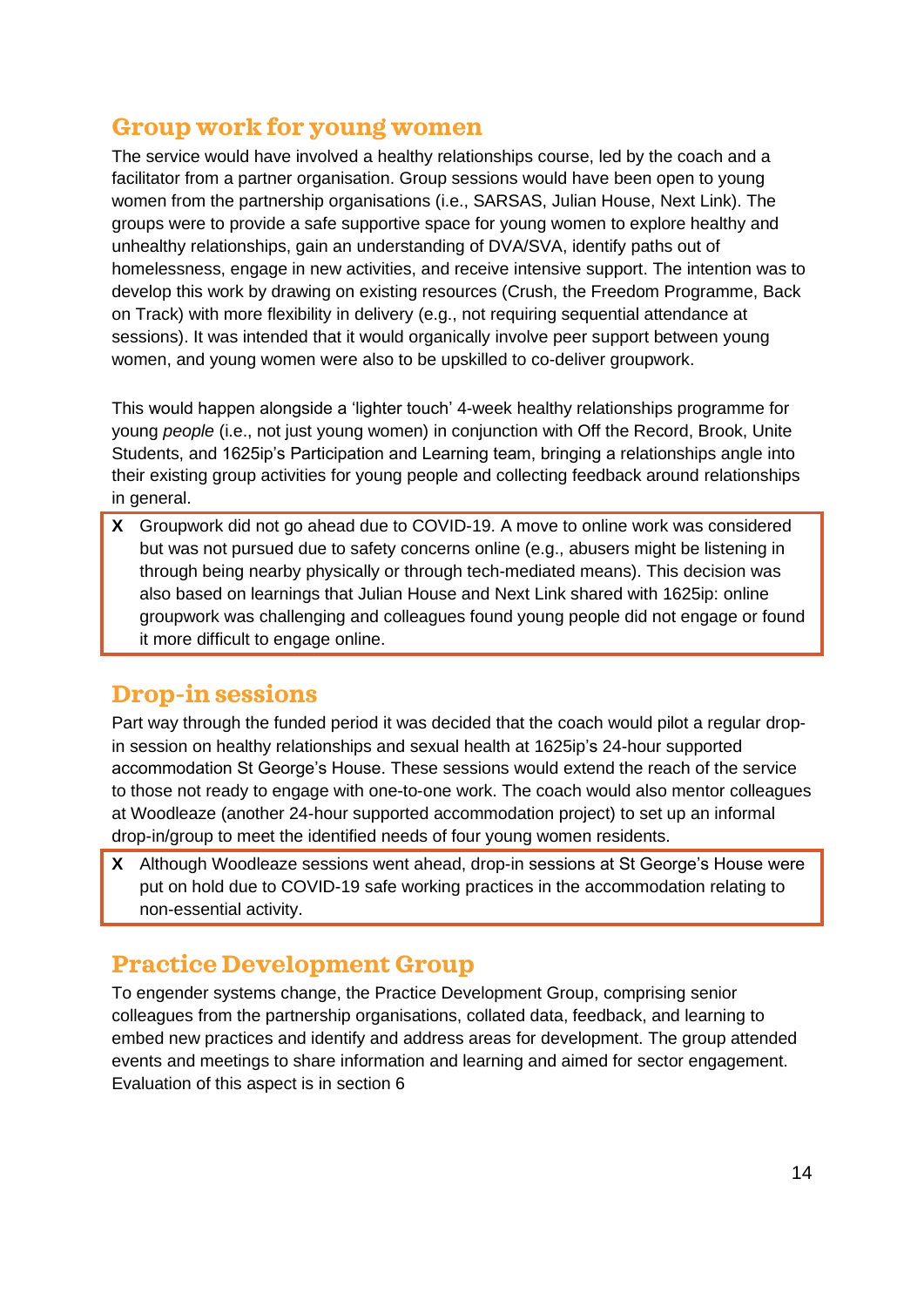### **Tools and resources**

The service led to the development of tools and resources for use within and across the sector. These are detailed in section 6.

# <span id="page-14-0"></span>**3. Evaluation structure**

This evaluation relied on multiple methods:

- overall numbers of colleagues trained
- results of a post-training survey (with rating scales and open-ended questions) with 1625ip, SARSAS, and Julian House
- semi-structured interviews and focus groups with colleagues at 1625ip who had received training, coaching, and referred young women to the coach
- number of young women supported
- semi-structured interviews with young women supported
- analysis of notes in the case management system
- semi-structured interview with the coach
- semi-structured interview with a representative from Next Link
- a focus group with the practice development group
- analysis of minutes from practice development groups' meetings.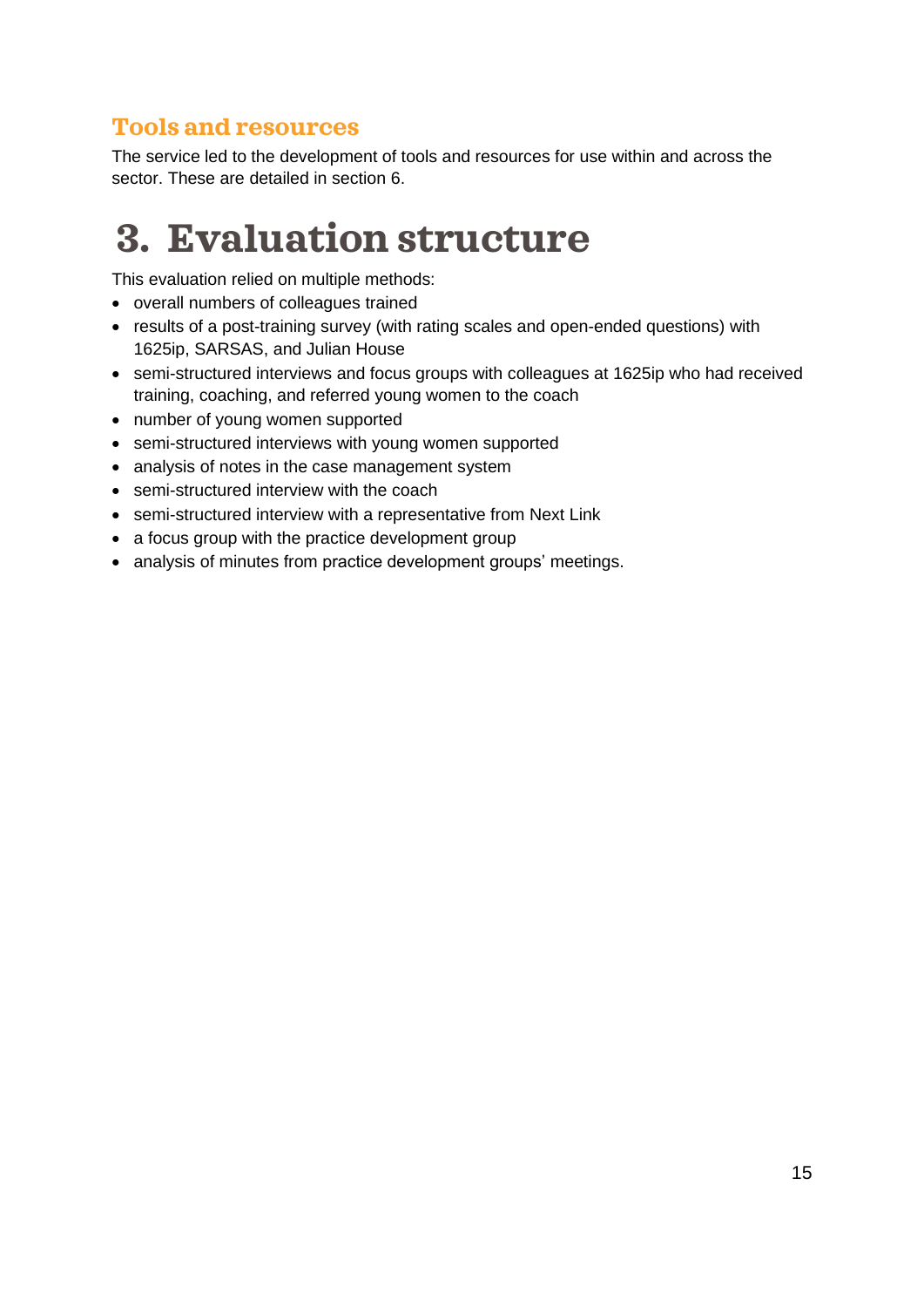# <span id="page-15-0"></span>**4. Evaluation with 1625ip, Julian House, and SARSAS colleagues**

# <span id="page-15-1"></span>**4.1 Aim of this section**

This section aimed to look for evidence of the Salus Project's intended outcomes for 1625ip colleagues, Julian House and SARSAS colleagues, and young women. The section will illustrate the extent to which the service achieved these outcomes via training and coaching.

The intended outcomes were for 1625ip colleagues to be better informed and able to work in a **gender-informed way**, with **increased knowledge of and ability to respond to young women's needs around DVA/SVA**. Another outcome was for **tools and resources to be developed and embedded.** A success indicator was for colleagues to be able to **access these tools and resources**.

Intended outcomes for SARSAS colleagues were to have i**ncreased knowledge of and ability to support young women** in their homelessness.

For young women, the intended outcome was **increased provision of DVA/SVA support**  for those who are homeless, and homelessness prevention support to women affected by SVA. Indicators for success here were for young women to have a better **understanding** of healthy relationships; to be more **able to access support** for DVA/SVA; to feel **safer**; to feel more **confident**; and to develop or re-establish **supportive relationships** (e.g., with family, peer groups, social networks, or the wider community). An overall aim of the Salus Project was to **reduce the risk of further exposure to violence.** Colleagues' views are proxy indicators of these outcomes.

This section also sheds light on improved **referral pathways and partnership working**, one of the project's indicators for success, and support for **young women to be independent** and the provision of **holistic tailored support**, two of the project's overall aims.

# <span id="page-15-2"></span>**4.2 Methods**

Colleagues' views and experiences were captured via:

- 1. closed- and open-ended questions on online surveys disseminated immediately after online training (with 1625ip colleagues after they received DVA training from Julian House and SVA training from SARSAS, and with Julian House and SARSAS colleagues after they received young people's homelessness training from 1625ip)
- 2. monitoring statistics on the number of 1625ip colleagues mentored
- 3. qualitative analysis<sup>31</sup> of online interviews or focus groups with 1625 ip colleagues.

**Bold font** indicates findings that align with the intended outcomes above.

<sup>31</sup> Ritchie, J., Spencer, L., & O'Connor, W. (2003). Carrying out qualitative analysis. Qualitative research practice: A guide for social science students and researchers, 2003, 219-62.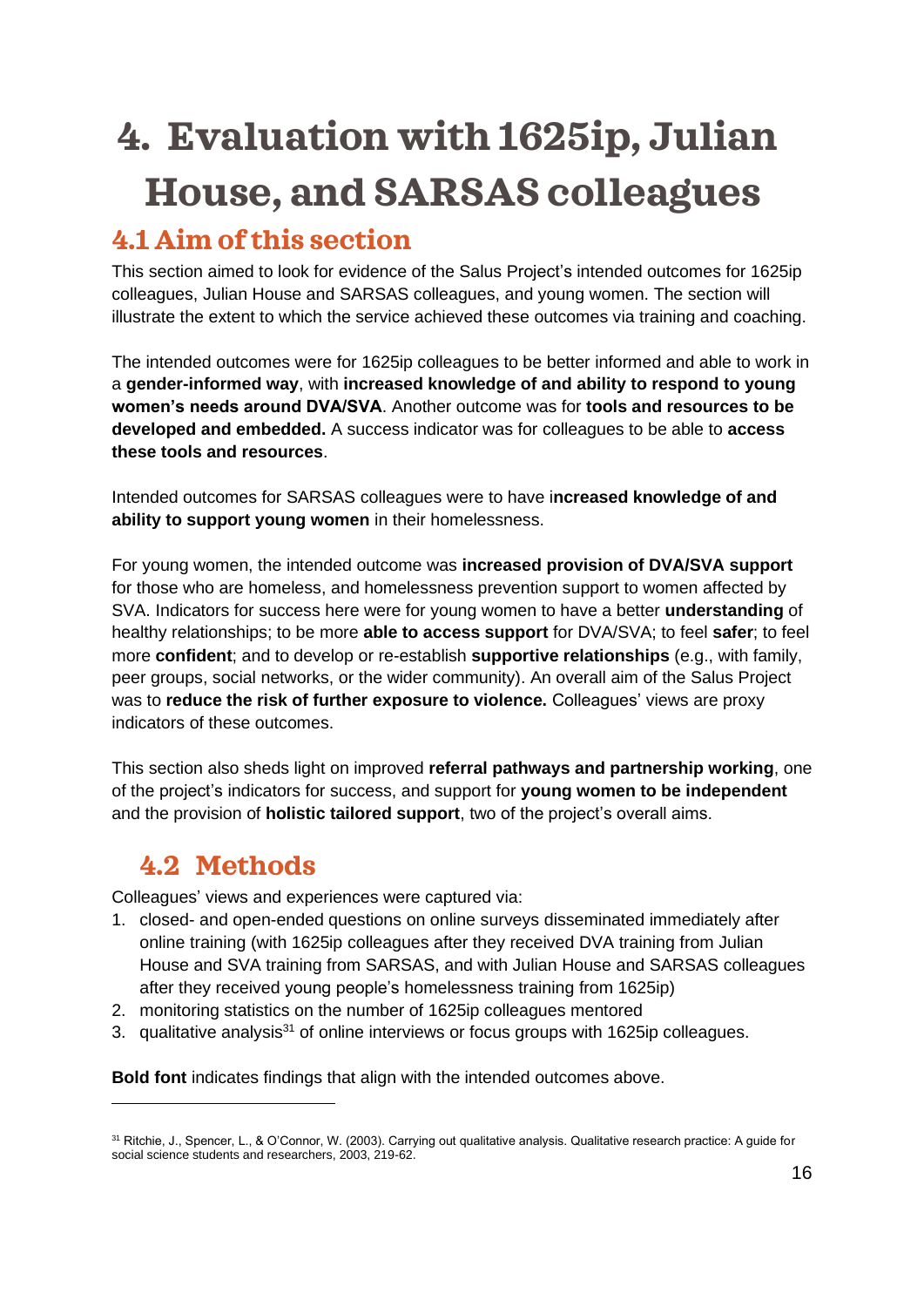# <span id="page-16-0"></span>**4.3 Results**

### **4.3.1 Feedback on training**

### **DVA training for 1625ip**

Of 55 training attendees, 98% (54/55) strongly agreed or agreed that they felt **better equipped to respond** to the needs of young people who have experienced DVA (1 disagreed); 95% (52/55) felt that the session had introduced them to **tools and resources** that would support their work around DVA (3 disagreed); 98% (54/55) felt that they now **knew where to go** for more information or advice (1 disagreed); and 89% (49/55) felt that the training had improved their **understanding of the gendered nature** of DVA**.** Notably, six people disagreed on this last item.



#### **Well received aspects**

Open-ended questions showed that colleagues felt the training was "great", "informative", "interactive", "useful", "relevant", "well-facilitated", "sensitive", and "not too overwhelming". Specifically, they said it was "helpful…because of having discussed how to talk to young people about DVA." Having the coach co-facilitate some of the training "was useful to connect training to the organisation." Participants said the interactive aspects i.e., breakout groups were key in **consolidating knowledge** about DVA. They found them "useful" and "helpful" and said they "encouraged active learning" and led to "good discussions specific to our work and client group." They pointed out that "there is a wealth of experience within 1625 that can be shared" hence breakout groups were useful for sharing ideas, experiences, and knowledge. Participants said they learnt about **relevant tools and resources** and said they would use what they had learnt in their practice.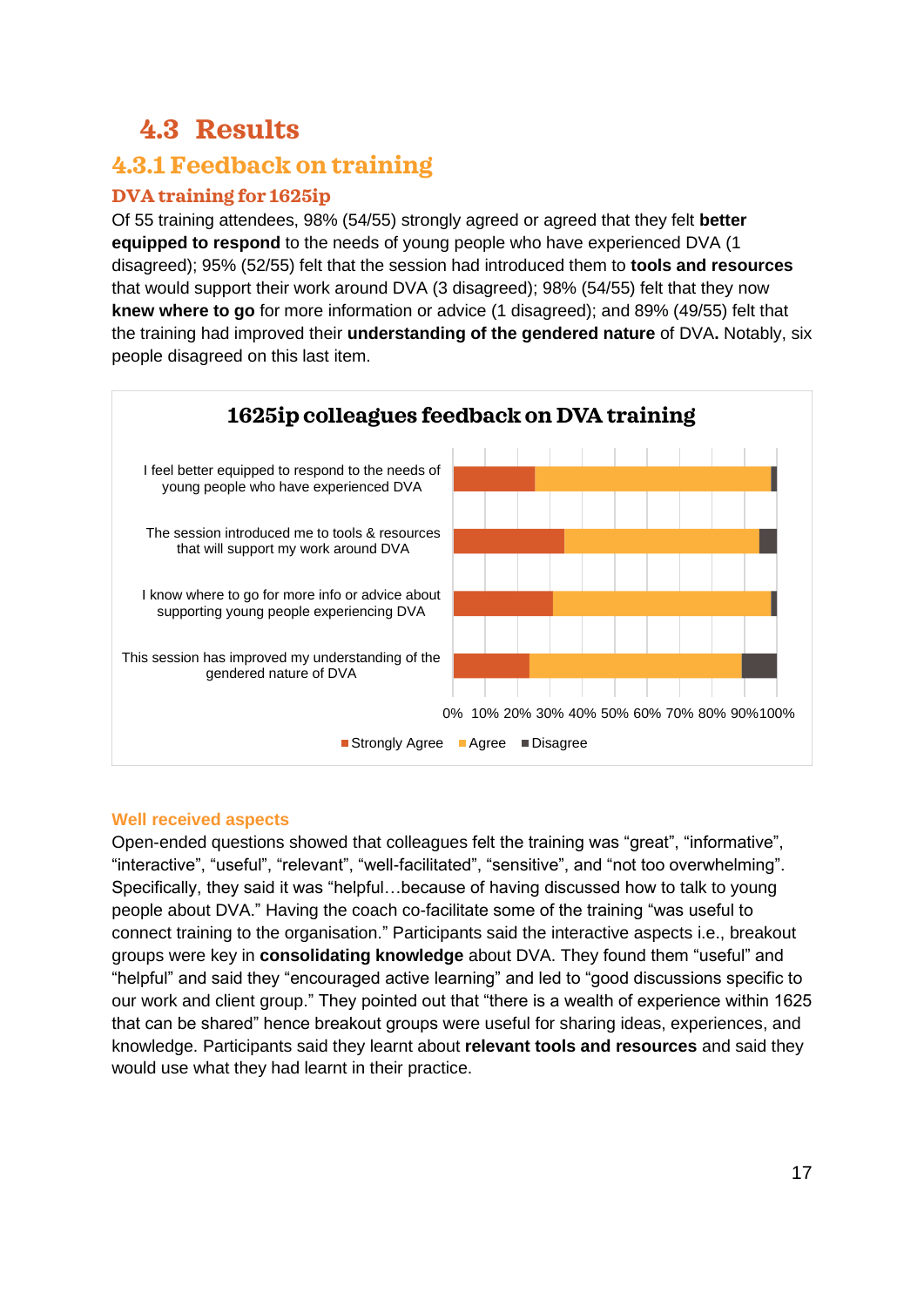#### **Suggestions for improvement**

Colleagues who had already received DVA training, or worked in DVA before, found the training "quite basic" and felt that they had not "furthered much of what [they] already know about DVA." They suggested offering "different levels [of training] to acknowledge prior understanding" and meet "different needs." One person said that: "[this approach] would feel more useful within personal development…The last four slides [covering apps, online resources, support services, and self-care] was the most beneficial for me but [we] had little time left to explore [these aspects]."

Aside from differentiating levels of training, other areas of improvement were to include **more practical tools and activities** around how to talk to young people, exercises to do, and things to look out for.

Two additional suggested improvements were linked to online delivery. First, several participants said they would have liked more time, but at the same time one said it felt a "bit too long for a Zoom training event." Second one participant said there ought to have been "more focus on safety warnings and follow-ups" because the "training was slightly triggering" for colleagues with personal experience of DVA. This was a concern among partners when adapting training from face-to-face to online. Another participant suggested that it is "valuable when trainers say at the start of training that this isn't a space for disclosures because then that raises concerns for that person's wellbeing and is triggering for other people."

#### **A note on gendered nature and perpetration**

Open-ended questions did not shed any light on why six people did not feel the training improved their understanding of DVA's gendered nature. But in the focus groups/interviews with colleagues (presented next), two colleagues who had previously worked in DVA/SVA services commented that in breakout discussions, some 1625ip colleagues had veered towards trying to rationalise why young men use abusive behaviours without linking this to wider structures of power, control, and patriarchy: "There was a lot of discussion about 'intention' in perpetrators and why there isn't support for them. I had to bring it back to 'we're talking about victims here…overly go[ing] into things about why people are perpetrating takes away the perpetrator's autonomy and creates an 'empathetic' space where it justifies the behaviours." As the participant pointed out ('I had to bring it back to…victims') the Salus Project focused on young women and so ways to address men's perpetration fell outside of the scope for the funded project. It is noted that these discussions arose despite clear framing of the training at the outset. The conversations indicate a need for more dedicated discussion time, separate from training about survivors, for exploring risk factors for using abuse and around non-collusive responses to people who use abuse, with links to appropriate programmes (e.g., perpetrator programmes) where available.

#### **SVA training for 1625ip**

Of 29 training attendees, 89% (25/28) strongly agreed or agreed that they felt **better equipped** to respond to the needs of young people who have experienced SVA (three disagreed and one did not answer); 83% (24/29) felt that the session had introduced them to **tools and resources** that would support their work around SVA (five disagreed); 86%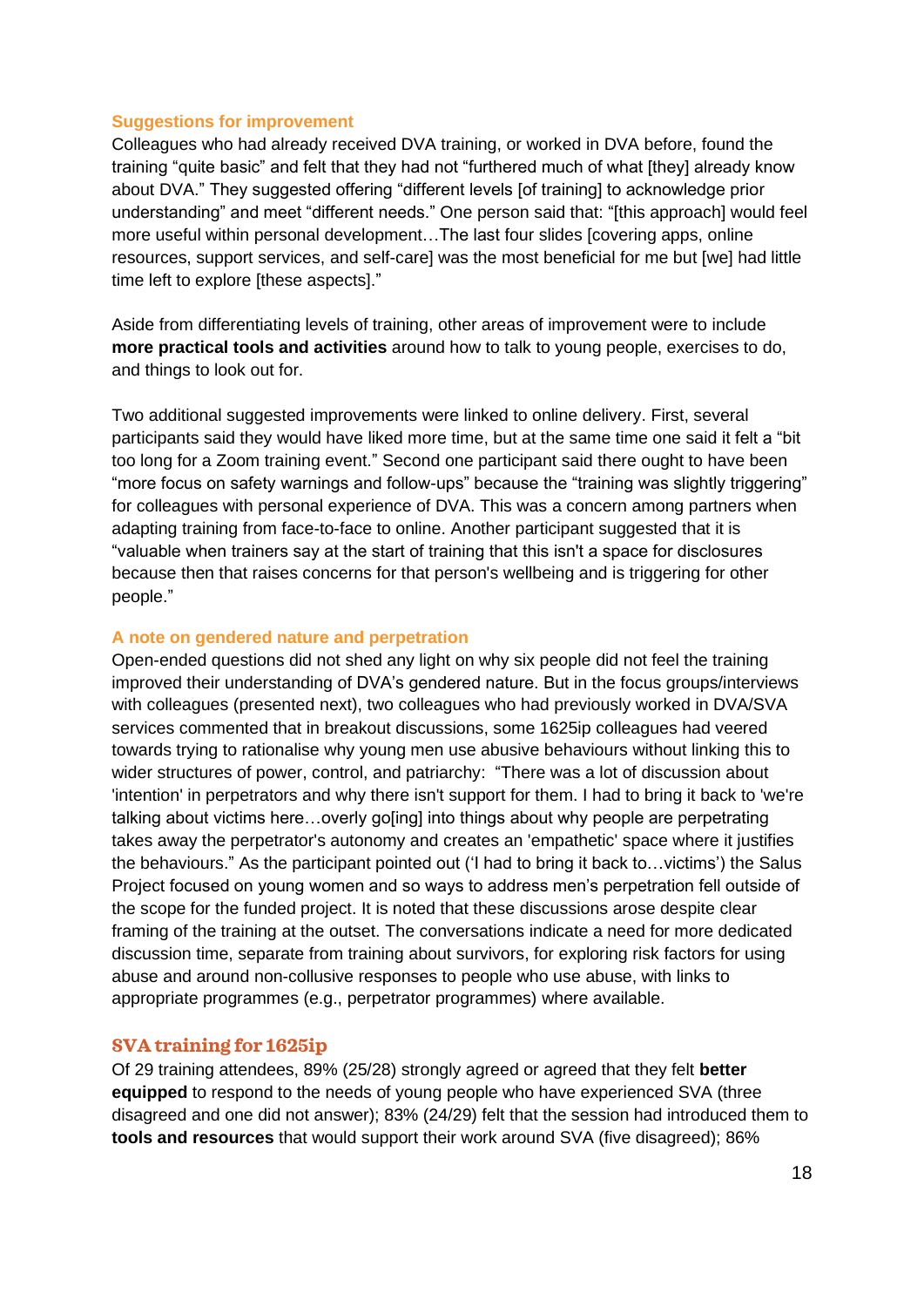(25/29) felt that they now **knew where to go** for more information or advice (four disagreed), and 72% (21/29) felt that the training had improved their **understanding of the gendered nature** of SVA. Again, notably, eight disagreed on this last item.



#### **Well received aspects**

Overall, the feedback was that the trainer was "approachable," "real", "engaging", "friendly", and "confident in a way that made me feel 'held' and safe to explore the topic". Her use of "down to earth terms … helped open up the conversation to a topic that is quite difficult and emotive." Attendees said they felt reassured that they were doing the right thing already, but also now felt **better equipped and safer** approaching SVA with young women.

The content was "accessible" and "interesting" despite it being a difficult topic, with a "balance between active learning and listening" and good use of polls, jam-boards, case studies, and breakout conversations. Attendees felt they learnt about "**empowering tools to be able to more confidently** deal with disclosures". At the same time, one person in a focus group (presented next) commented that "often with the training you want a tool to take away, something specific. but this isn't an area you can get that. it's about conversations, it's about having awareness of other services like The Bridge [Sexual Assault Referral Centre] and where to go."

#### **Suggestions for improvement**

A few attendees commented that online may not be a suitable format for such emotive training because of technical and sound issues. Open-ended questions did not shed much light on why people disagreed with the survey items, but one person suggested there should have been more of a focus on skills and activities to use with young people, two said they already knew about the gendered aspect of SVA, and one mentioned that "more could have been covered around non-heterosexual sexual violence" although the focus on male to female SVA was "understandable".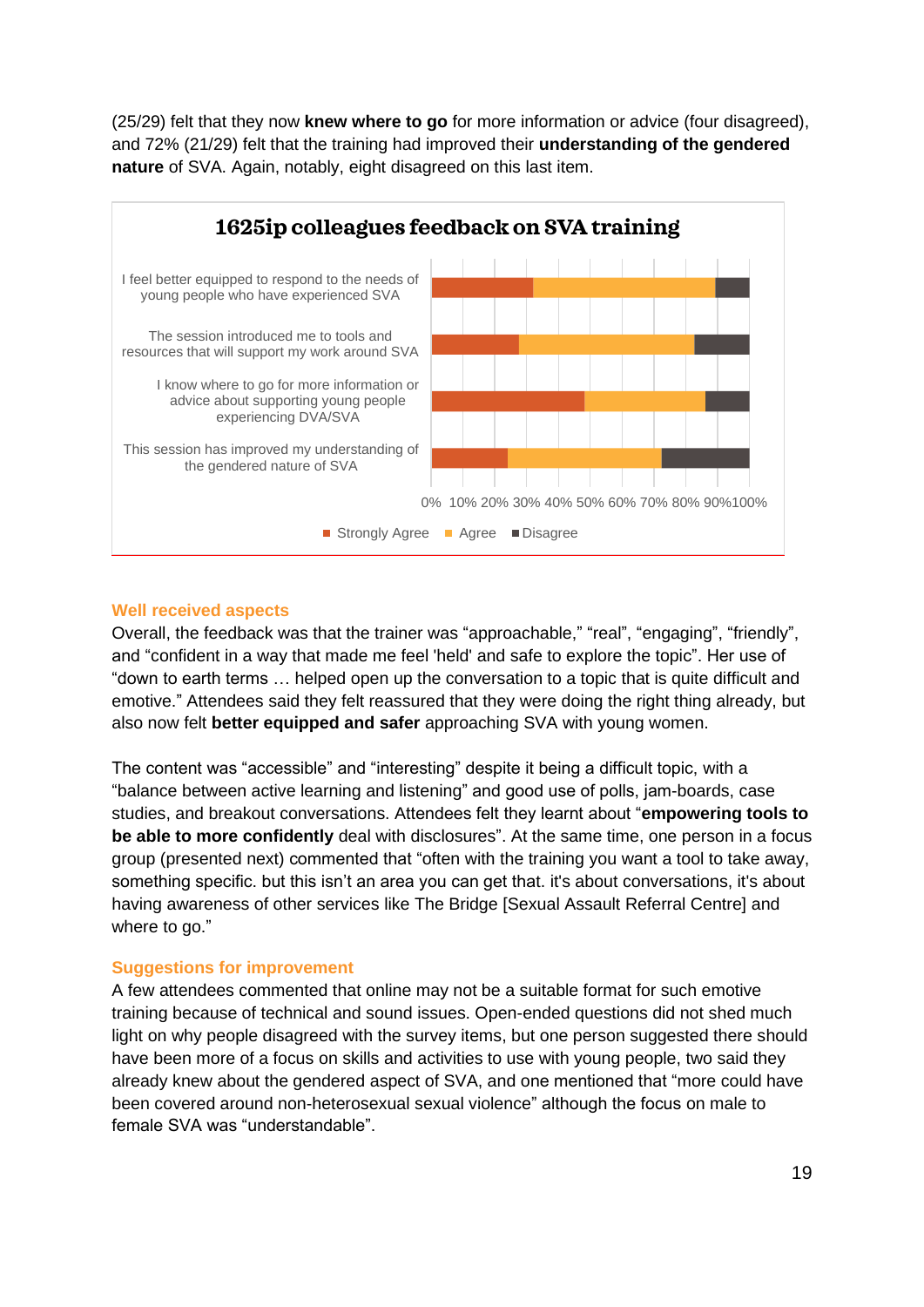#### **Homelessness training for SARSAS and Julian House**

Of 18 training attendees, 94% (17/18) strongly agreed or agreed that the session **improved understanding** of the impact of homelessness on young women (one disagreed); all strongly agreed or agreed that they felt **better able to support** women around their accommodation needs; 94% said they had a **better understanding of homelessness pathways** as a result of the session (one disagreed); and 87% said they now know where to go for **advice or information** about homelessness services (two disagreed).



Attendees found the trainers were "clear and engaging" and the training "well-facilitated" with useful "interactive" elements. The content was "**informative**" around housing legislation and pathways and criteria for support. It helped them to "**understand** the complexities that young people face around homelessness" and was relevant to their roles, leaving them "**better equipped** to support young people experiencing homelessness." It was not clear from the comments why some people disagreed with the statements. The only suggestion for improvement was to have contact details available afterwards.

### **4.3.2 Number of colleagues mentored**

Thirteen keyworkers were mentored, one of whom was mentored for more than one young woman. Although the number of keyworkers taking up coaching for specific cases was relatively low, the potential number of young women benefitting from this coaching was approximately 112 (calculated by looking at how many young women are generally on the caseloads of the keyworkers who received coaching). This number is over target. A further group of keyworkers contacted the coach for general questions or requests for advice not linked to specific young women. The coach also offered advice to Bristol City Council colleagues (personal assistants [PA's] who are co-located in MAPS) and social workers. The keyworker coaching total does not capture these interactions.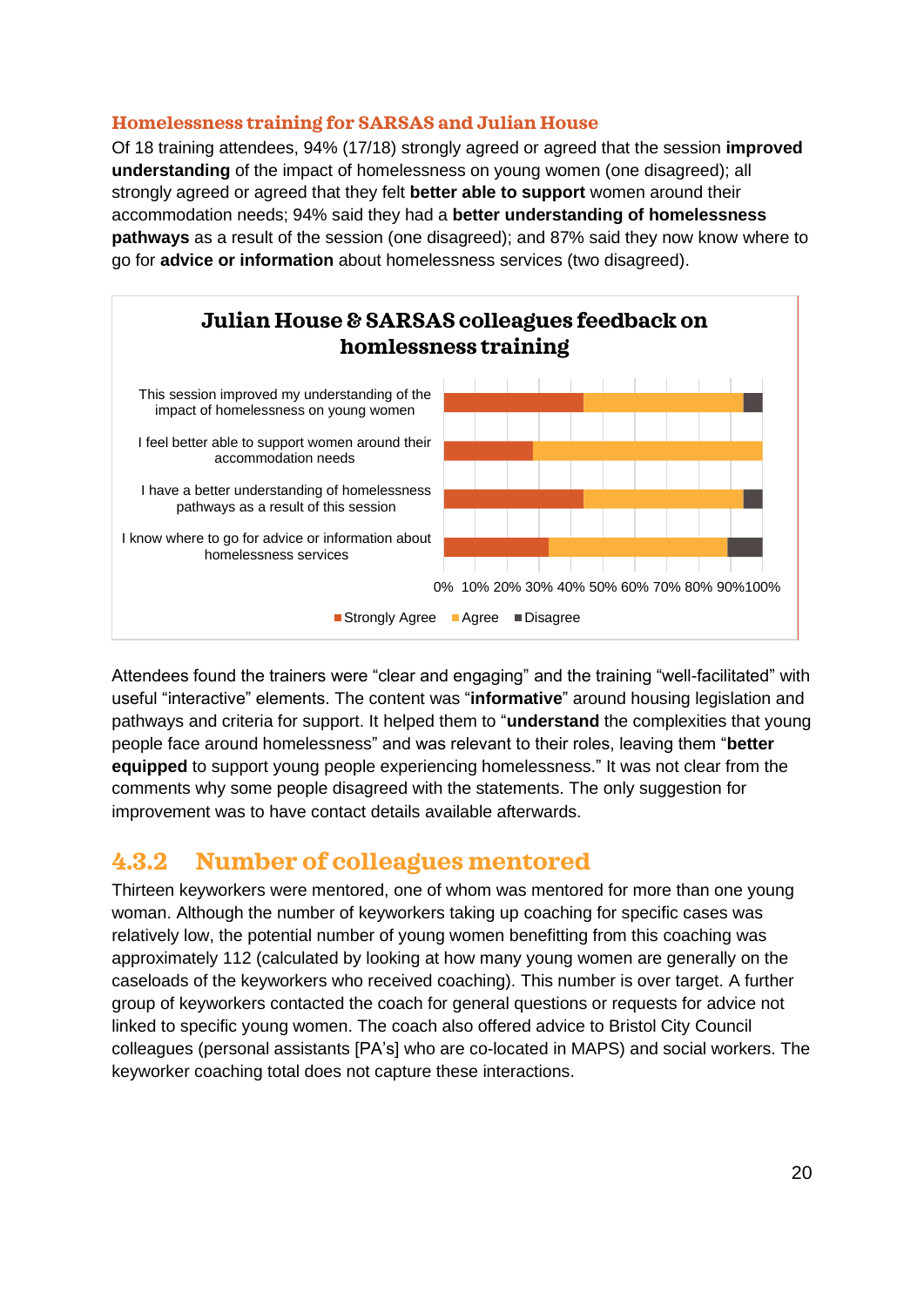### **4.3.3 Focus groups and interviews**

#### **Participants**

All 1625ip colleagues who received coaching from the coach or referred a young woman to the coach for one-to-one support were offered the opportunity to take part in a focus group or interview. The table below summarises participating colleagues' job roles. The coach was also interviewed. All participants were women except participant number 3 (P3).

| ID              | 1625ip Project                  | Referred a   | Sought keyworker |
|-----------------|---------------------------------|--------------|------------------|
|                 |                                 | young woman  | coaching?        |
|                 |                                 | for support? |                  |
| P <sub>1</sub>  | <b>Bristol Youth MAPS</b>       | No.          | Yes              |
| P <sub>2</sub>  | Reboot West                     | No.          | Yes.             |
| P3              | <b>Bristol Housing</b>          | Yes          | Yes              |
| P4              | <b>Bristol Housing</b>          | Yes          | <b>Yes</b>       |
| P <sub>5</sub>  | Intensive support service       | No.          | Yes              |
| P <sub>6</sub>  | Future builder                  | No.          | <b>Yes</b>       |
| P7              | Mental Health Wellbeing Coach   | No.          | Yes              |
|                 | (Transitions & Resilience team) |              |                  |
| P8              | <b>Reboot West</b>              | Yes          | <b>Yes</b>       |
| P9              | Assessment Mediation & Support  | Yes          | <b>Yes</b>       |
|                 | (Bristol Youth MAPS)            |              |                  |
| P <sub>10</sub> | <b>Future Builders</b>          | No.          | Yes              |
| Coach           | Wellbeing coach (Transitions &  | n/a          | n/a              |
|                 | Resilience team)                |              |                  |

#### **Themes**

The themes from the analysis of focus group and interview data are summarised in the table and presented in turn below with illustrative quotations. The themes correspond to the context of the service, the mechanisms of impact (i.e., the key aspects of the service that made it work), the outcomes (i.e., what the service led to), and longer-term change. The mechanisms of impact here were the flexible nature of the service and the support being inhouse and delivered by a coach with sector knowledge. The outcomes were colleagues' increased knowledge and feelings of being emotionally supported when dealing with DVA/SVA, young women being more likely to take up support, improvement of work with other agencies/services, and strengthened capacity and efficiency in 1625ip.

#### **THE CONTEXT**

Theme 1: The pressing need for dedicated DVA/SVA support in 1625ip **SALUS PROJECT'S MECHANISMS OF IMPACT AND OUTCOMES**

Theme 2: Coaching increased knowledge of and ability to respond to DVA/SVA

Theme 3: Support was uniquely flexible, tailored, and holistic, and so likely to be taken up by young women.

Theme 4: In-house expertise strengthened organisational capacity and efficiency

Theme 5: Emotional support to colleagues

Theme 6: Improved cross-sector partnership work with SARSAS

**OVERALL REFLECTIONS AND AREAS FOR MORE WORK**

Theme 7: Enhancing a good service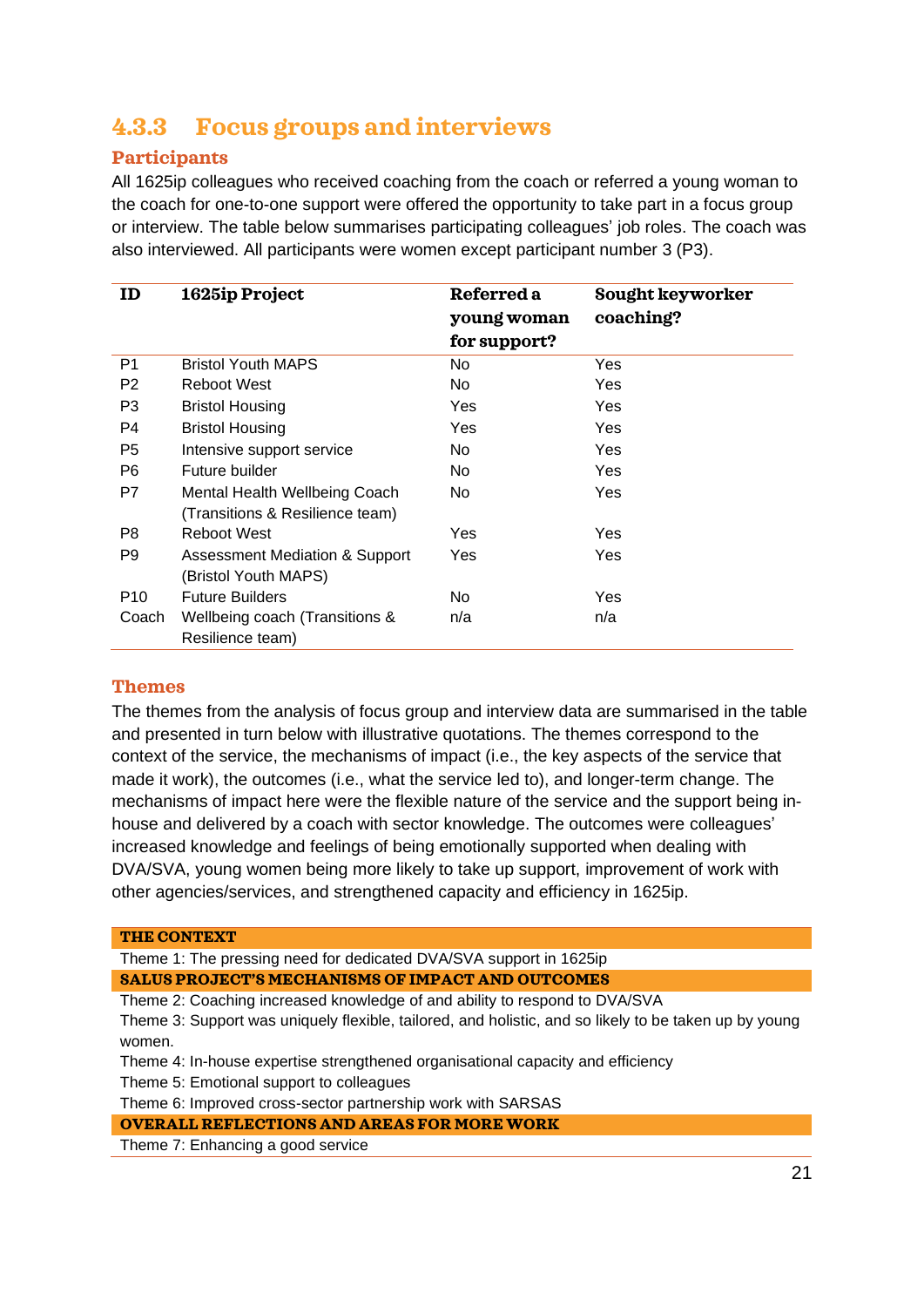#### **THE CONTEXT**

#### **Theme 1: The pressing need for dedicated DVA/SVA support in 1625ip**

All 1625ip colleagues said that DVA/SVA were "very common: much more than I would have anticipated" [P2], and the same was true across different parts of the service: "I thought in this lower supported project I wouldn't be dealing with it as much but it's still really common: it's just better hidden" [P10].

Colleagues felt that young people did not always recognise abuse: "We've had women experience intense harassment, psychological, emotional abuse, and they haven't defined that as abuse" [P6]. Exposure to DVA or other traumas in childhood put their clients at increased risk of experiencing DVA/SVA themselves: "Our young people have mostly not had a secure based attachment, there's lots of risk of older people exploiting their vulnerability" [P4].

According to colleagues, young women's parents sometimes did not understand the dynamics and trauma consequences of DVA/SVA, which made it even more difficult for the young women to establish supportive relationships and recover: "the family frame it as 'he's harassing her because he still loves her" [P6].

Young women often disclosed DVA/SVA to 1625ip colleagues, illustrating their trust in the organisation. But this meant colleagues without the right level of training, experience, and allotted time were left with managing the fallout of the abuse: "I didn't realise that I'd be the first person the young people would want to share that with. And there's been times when I've felt overwhelmed with that" [P2]. At the same time, colleagues who had previously worked in DVA/SVA felt anxious and under pressure because their colleagues would often ask them for advice: "it's stressful in case you're giving the wrong advice. I'm not up to date. Also, it's not your [specific] role: we don't have space in our jobs to address it" [P4].

Colleagues would try to talk to young women, would make safeguarding referrals, and would signpost them to other services, which fragmented their care and support:

P4: "Signposting was difficult: you build a relationship with the young person, and you want to be part of it: you want to be consistent and respond to their needs: you might be the first person to do that. Multi-agency is the drive, but signposting can feel like 'satelliting.' it can be hard to feel you're still facilitating for the young people. They don't have to tell you who they see and when."

Colleagues similarly felt disconnected from the process of referring to safeguarding within social services: they would raise an alert or make a referral and then receive no feedback on the outcome. Not being able to do more took a toll on their wellbeing.

#### **SALUS PROJECT'S MECHANISMS OF IMPACT AND OUTCOMES**

Colleagues thought the Salus Project was "great," "helpful", "reassuring", "important", "valuable", "amazing", and "so needed". Below, colleagues' views on how the Salus Project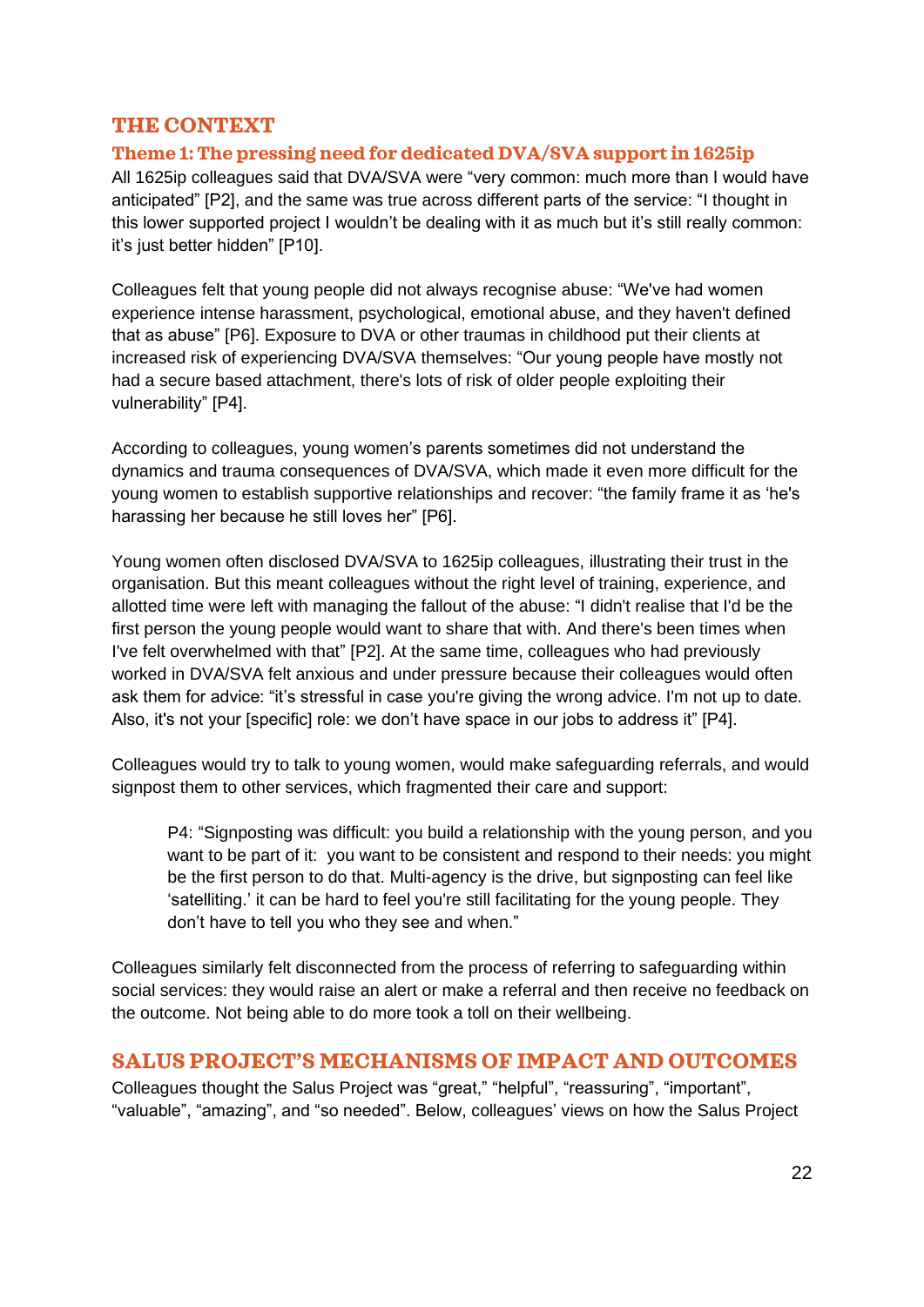improved their knowledge and skills, young women's uptake of support, and 1625ip as an organisation, are presented.

#### **Theme 2: Coaching increased colleagues' knowledge and ability to respond to DVA/SVA**

Colleagues said they sought general advice from the coach on how to provide **better support** to young women on their caseloads generally around relationships and to clarify things they were "unsure about" [P2]. Colleagues could also ask for formal coaching to respond to their suspicions that a particular young woman was experiencing DVA/SVA. For example, colleagues contacted the coach when they wanted support to determine the **level of risk** and available options:

P8: "I was hearing from other workers that the young woman was naked on social media with drugs and much older men. I tried to talk to her but she's not forthcoming, so I felt stunted. So, I asked the coach how I can approach it, I was saying, 'I don't want to shut her down, is it my emotions I'm bringing to it, how much of this is normal young person stuff?'"

Colleagues additionally sought advice on how to **respond to specific disclosures of DVA/SVA**. The coach guided colleagues through how to manage the emotional and physical consequences of abuse in a gentle, sensitive, reflective, yet empowering way:

P2: "It was about exploring what lead to them getting into that relationship…both partners were very vulnerable, they had both experienced lots of trauma, it was about exploring that… and helping them detach from thinking 'it's my fault this is happening'."

P5: "It's taking a positive perspective—seeing themselves as a survivor, not a victim; focusing on feelings…we encourage the young women to notice their emotional state when there's distance from perpetrator…their head being clearer, more able to focus, energised, connected."

Colleagues reflected that the coach improved **gender-informed** responses, with an emphasis on helping young women understand perpetrators' use of coercive control and power:

P5: "The coach has usefully pointed out different ways control manifests, so I can discuss with the young woman how it's not okay, not normal, and unhealthy; the importance of providing choice, which I was probably instinctively doing…especially because of their experience in relationships when choice is limited because of control."

As well as supporting colleagues to provide young women with emotional support, the coach supported them to navigate through complex formal processes to manage **risk and enhance safety**. These tended to be cases where the young woman was "not willing to engage" with one-to-one support from the coach either because she was "not ready to face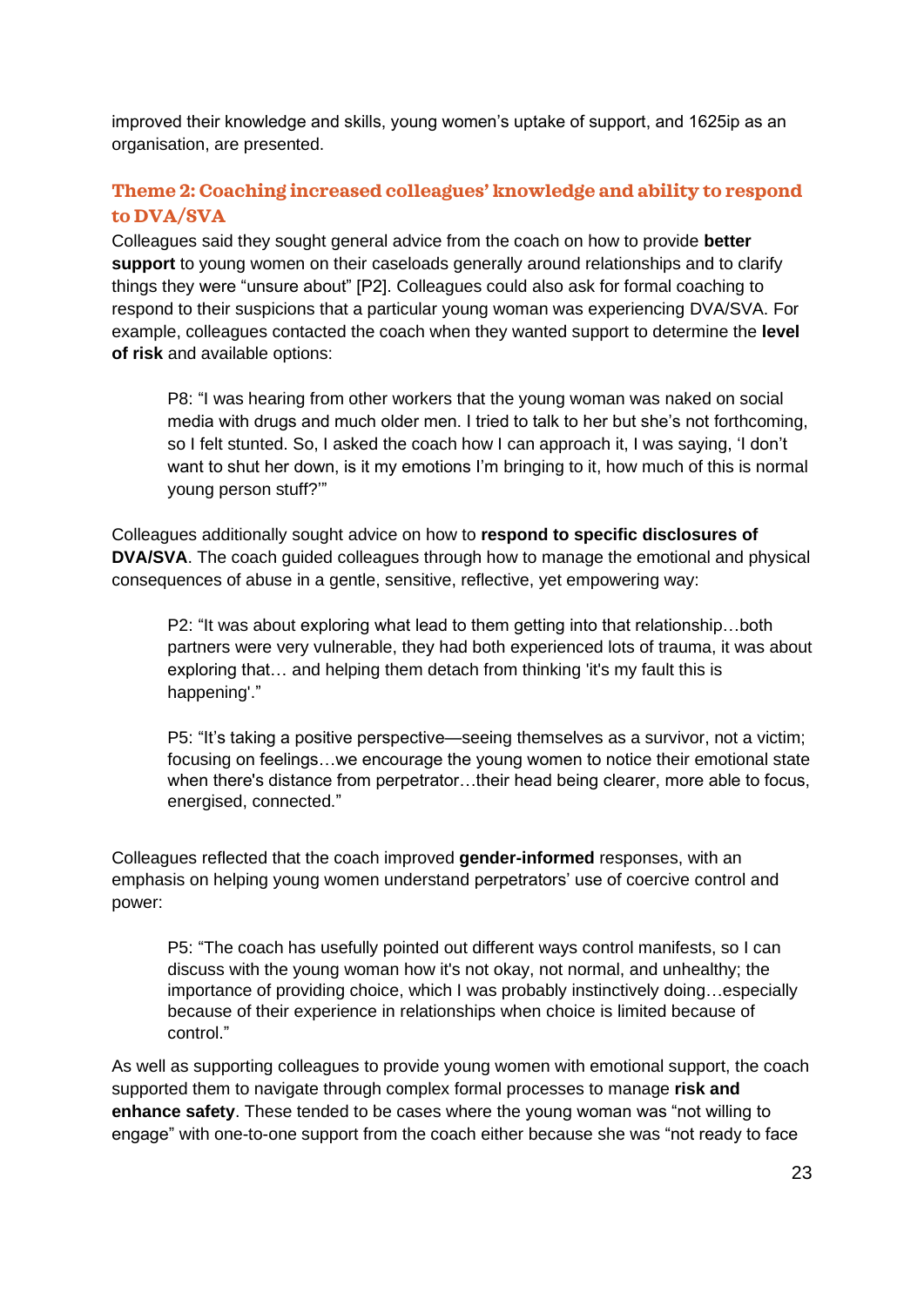up to the gravity of the situation" [P10] or did not want to engage with any more professionals. This work consisted of the coach supporting and empowering colleagues to contact multiple agencies/services, attend MARACs, understand legal processes such as injunctions to prevent the perpetrator from contacting the young woman, and secure visas to enable them to remain in the UK away from perpetrators abroad. Colleagues infrequently had experience of navigating these systems but with the coach's support they were able to initiate them:

P5: "I'm totally ignorant to the legal processes whereas the coach has all that information, so I don't have to start from the beginning…I struggle to use the word 'victim', to me it feels reductive, but the coach reminded me that when putting legal processes in place it's useful. The coach has also talked me through the MARAC process and was with me for the whole process."

Colleagues also said the coach **improved referrals** for young women by "talking them through [making] referrals to services such as Next Link" [P7]. Colleagues felt more confident referring young women to ensure their needs were met: "It's been helpful when the coach has made an assessment so when I talk to other services I can say 'my healthy relationships colleague who's an expert thinks XYZ'" [P9]. In particular the coach connected colleagues and young women to specialist and culturally specific services such as Nilaari (local talking therapy support for people from ethnic minorities) and Karma Nirvana (a national charity supporting 'honour'-based violence victims/survivors). Speaking to these services also enhanced **colleagues' knowledge and capability**:

P9: "The young woman didn't use them, but I did to understand the situation. They were really helpful, told me what would usually happen in this situation, the community response to [the] situation [i.e., the young person deciding to end an abusive relationship] which I wouldn't have known about."

Through supporting colleagues to access existing **resources and referral pathways**, this type of input from the coach likely increased **safety** and **reduced the risk of further exposure to violence;** supported homeless young women into **independence,** and ensured they received **holistic** support.

#### **Coach's direct role in risk assessing and liaison with agencies/services**

The coach took on a more involved role in risk assessment and in talking to other agencies/services about the young woman in question in cases where colleagues felt they lacked the language and experience to capture and convey risk. The coach reflected that in particular, her 1625ip colleagues were less experienced with the DASH risk assessment, which allows professionals to increase the risk level using their professional judgement rather than the item scoring. This high-risk status allows victims/survivors to access services such as an Independent Domestic Violence Advisor (IDVA) or an Independent Sexual Violence Advisor (ISVA). Through taking on a more direct role in risk assessing and speaking to other agencies/services, colleagues said the coach ensured young women's cases were given due precedence: "I was trying to get her into accommodation for ages: whatever I was saying was obviously wrong because the case wasn't being prioritised. [After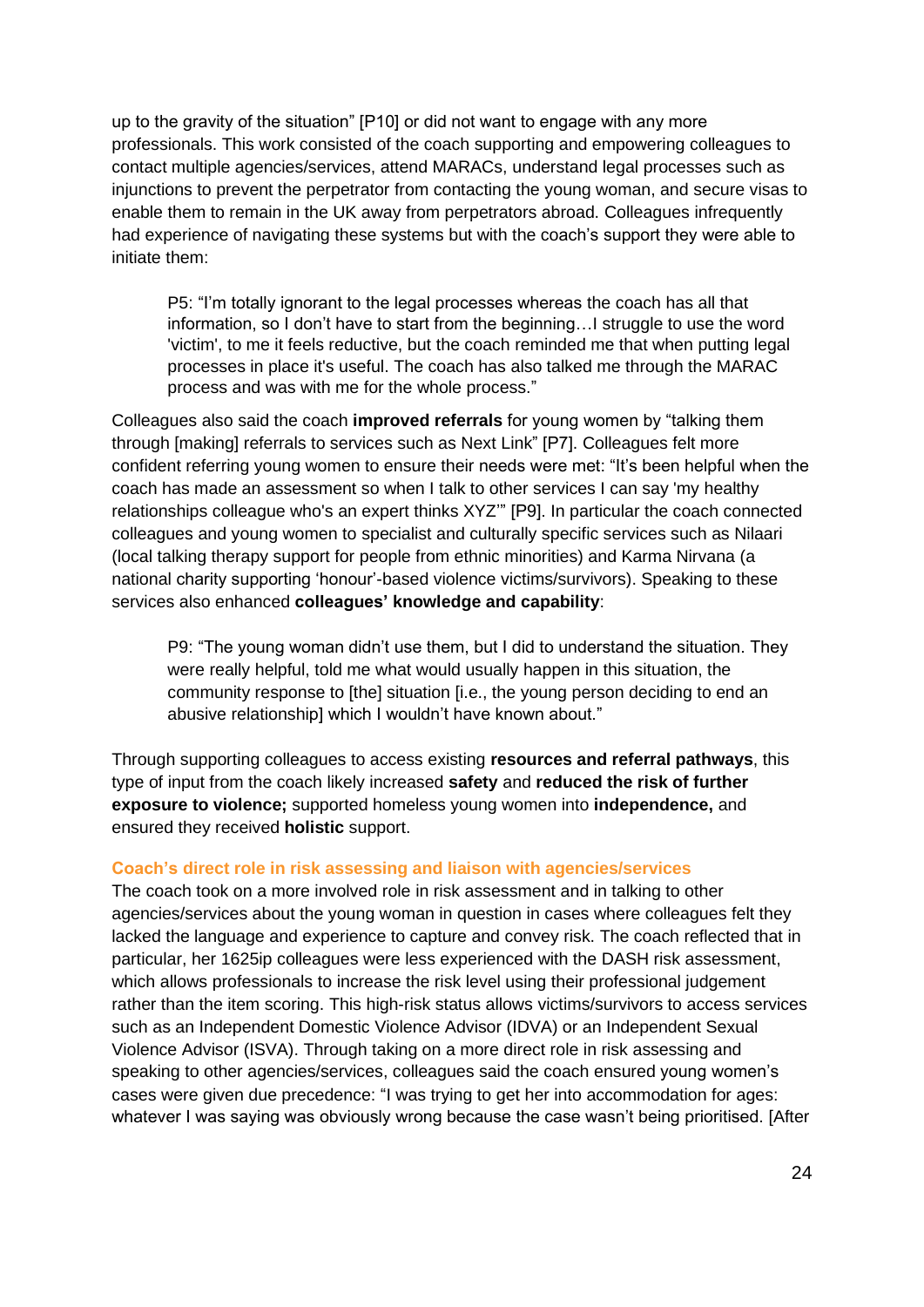coaching we] put the right magical thing into the computer and she was made high priority" [P10]. Another colleague said:

P9: "If you'd ask [the young woman] if something was wrong, she would say 'yeah I'm fine' when it wasn't fine. I felt out of my depth—she didn't realise she needed to be blunt, maybe I didn't convey that to her well enough. The coach rang Next Link and explained everything in a much better way than I had about why we were concerned. She ended up being taken on as a crisis case and moved into a safe house, so it was [the coach's] liaising with the service [that achieved that]."

### **Theme 3: Support was uniquely flexible, tailored, and holistic, and so likely to be taken up by young women**

#### **DVA/SVA support was flexible, tailored, and consistent**

As well as supporting young women themselves, colleagues could offer to refer young women for one-to-one support from the coach. As discussed below, the timing of when the support started, the types of support offered, how the support was delivered, and the pace of the support were all tailored to young women's needs. Colleagues appreciated the flexibility in the coach's role: her being in-house was what allowed this flexibility.

Support could start **when the young woman needed it** and when they felt ready:

P8: "Initially the coach started supporting me more as opposed to contacting the young woman directly. But now the coach and young woman are working together. So, the coach was initially able to take a step back and rely on my relationship with her and then come in when it was appropriate. When someone's just experienced SVA, they're going to talk to a trusted person they've known for ages, not a brandnew worker, so it makes sense."

Unlike when referring to external services, this approach meant that colleagues could initially be selective in what they told the coach, per the young woman's wishes: "I didn't share the disclosure because the young woman didn't want me to. But she has disclosed to the coach now" [P8].

The types of one-to-one support were also **tailored** ("the coach had flexibility, being able to work responsively to young women's needs" [P4]) and wide-ranging, e.g., "helping them to see 'what is violence'" [P7], "managing new relationships, being alone, and healthy relationships in family and friends" [P8], as well as more "urgent, crisis work like help[ing] the young woman…leave her family home" [P6]. One colleague said the support was helping one young woman who had been raped to repair "a breakdown of trust - what happened is affecting her whole life" [P8]. The coach herself reflected: "there's been much more focus in this role around emotional support and ongoing support around the fallout from experiencing DVA or SVA, rather than just immediate support to become safe while it's happening."

There was also flexibility in how the support was delivered, i.e., "[the coach could] take them out to do an activity that they find therapeutic and that's a restorative way to open a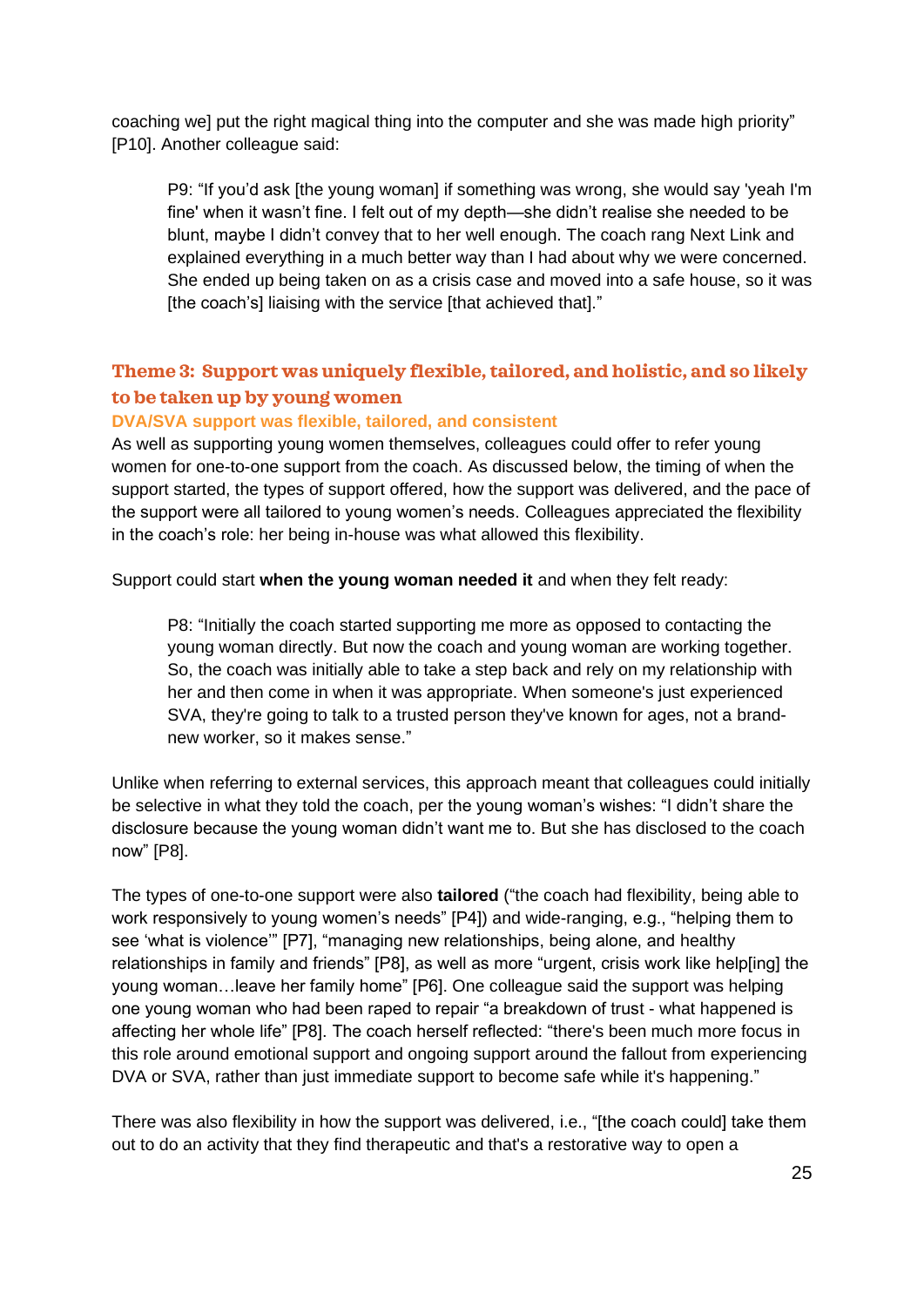conversation" [P4]. Colleagues moreover felt that while the support had a "therapeutic side," it was an alternative to "formal therapy**"** [P8], and **more suited to young women's needs.**

The coach pointed out that the flexibility in the type of support and how to provide it made the Salus Project unique locally: "[Before Salus] there wasn't any flexible accommodating service for young women that need ongoing support and that's a real problem with the way that the services are delivered." It was also unique in the way that it provided consistent support that was **tailored to the young woman's pace** and there was no rule around when to close their case: "She has the ability in her role to allow a process to unfold: it's not that after three attempts to engage the woman, the books are closed" [P8]. The coach continued:

Coach: "[Name of young woman] is a perfect example of that. She was referred to me a year ago and it took the best part of a year to really get her to a place where she's engaging meaningfully, I had to be really consistent. 'Okay, well, I'm just going to come to your flat every Tuesday, you don't have to open the door.' Sometimes she does. And now more often she does. And it takes that level of consistency to show young people, especially if they've been through care and have already had a traumatic time, that you're a safe person and that you are there to support them. Other services don't have the capacity to support women who are struggling to engage."

The in-house nature meant there was no threshold for being eligible for the service, unlike external agencies: "We have people who are affected by all sorts of child sexual exploitation and abuse and don't meet thresholds for other services" [P9].

As illustrated, colleagues felt that the one-to-one work functioned as a tertiary service, i.e., one that aims to address the harm from DVA/SVA. But they also felt it worked as a secondary service, i.e., one that targets at-risk groups **to stop recurrence and/or worsening of DVA/SVA:** "It's an opportunity to break the cycle of abuse in a gentle way; sometimes it's prevention rather than intervention" [P4]. Therefore, it addressed multiple harms at different thresholds of risk.

#### **Young women were more likely to receive and take up DVA/SVA support that was inhouse**

Colleagues felt young women were more likely to take up DVA/SVA support because it was in-house. Young women did not want to go through any "formal procedures" involved in registering with an unknown and external agency: "I've tried to refer a number of young people to Next Link and they won't [go for it because it involved] seeing someone from a different agency" [P10]. As one colleague said, "having a new person come into the relationship is scary for them, they worry they're going to have to re-explain everything" [P6]. Retelling their story and building a new relationship with a new service was stressful and retraumatising for survivors. Young women also did not always see themselves as experiencing DVA/SVA— as the coach said, "we've come across a lot of young women who can't engage with DVA services because they don't see it as DVA, they don't understand it as DVA they need that really basic low-level work." Thus, services that use the term "domestic/sexual violence" explicitly may seem less relevant or feel stigmatising to young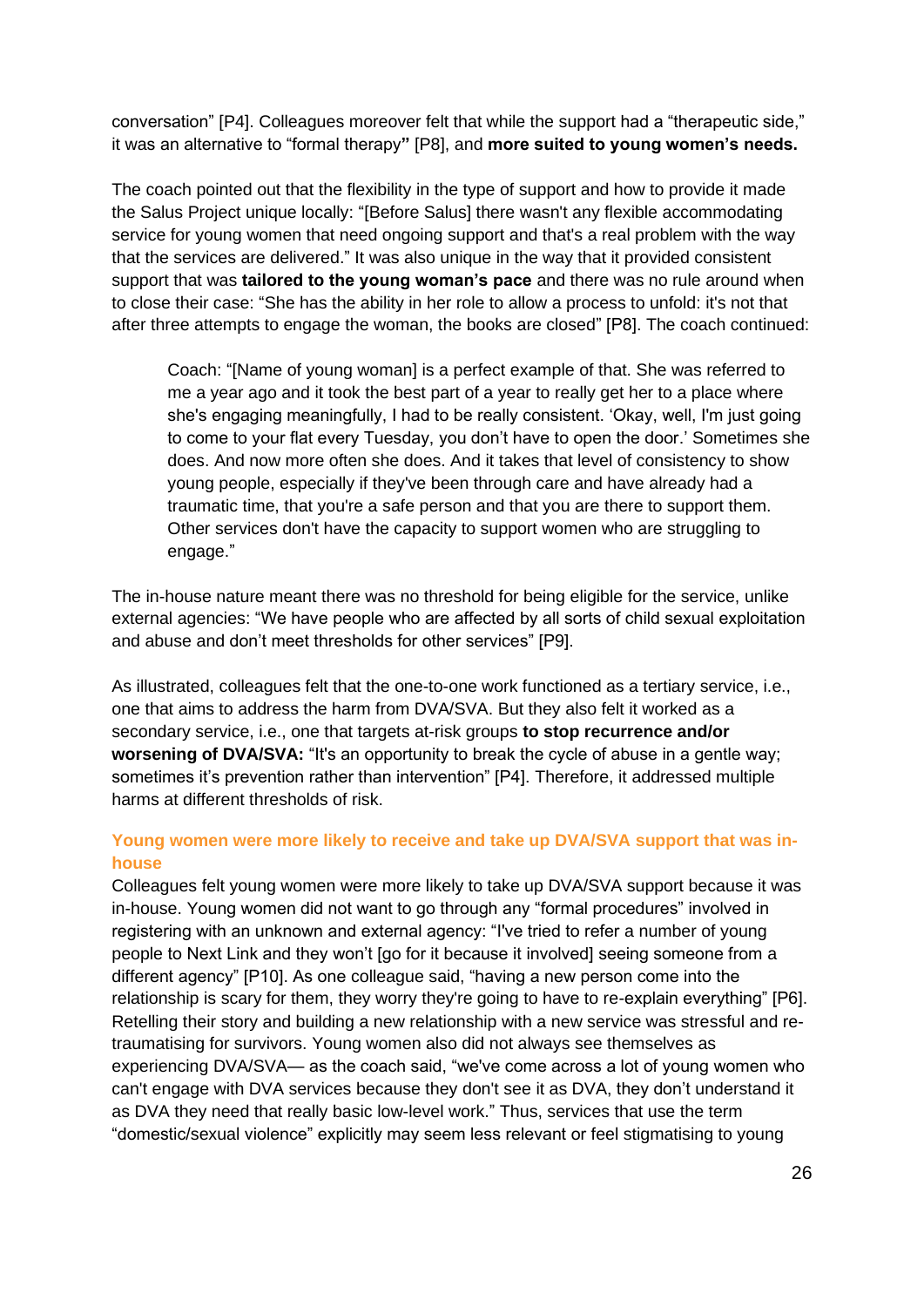women. The coach reflected that one young woman for example was "not even ready to call [what she'd experienced] an unhealthy relationship." Colleagues and the coach had flexibility in how they introduced her service and could call her a wellbeing coach or a healthy relationships coach: "it's not coming at it from 'you're in a domestic violence situation, you're in a serious situation, you need this service!': you're just saying, 'maybe it'd be helpful to chat to someone who can give you some ideas about this and space to think about it'" [P10]. At the same time, young women who had experienced DVA/SVA said they knew what healthy relationships were: they were assaulted or trapped in an abusive relationship anyway. In these cases, it was useful that the coach could refrain from using the name 'healthy relationships coach.'

Colleagues said young women were moreover more likely to take up support from within 1625ip because they knew, felt comfortable with, and trusted the organisation: "We can say 'this is who's going to be contacting you, this is the building, you know it because you've met me there', rather we need to go to this awesome service, but we don't know anyone there" [P2]. As another colleague said:

P9: "We have people who aren't engaging with other services, or they don't trust them, but lots of young people trust our service so having the coach there is a no brainer. They're often working with lots of us. Usually, at some point, they'll have had police or social services involvement that has not been satisfactory, or they've been let down, so there's not a lot of trust in the big services."

Young women needed to speak to someone with an understanding of DVA/SVA and did not always feel able to open up to, for example, a mental health coach in Transitions and Resilience service. The in-house and dedicated nature of the coach's support, therefore, led to increased engagement.

#### **In-house DVA/SVA support made 1625ip a more holistic service**

Colleagues felt relieved to provide **holistic** support within 1625ip. They had previously felt they were "satelliting" [P4] young women to different services and did not know how well they would engage, and whether their needs would be met. In-house support also meant colleagues were "still facilitating for the young women" [P4]—they were managing and coordinating the different workers involved in her case, rather than the young woman trying to do this herself. Colleagues said the coach was "a bridge" [P7] who stopped young women from falling through the gaps between services on a referral pathway and from disengaging from DVA/SVA support entirely after being on a long "waiting list for counselling:" [P7]. The coach herself reflected that her service was a bridge and made 1625ip more holistic:

Coach: "The one-to-one work has done what it aimed to do, which is bridge a gap in services. That's what this has been about, it's not about palming people off on different services because something is 'not your job': it's about providing something holistic because that's what's most appropriate for the young woman."

Although the coach's remit of support was broad (because, as she said, "all these things are interlinked...DVA or SVA affects everything, their ability to open their mail or organise their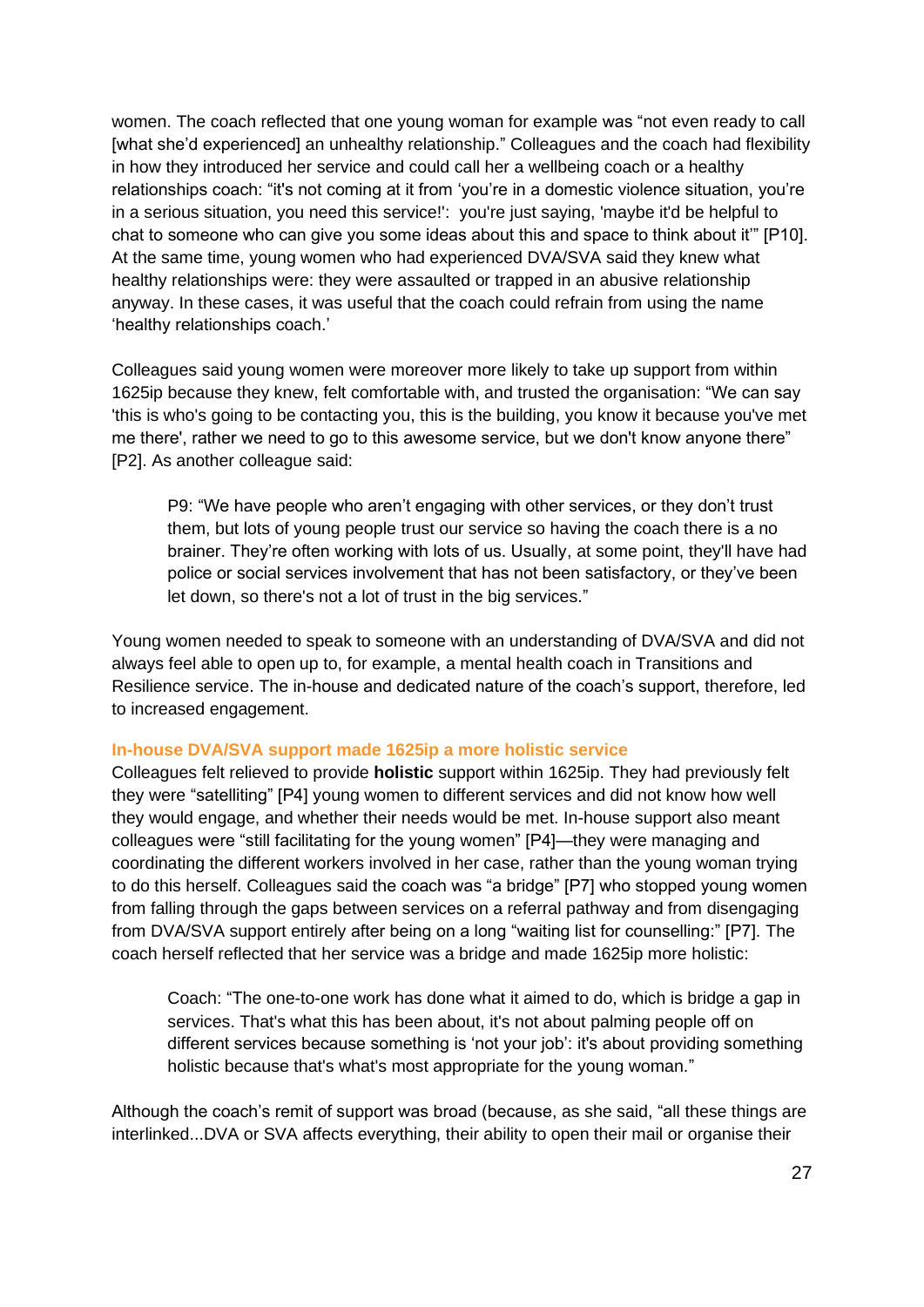bills") colleagues and the coach said there was open communication about how to ensure the 1625ip services were complementary rather than duplicating of other services within 1625ip. For example, the coach would refer young women to the education, employment, and training team where necessary. Young women "really liked the coach" and would talk to their other workers about the work they were doing with her: "she talks about her to me, says things like "I'm going to tell the coach about a guy I'm texting" [P8]. Colleagues and the coach also conducted joint working such as co-developing **safety plans**, which were more robust and informed because of the collaborative input**:** 

P10: "The young woman was waiting for housing while in a dangerous situation in her home. It was reassuring working with the coach: she's very experienced, she knows the systems, and we drew up a safety plan together…. Working together helps ensure the housing and relationships work are working well together."

Notably, the young woman in question felt uncomfortable sharing accommodation with men. P10 and the coach worked together to ensure her safety while she was waiting for her own flat. This was a specific example of how collaborative working enhanced **gender-informed practice** in 1625ip.

#### **Theme 4: In-house expertise strengthened organisational capacity and efficiency**

As well as being beneficial for individual colleagues and young women, having a coach whose dedicated role was to address DVA/SVA was beneficial for 1625ip as a whole. Having dedicated support meant other workers in 1625ip could do their own jobs well: "DVA/SVA could be put under the mental health banner but it's more specific, it needs someone with the capacity to unpick it. And it gives space to mental health workers to do their job without it being taken up by DVA/SVA" [P4]. Having a DVA/SVA coach was also better and safer than solely training colleagues to respond to DVA/SVA themselves: "I don't have time in my role to get to an understanding that the coach has. So having the coach there is essential if we're going to do our jobs properly" [P5].

At the same time, having the coach in-house as "an expert and available go-to resource" [P7] meant that when colleagues did want to address DVA/SVA themselves, they could access advice efficiently and effectively: "it's like we've got a trainer there to recap and refresh us" [P2]; "she's been in the office a lot: she makes herself accessible, she's flexible, she makes time to do what she can. It works really well" [P10]. Efficiency was crucial given colleagues' caseloads and wider responsibilities within services and given situations of acute risk: "external services can be hard to get hold of as they're getting calls all the time and that's completely understandable" [P9]. Colleagues said they appreciated the opportunity to ask for "advice formally or informally" and get accessible information, rather than go to an external service where "you would probably get an answer that's less accessible: with the coach you can ask more questions" [P6]. The coach became embedded into routine practice quickly: colleagues could share what they knew about young women with the coach through discussions at regular 1625ip meetings and notes on the case management system: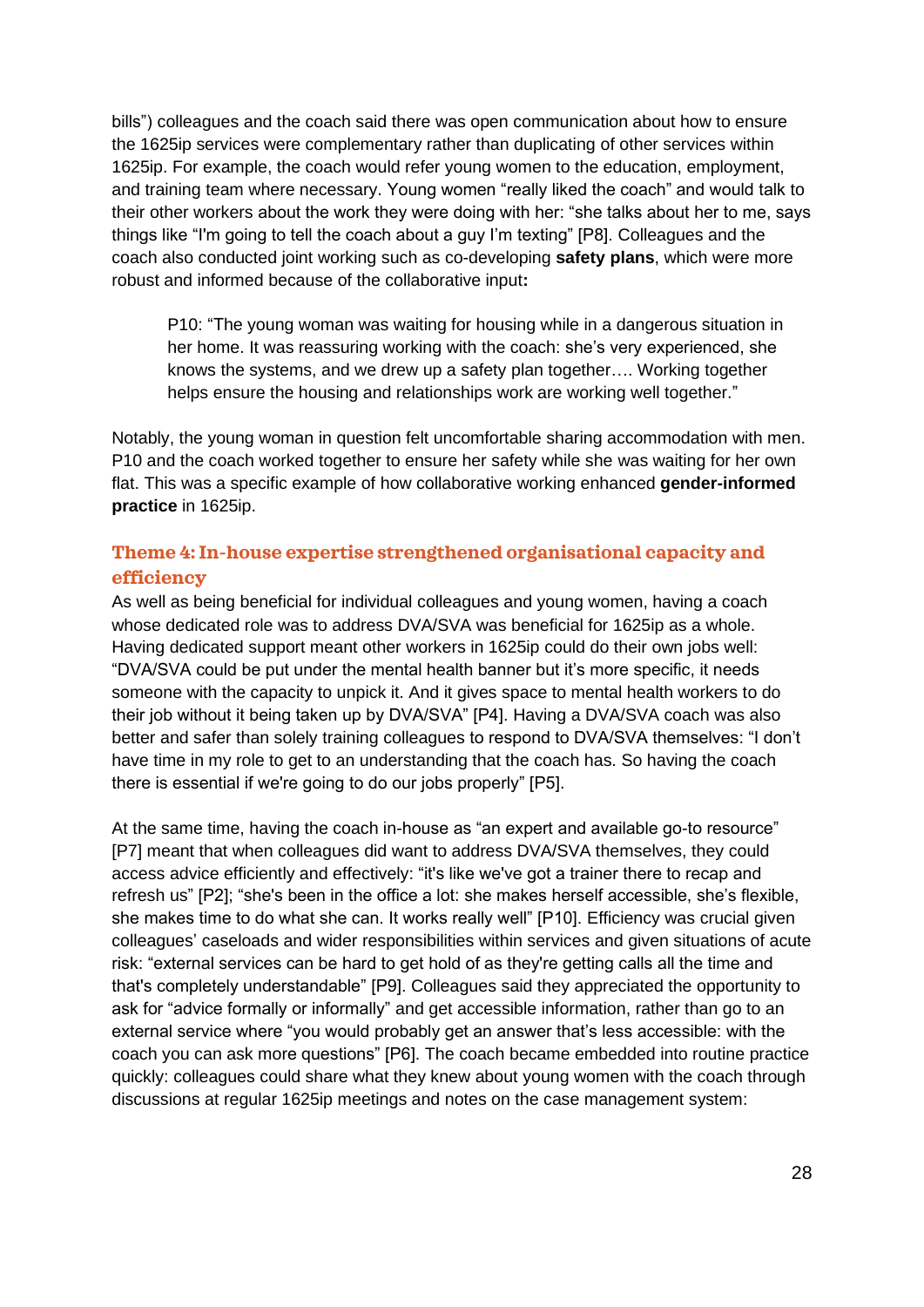P9: "You don't have to hand over the entire background because we share a system: it can be time-consuming to hand stuff over, drafting the perfect email with all the information. With the coach, it's a phone call: 'read my risk assessment' and there have been many times in allocation meetings where we're going through cases and the coach's name pops up: 'ask [the coach] for advice…If I come across DVA/SVA the first thing I'd always do is call the coach."

Her embeddedness allowed accurate information sharing and **management of risk and safety**.

#### **Theme 5: Emotional support to colleagues**

Colleagues said that 1625ip had a "culture of support" [P4] and colleagues valued having reflective practice, clinical supervision, and supportive line managers and colleagues. However, a striking but unintended outcome of the Salus Project was that the coach provided emotional support to colleagues who were supporting young women experiencing DVA/SVA. Colleagues had built up a long-term relationship with young women, so when they disclosed DVA/SVA, they felt a huge emotional toll. Some colleagues felt this toll because they were *not* longer-term workers: their role was to hear a disclosure and hand the young person over, so they were not always sure if the young woman was okay. The emotional consequences were especially heavy because of COVID-19, with homeworking, isolation from colleagues, and blurring of home and work boundaries. Colleagues who felt emotionally supported by the coach were more able to effectively support young women:

P8: "[After the young woman was raped] I was so thankful for the coach being there. I spoke to my manager who was ever so supportive, and I have a good relationship with her, but understandably the conversation was quite formal: about me picking the young woman up, logging it with safeguarding, working out of hours. I rang the coach and burst out crying. I don't even remember what she said to me, but it was so helpful knowing she was there. She was the support. She knew what to do and say. I was worried about my emotions being tied up in it. I've known this person since they were in foster care. So, the coaching to me was useful: I was able to sort through where the emotions were and how to approach conversations, practising and roleplaying things with her. She gave me tips. It boosted my confidence. Without her, I wonder if I would've been full of emotion when picking the young woman up."

The coach also assuaged colleagues' anxieties around supporting young women at high risk: "it makes me panic, afraid, and worried: it's not my background. You worry you'll make a mistake and someone will die …the coach helps ground you in what you realistically can and can't do. I've never seen her flustered or panicked" [P10]. Notably, these concerning cases were often around 'honour'-based violence:

P9: "I knew nothing about [it] apart from what I'd read in the media. It freaked me out: I felt out of my depth and had no idea what to do. I just remembered that story [of a local 'honour' killing] and thought 'oh god, I need to make sure I talk to someone who knows more about this.' I was in a blind panic about her being in a terrible situation."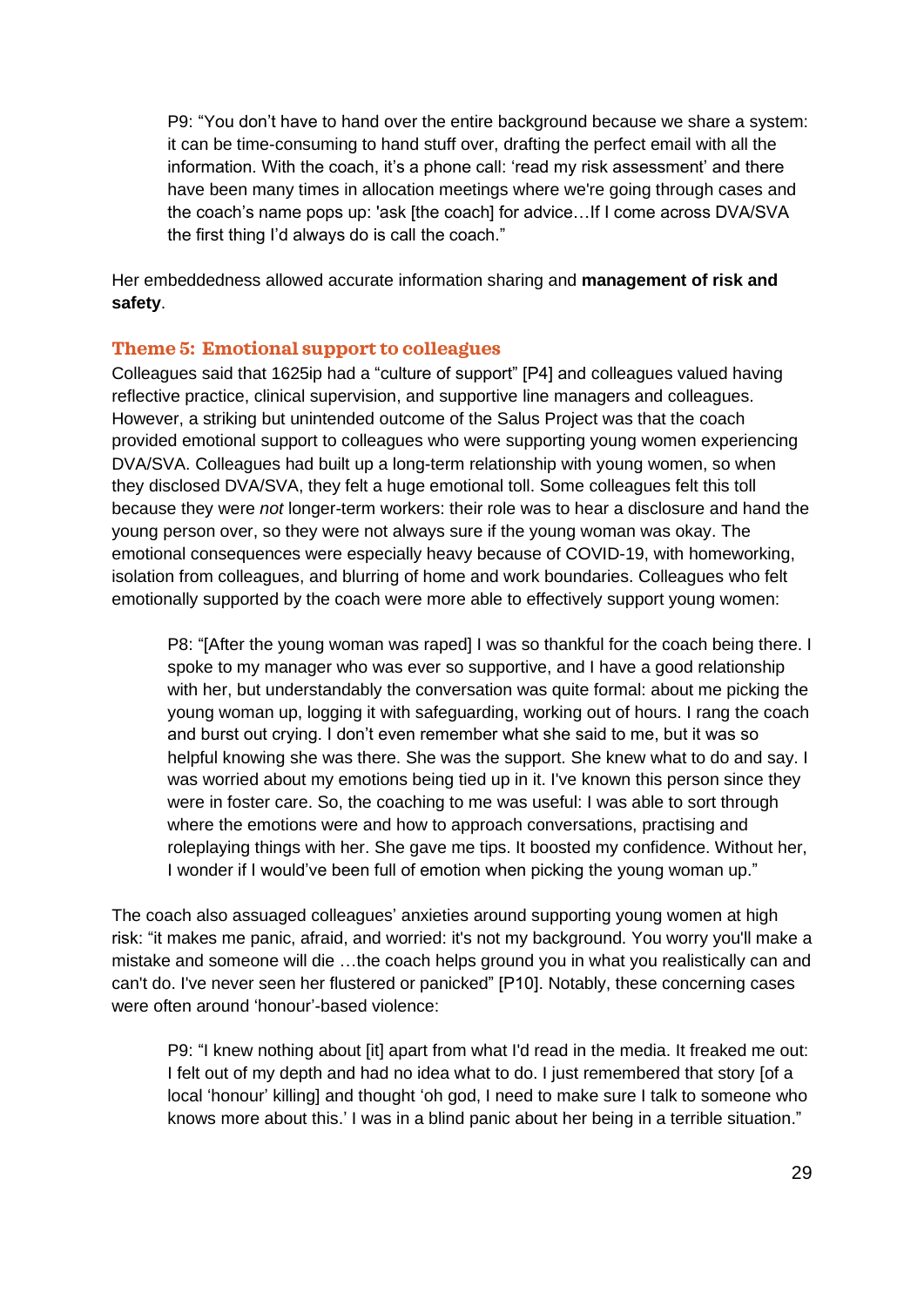Finally, colleagues said the coach helped them through feelings of helplessness and discouragement when young women returned to their abusers and did not see the abuse as abuse.

#### **Theme 6: Improved cross-sector partnership work with SARSAS**

As discussed in Theme 2, the Salus Project led colleagues to use referral pathways to other services more effectively. A specific finding in this regard was that being able to offer specialist SVA counselling through SARSAS added value to both services. Colleagues said that young women's previous experiences of counselling had not been useful, sometimes because it did "not come at the right time" [P1] or it was not SVA specific i.e., they **needed tailored and gender-informed** support:

P2: "She had her first telephone appointment [with 1625ip male mental health worker] and she fell apart. It was helpful for her though: it led to her making the decision 'the reason I can't continue with this support is because of the SVA I've experienced and I'm ready to talk about that now.' so that was great that she wanted to go forward with that."

At the same time, the coach reflected that only a few young women on her caseload wanted or needed specific SVA support (see section 5.3.1 for referral figures). Moreover, those who did may have been put off by the relatively inflexible structure of counselling ("having to go to something every single week") and the involvement of another agency (e.g. "having to pick up the phone to have your assessment, young people don't pick up their phones, they don't want to talk to someone they've never met about trauma"). P2 echoed the coach and said, "most of the young women really don't want to explore [SVA] at that moment…they desperately don't want one-to-one counselling. A few young women have said they'd love group therapy, to share stories with people who've experienced similar things" [P2]. Young women's lack of engagement with counselling was difficult for some colleagues who felt the counselling would be beneficial: "She didn't see it affecting her life. but I was really upset. I don't feel like I helped her, and I really wanted her to have it" [P8]. The Salus Project nevertheless meant that these colleagues had access to advice from SARSAS around other counselling options and could better support the young woman around SVA as a result: "I spoke to SARSAS about supporting the young women to be ready to share, i.e., preparing them for therapy. so that's now what I think my role is" [P2].

#### **OVERALL REFLECTIONS AND AREAS FOR MORE WORK**

#### **Theme 7: Enhancing a good service**

Colleagues highlighted three ways in which the Salus Project could be enhanced in future. First, colleagues felt that young women experiencing 'honour'-based violence were in particularly difficult circumstances because they could lose their entire family and community if they tried to leave the abusers. Although colleagues said the coach gave helpful advice and signposted them to specialist services, one colleague wanted more guidance on this type of DVA.

Second, colleagues commented that they wanted to know support and service options for men using abusive and violent behaviours in their relationships**.** One highlighted a case of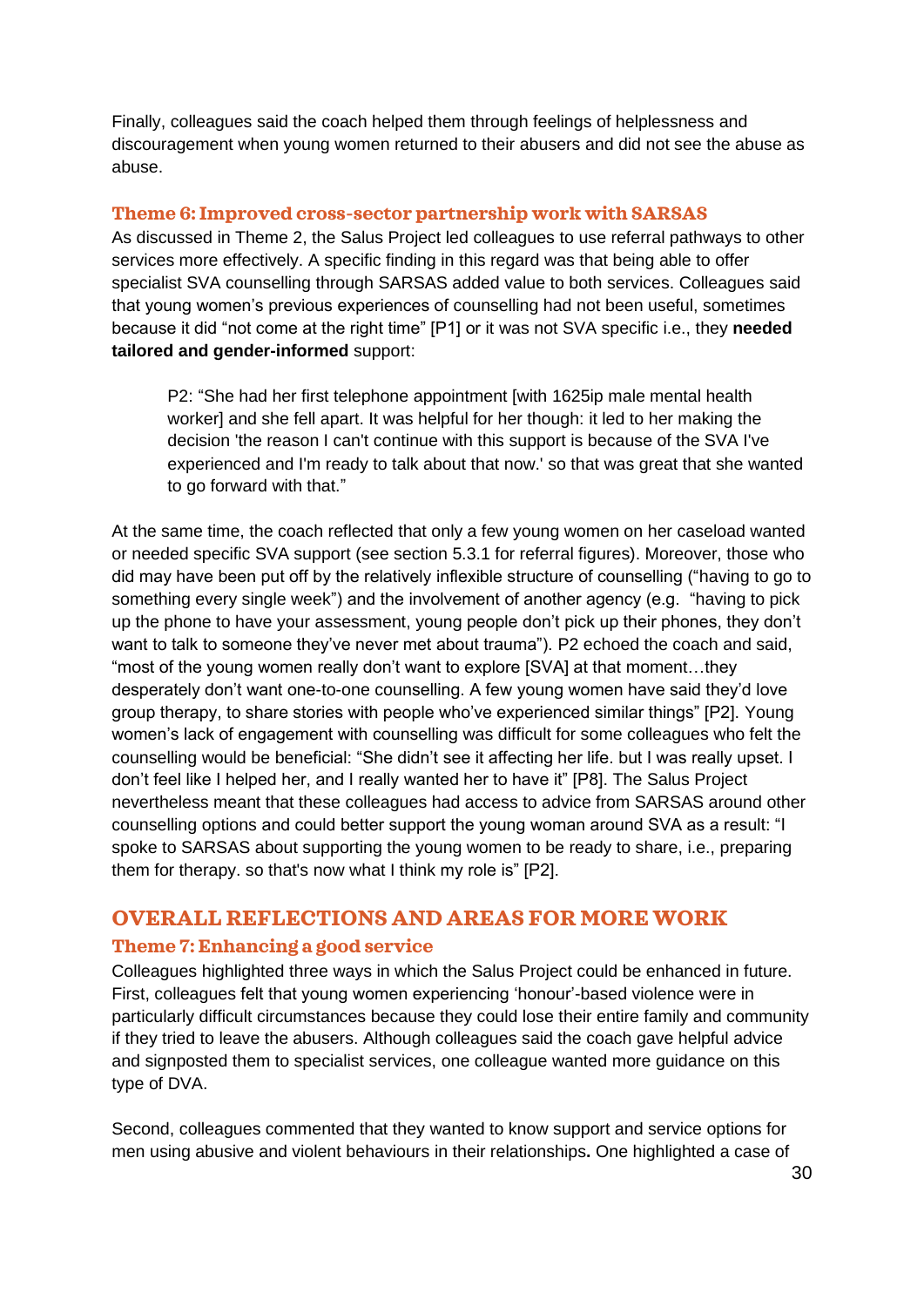'bi-directional' violence: "I'm meeting a young man later, [with violence on] both sides. I thought I'd be able to talk about the service but that's not a possibility" [P3]. Another felt frustrated at the lack of options for these young men in external agencies/services in general and said it "feels moot for a young woman to be engaging but the young man isn't: it's then on her to educate her partner" [P4].

Finally, colleagues said they had identified and discussed coercion among trans and nonbinary people, suggesting a need to expand some of the support from young women to LGBT+ people.

Other potential improvements were all aspects that the groupwork, which COVID-19 halted, may have achieved. First, colleagues tended to seek the coach's input for young women they "had a lot of worrying evidence about" [P10] rather than for all cases of unhealthy relationships. Earlier quotes also indicated that some abuse remains hidden. Colleagues did not say they thought the coach should have had a role in surfacing these hidden cases and supporting the 'lower risk' cases, but this is another potential area of development. Second, one colleague wanted "knowledge of more counselling that isn't one-to-one" –i.e., counselling options that can meet the needs of more young women. Finally, another suggested more discussion and training on what 'healthy relationships' means.

Although they had these suggestions for enhancements, ultimately, in terms of future directions, colleagues wanted the Salus Project to be "re-funded, because it's so needed" [P4].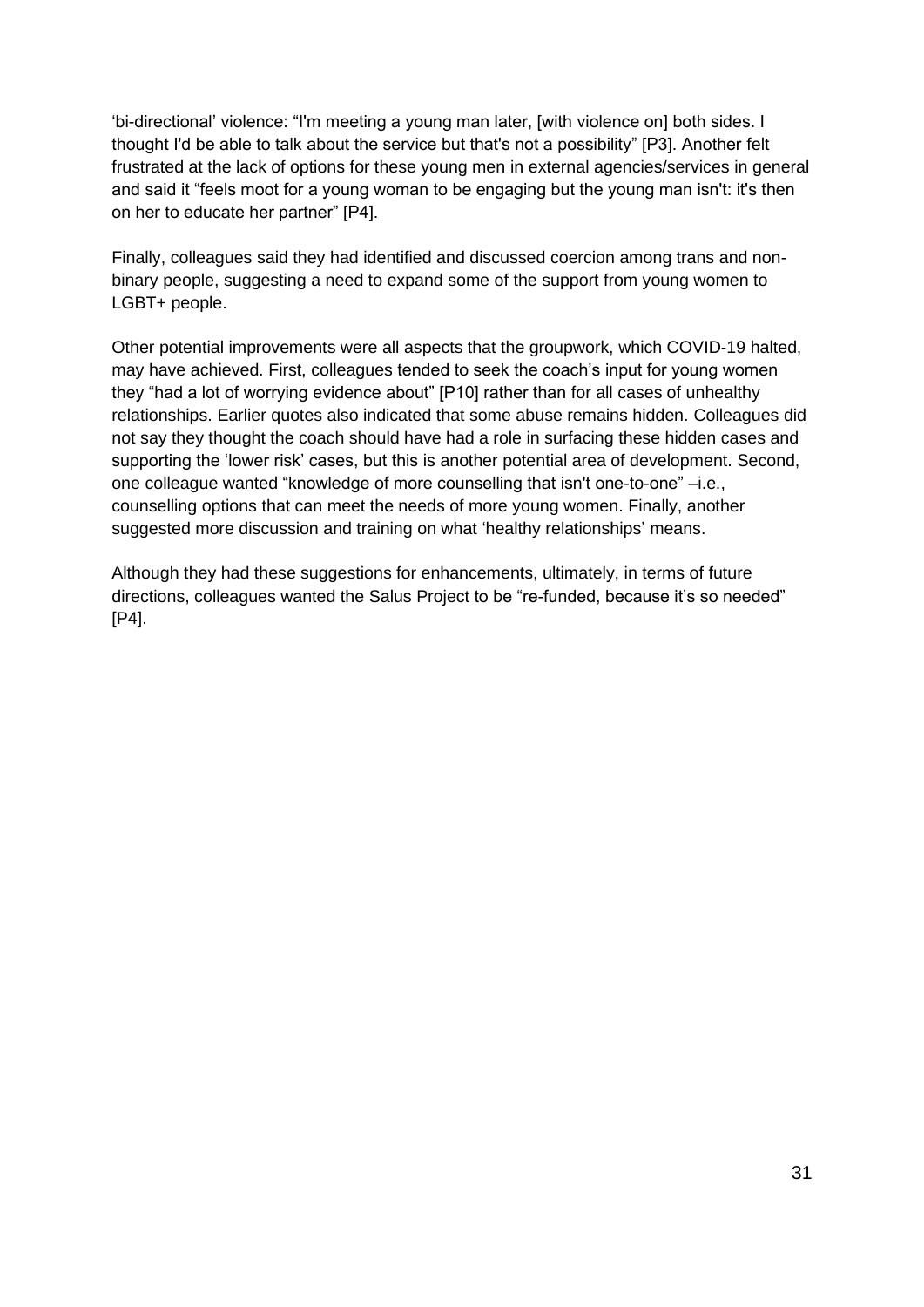# <span id="page-31-0"></span>**5. Evaluation with young women**

# <span id="page-31-1"></span>**5.1 Aim of this section**

This section aimed to look for evidence of the Salus Project's intended outcomes for young women. The intended outcomes were **increased provision of DVA/SVA support for** those who are homeless and **homelessness prevention support to women affected by DVA/SVA**. Indicators for success here were for young women to have a better **understanding** of healthy relationships; to be more **able to access support** for DVA/SVA; to feel **safer**; to feel more **confident**; and to develop/re-establish **supportive relationships** (e.g., with family, peer groups, social networks, or the wider community.) An overall aim of the Salus Project was to **reduce the risk of further exposure to violence.**

This section of the report will illustrate the extent to which the service achieved the outcomes among women who received one-to-one support. It will also shed light on improved **referral pathways and partnership working**, one of the project's indicators for success and support for **young women to be independent** and provision of **holistic tailored support**, two of the project's overall aims.

## <span id="page-31-2"></span>**5.2 Methods**

Impact on young women was captured via:

- 1. monitoring statistics on the number of young women supported and analysis of case management system notes
- 2. analysis of post-support evaluation forms
- 3. qualitative analysis<sup>32</sup> of online/phone interviews

## <span id="page-31-3"></span>**5.3 Results**

### **5.3.1 Details of young women supported**

#### **Numbers of women supported**

There were 22 referrals accepted for one-to-one support–19 young women were supported and 3 disengaged before support started. Ten additional women were captured in the case management system as being supported via keyworker coaching. More women will have been supported this way, but keyworkers did not always make notes of what coaching they had received and for which young woman. Partway through the project, the coach began opening a 'timeline' (notes) for the young women she had provided advice for, but this was not always possible as sometimes keyworkers did not disclose the young person's name and sometimes, they were just seeking general advice.

<sup>32</sup> Ritchie, J., Spencer, L., & O'Connor, W. (2003). Carrying out qualitative analysis. Qualitative research practice: A guide for social science students and researchers, 2003, 219-62.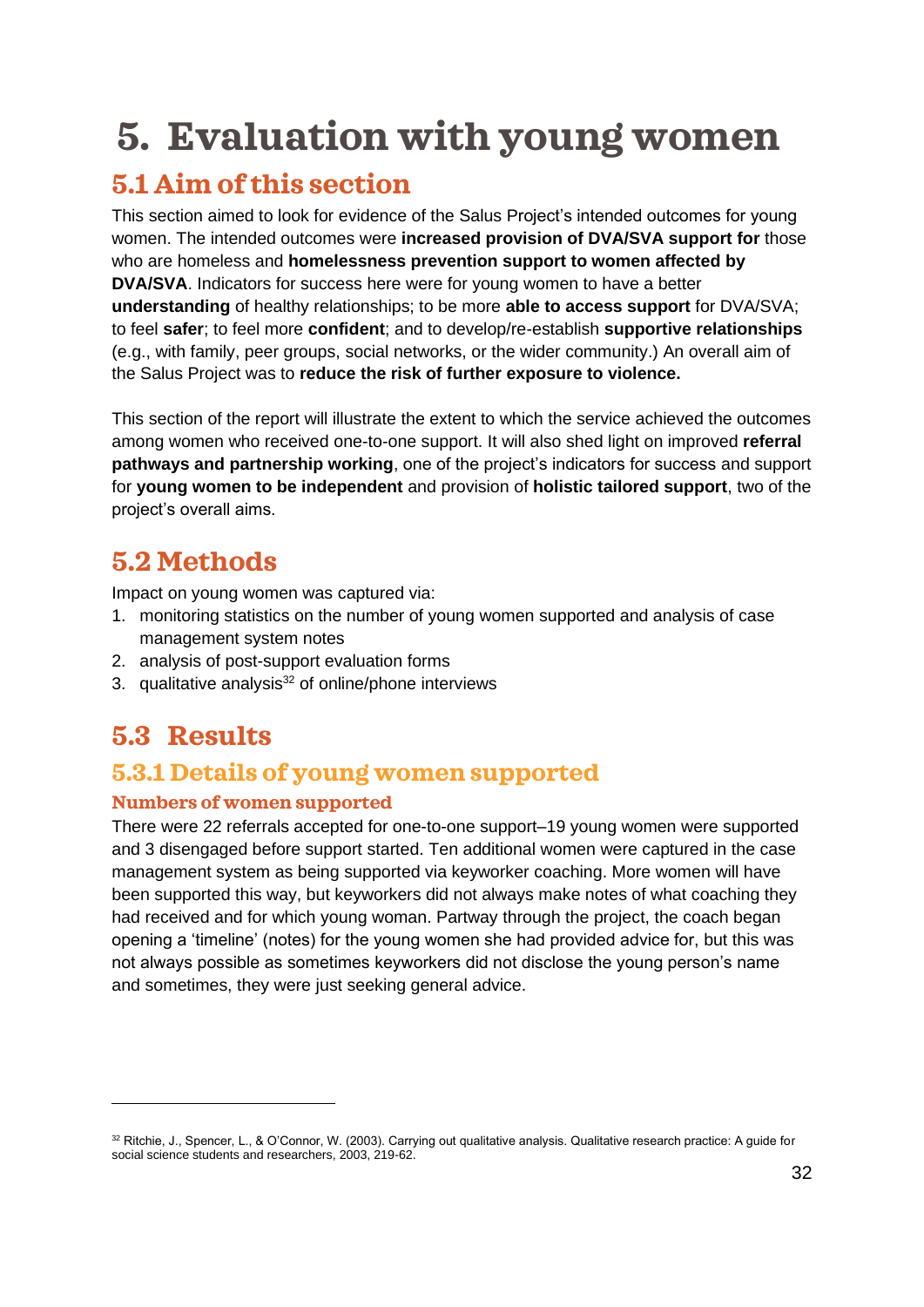#### **Demographic profile**

In terms of protected and other characteristics, 13/22 were white British, 3/22 were Black Caribbean, 2/22 were South Asian, and one each was white other, Black African, mixed, and South-East Asian. Of those who stated their sexual orientation, 2/18 were bisexual and all others heterosexual, and of those who stated that they followed a religion, three were Christian and two were Muslim. Three had children. Seven had a disability. Seven were care leavers.

#### **Referrals in and out**

Four referrals were from external agencies/services (social care and Bath Foyer (n=2)). The remaining were internal: Bristol Housing (n=7), Reboot (n=3), MAPS (n=3), mental health wellbeing coaches (n=2), and one each from the Participation and Learning team, Ask Us, and community mentoring. There were discussions about receiving referrals from Lighthouse (a team comprising police and victim support organisations, working together to support victims of crime and witnesses), but GDPR restrictions prevented Lighthouse from referring to 1625ip without the client's consent.

#### **Referrals to SARSAS counselling**

The coach referred five young women for SARSAS counselling. Of these, two did not engage and SARSAS deemed one referral as not appropriate: this young woman instead received a one-to-one preparation for counselling service. Of the remaining two, one was offered a longer set of sessions (24 weeks rather than 12). At the time of writing, the coach was awaiting feedback from SARSAS to see if the second had engaged.

#### **Types of one-to-one support for young women**

Support was wide-ranging, including but not limited to:

- DVA support information on injunctions, psychoeducation on DVA/SVA (including Freedom Programme), meetings with solicitors, support in court, applying for destitution domestic violence (DDV) concession, safeguarding and MARAC referrals
- Broader legal aspects- leave to remain, research about child maintenance
- Housing and bills choosing where to live, support with home choice, moving house, organising and paying council tax, utilities, and Wi-Fi
- Welfare applying for personal independence payments, accessing a bursary
- Practical setting up a phone, opening a bank account
- Mental health and wellbeing– sleep hygiene, exercises to manage stress and anxiety, self-care plans, emotional support
- Advocacy and holistic support liaising with other 1625ip workers, advocacy at solicitors, court
- Education and employment working with the Education, Employment, and Training team to help with finding work and courses.

The average length of support was just over 6 months.

### **5.3.2 Post-support survey evaluation forms**

Pre- and post-support surveys with 10 young women, where they could rank each item from 1-5, showed that on average, there were increases in all domains: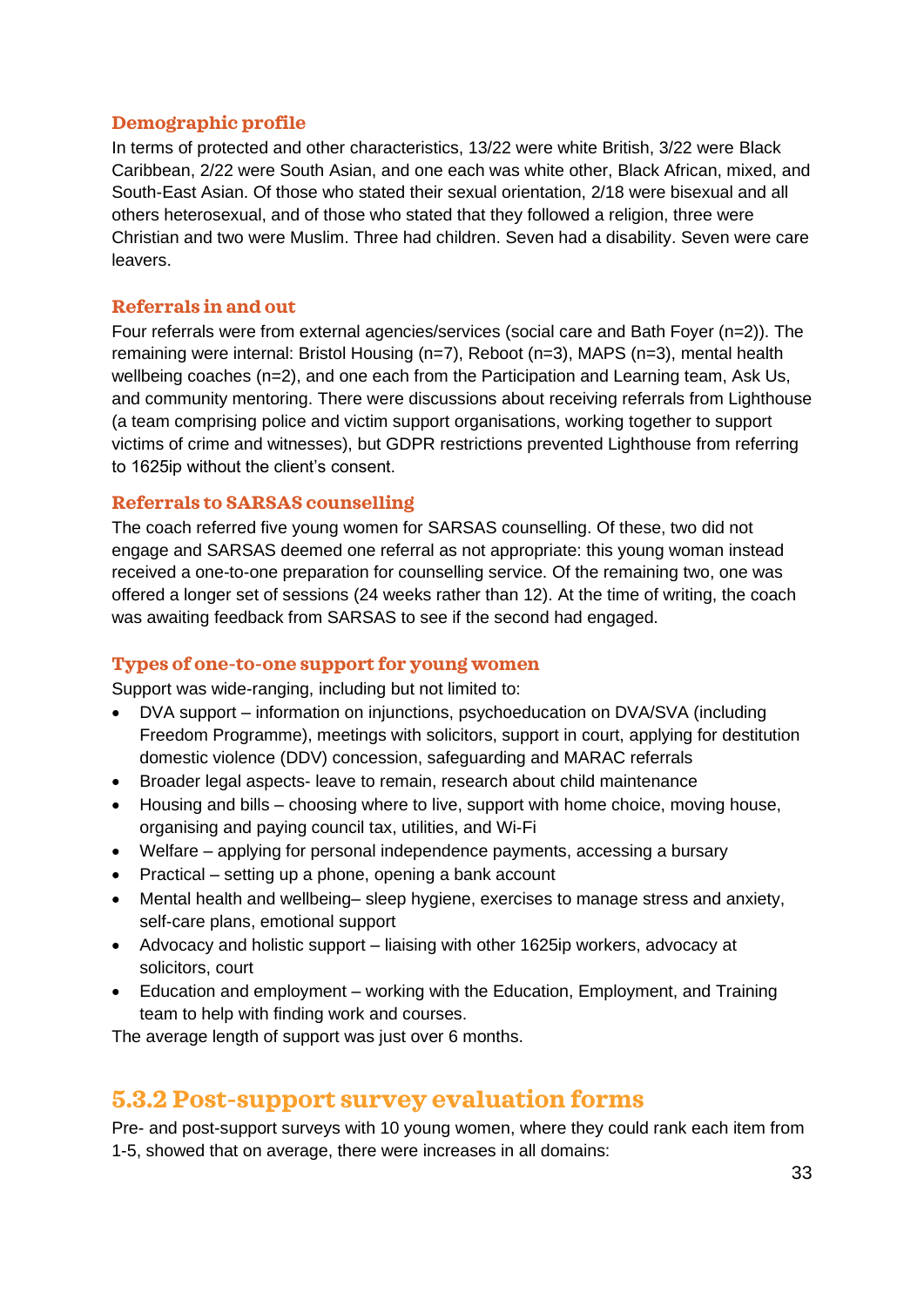- I have a good understanding of what it is to be in a healthy relationship (average increase 1.1)
- I know where to go for support (average increase 1.7)
- I feel safe in my relationships (average increase 1.5)
- I feel supported around my accommodation needs (average increase 1.1)
- I have a range of supportive relationships in my personal and social life (average increase 0.9)
- I feel confident in my intimate relationships (average increase 1.1)
- I feel confident to discuss healthy relationships with peers (average increase 2.0)

### **5.3.3 Interviews**

Young women's names have been changed to **Haniya, Jaya, Nina,** and **Sara**. All young women talked about their experiences of DVA/SVA but to protect identity, these details are not included. The themes from the analysis of interview data are summarised in the table and presented in turn below with illustrative quotations. The themes correspond to the context of the young women's first approach to the coach, the service's mechanisms of impact (i.e., the key aspects of the service that made it work), the outcomes (i.e., what the service led to), and their overall reflections. The coach's interview is also drawn upon.

#### **Themes**

#### **THE CONTEXT**

Theme 1: Disclosures were difficult but were received sensitively and non-judgementally **MECHANISMS OF IMPACT**

Theme 2: Support was holistic and consistent

Theme 3: Complementary to, but more suitable than, other services

#### **OUTCOMES**

Theme 4: Empowered to recognise abusive tactics

Theme 5: Improved mental health, self-worth, and confidence

Theme 6: Empowered to become independent, gain stability, and look to the future

#### **OVERALL REFLECTIONS AND AREAS FOR MORE WORK**

Theme 8: Safety and risk still an issue

Theme 9: Some difficulties with having supportive relationships with others

Theme 10: Overall reflections on areas for improvement and key outcomes

#### **THE CONTEXT**

#### **Theme 1: Disclosures were difficult but were received sensitively and nonjudgementally**

The trigger to seeking specific DVA/SVA support for some young women was that they had told their 1625ip keyworker what had happened to them since their experience of DVA/SVA and housing were linked. Disclosing to their 1625ip worker was "really hard" but young women felt "proud" that they were able to disclose, did not feel judged, and felt that disclosing was necessary to move on from the abuse:

Sara: "There was a lot of anxiety because with what I was dealing with, I'd dealt with it for a while, so I found it really hard to speak to someone about it. But then I told myself I had to, to move away from it. I have to feel comfortable talking about it."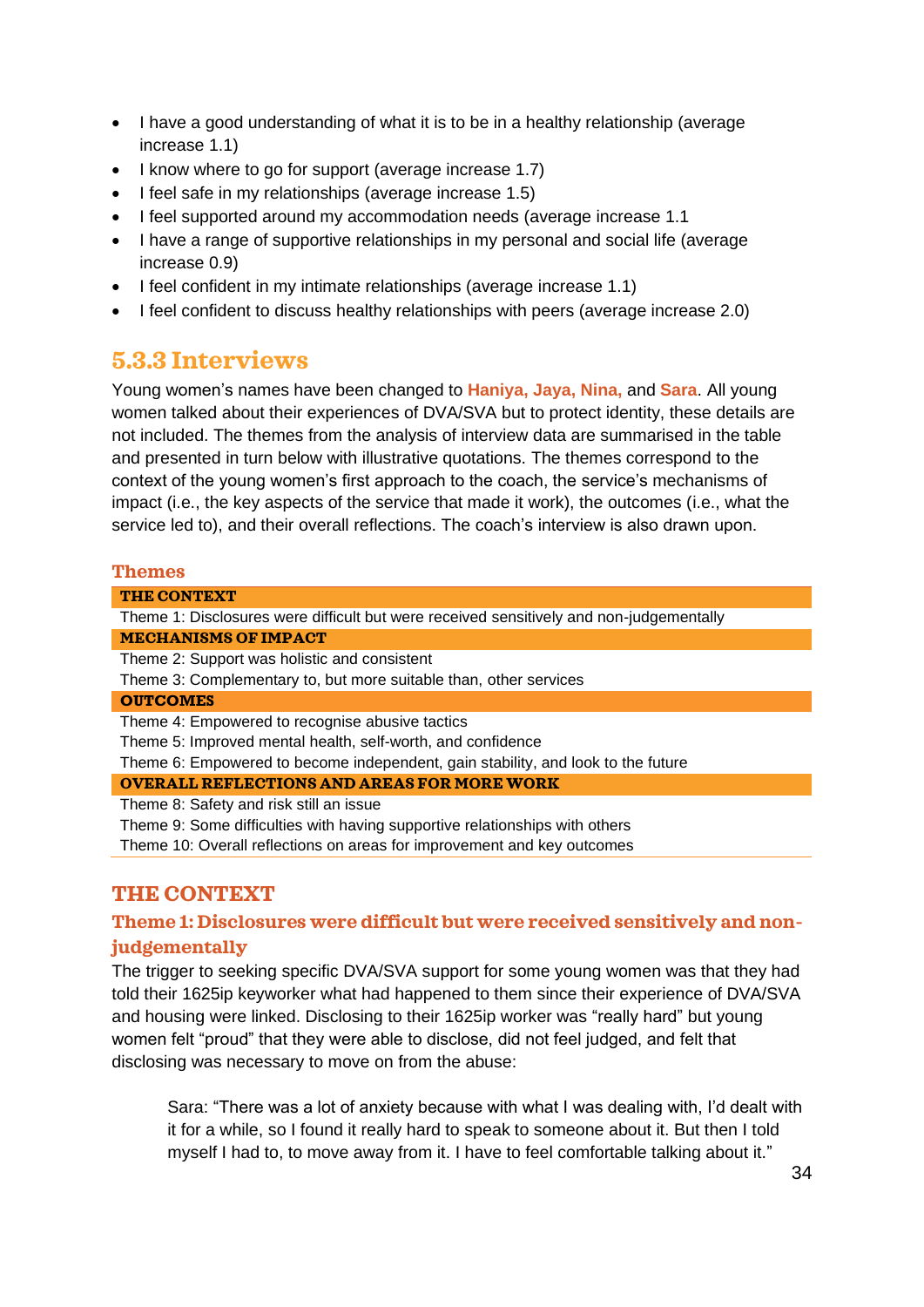Nina: "I got to a point where I had to get them out of my life…It was the first time saying it all out loud. It was really hard telling her [my keyworker]. My mood dipped but I was proud that I was able to disclose it. I'd never disclosed it before. I'd just pretended I was okay and that was how I got through it. 'It's okay, it's my fault'."

Jaya made contact after experiencing DVA from her (now ex) husband and parents who used abusive behaviour to pressure her to stay in the relationship:

Jaya: "I was alone and new in this country. I didn't put money in my bank account, he took my money… My parents were pressuring me to return to him. They wouldn't listen, they said everything he did was my fault…I was nervous [approaching 1625ip], I didn't know what was going to happen, what if people judge me when I tell them my story, this is what I went with because I'd never seen a support worker before. When I went there, I saw how no one judges you, they support you with everything they can support you with, so it was good to get in touch with good people."

Nina re-told her story to the coach after telling her keyworker and said that 'It was hard to tell someone else again." So, although the coach being in-house reduced the need for young women to have to re-tell their stories, young women still felt they had to do some re-telling for the coach to support them effectively. This was difficult, but the young women indicated that they felt supported. Indeed, the coach's expertise made young women trust that she would understand them which made them feel at ease with her: "It was easier to talk to her about it because she dealt with people in a similar situation as me, that's what she said, so I felt like she would understand what I'd been through" [Sara].

Young women indicated that they may not have sought support for DVA/SVA were it not for 1625ip: "I had no idea about the support options before" [Jaya]; "I don't think I would have searched for a support organisation myself…I wasn't thinking straight…If I hadn't gone to 1625, I would never have known about her [the coach]. So, I am thankful" [Nina]. Jaya also pointed out the limits of other services particularly the police, because of the potential response of the perpetrator, the high threshold for 'evidence' that police intervention required, and their lack of understanding around non-physical abuse:

Jaya: *"People don't understand that if we go to the police, it's a very big deal. I tried to and they [the perpetrators] threatened me. So, I didn't do it. I don't have proof of the abuse. I was mentally abused, I was controlled. How do you explain and prove mental abuse?"*

Overall young women echoed 1625ip staff said that the Salus service was unique in that there was no threshold for giving women support around their DVA/SVA. Moreover, as discussed below, through various parts of the organisation, they could simultaneously receive support with housing, education, and finance.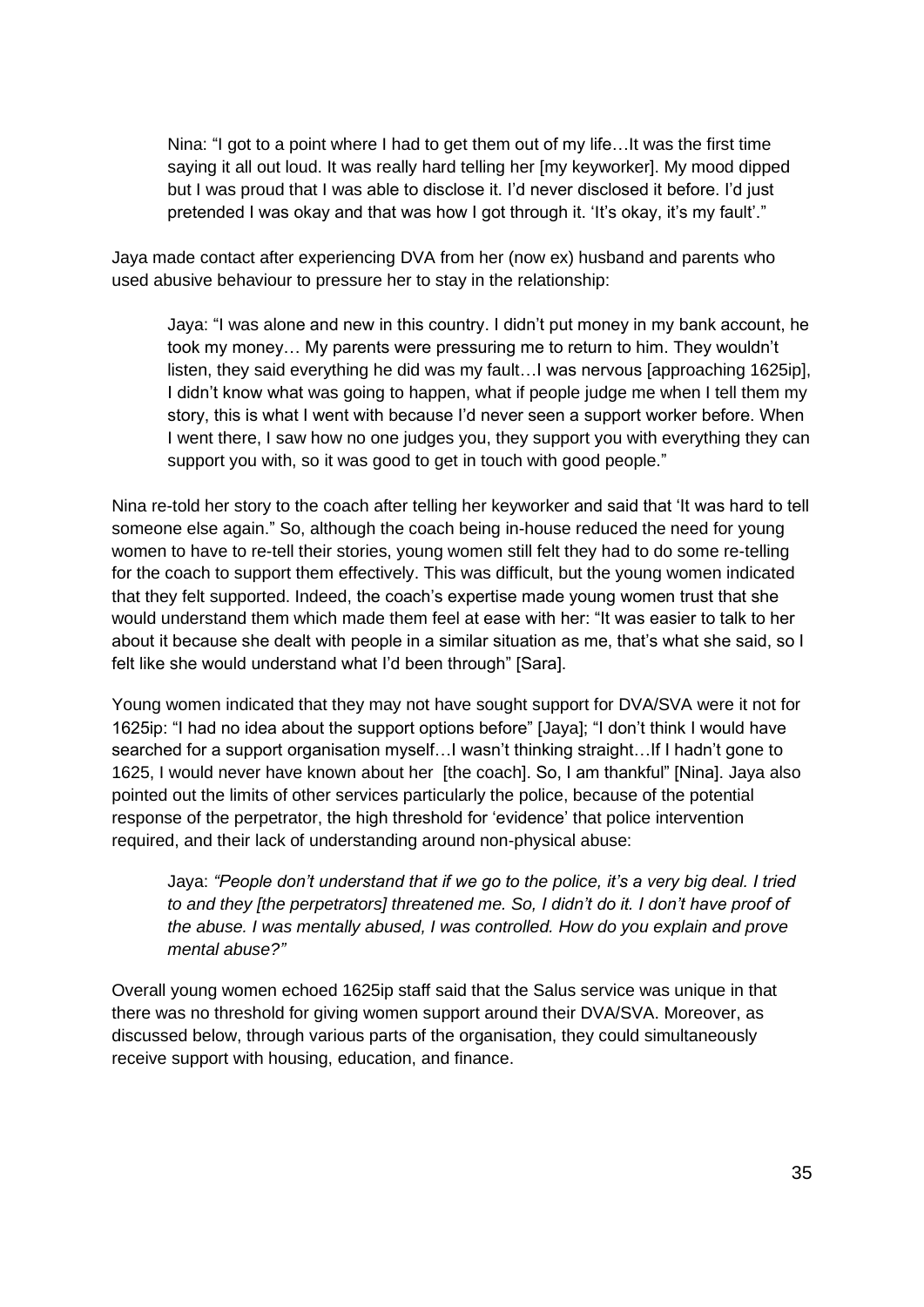### **SALUS PROJECT'S MECHANISMS OF IMPACT**

#### **Theme 2: Support was holistic and consistent**

Young women described the types of support the coach provided and the positive outcomes to which this support led. It is important to recognise that these young women did not just *receive* support from the coach, but they *worked with* the coach—that is, they were active agents in their recovery.

#### **Support was holistic**

Young women interviewed gave examples of the wide-ranging support the coach provided: "she helped me with loads of different things—my mental health, work, parenting, court [relating to perpetrator], healthy and bad relationships, pretty much about anything" [Haniya]. The coach, sometimes alongside other 1625ip workers, gave them **tailored and holistic support** that met all their needs: "I've got all the support I need. I got more support than I expected" [Jaya]. Haniya added: "Having the coach was good because there was one person, I could talk to about anything. Mental health and stuff like that the coach has already supported me with, so I don't feel like I need any extra [support]."

A key aspect of the coach's support was emotional: "The mental support made me strong which made me confident…it was the type of support I needed the most" [Jaya]. Young women felt listened to: "I'd go to the offices and we'd chat, started off with her just checking in on me, how I'm doing, which I appreciated …She offered a listening ear; she'd listen to what I had to say" [Sara].

Some of the support that the coach provided was practical support including access to essentials such as food and benefits, as well as support around formal and/or legal procedures including injunctions, access to public funds through the destitution domestic violence concession, and securing visas:

Jaya: "I got to know a lot of things: what are my rights, what can I do. The coach helped me a lot with everything, any support I wanted. I was running out of money; I had no job [because of the pandemic]. The coach helped me with universal credit, food support, she contacted law firms that take pro bono cases to sort out my visa."

Haniya: "We were having weekly sessions where she would go through court papers and if I didn't understand something, she'd go through it."

The coach also functioned as an advocate for young women, representing their voice when liaising and coordinating with the court and different agencies/services: "She would contact people around my housing" [Nina]; "She spoke to the solicitor all the time, she explained everything. She did all the paperwork" [Jaya]. Advocacy is important: it has been shown to reduce the risk of harm and re-victimisation, and improve safety, mental health, self-esteem,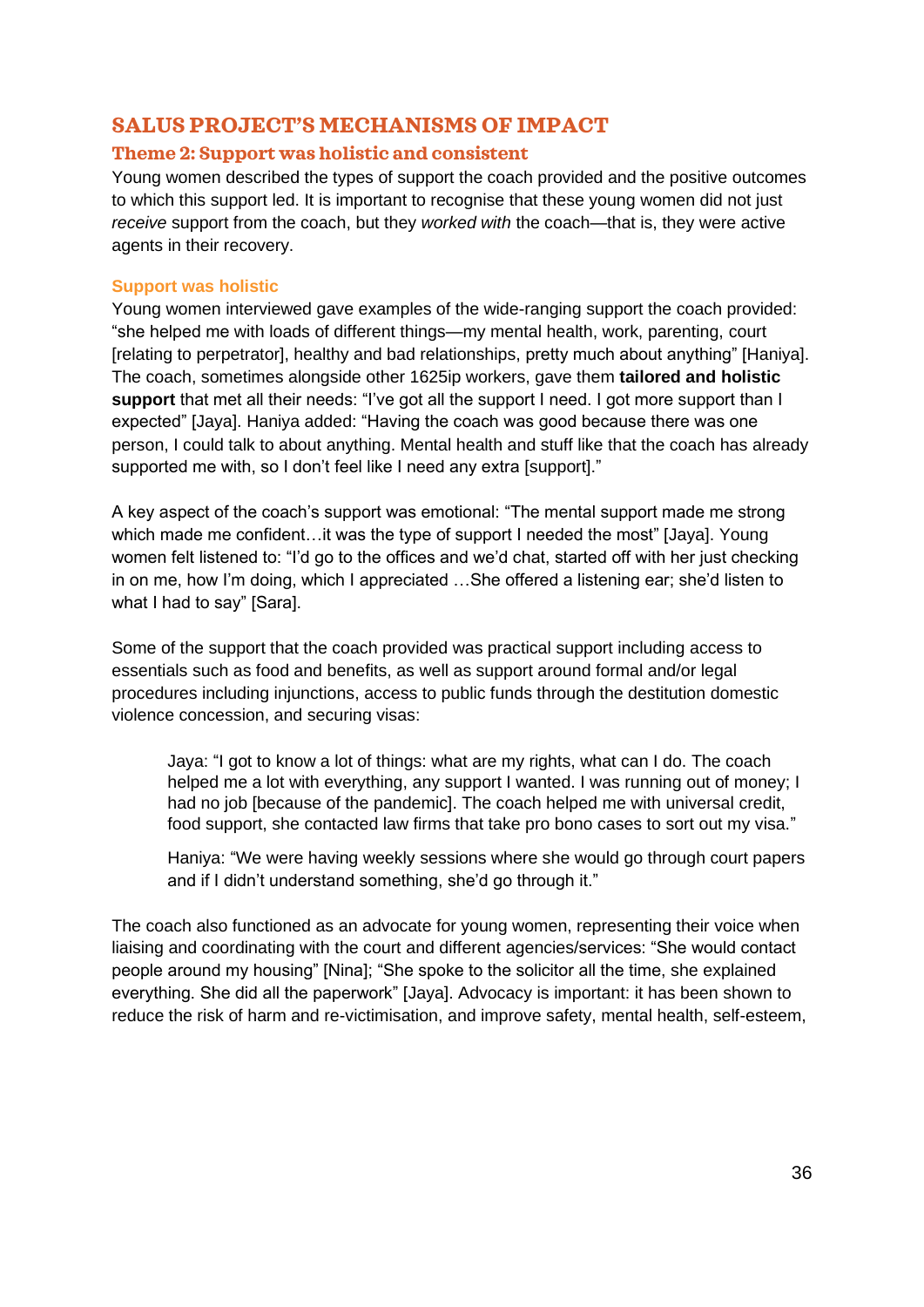quality of life, use of other community resources e.g., mental health services and social support<sup>33,34,35,36</sup>.

In terms of recovery from abuse, two young women worked through the Freedom Programme book $37$  (Craven, 2008) with the coach, which they found helpful. This was another specific example of **gender-informed working**. The programme is based<sup>38</sup> on the 'Duluth model' which sees DVA as gendered, i.e., a form of men's violence against women, whereby men use violence to maintain power and control over women<sup>39</sup>.

Young women furthermore said the coach helped them with practicalities such as moving house which to them felt "completely outside of what she's supposed to do" [Nina]. (Note, although help with moving was not planned as a core part of the coach's role, it was within what 1625ip would see as appropriate work). Young women felt she "went above and beyond" [Nina] and were grateful for the consistency of her support. Indeed, all young women said that they could contact the coach whenever they needed to and that they could meet with her regularly: "She's accessible, she's always there if you need her: the second I feel like I need her, she's a number away, and I can always get my housing officer [keyworker] to redirect me to her" [Nina]. "I liked the fact that we were able to meet regularly" [Sara]. Many young women described that their recovery was not a linear process and they still experienced difficult days. But as Nina said, the consistency of support meant that they felt supported "on my good days and my bad days." The coach's consistent presence in the young women's lives gave them a much-needed sense of stability. That she was based in 1625ip was pivotal to this sense of stability because all their workers were linked: they could access her support through other workers and vice versa. "I can give her a call about anything and if she can't help me, she'll know someone who can help me" [Haniya].

#### **Theme 3: Complementary to, but more suitable than, other services The coach was complementary to other services**

Two of the young women had received support from Next Link while, or before, getting support from the coach. The coach also referred them to other services, such as for culturally sensitive support where needed. For example, the coach connected Sara to a Nilaari discussion group, which she found helpful: "you can literally go there and talk about anything, it's people my age, which is nice. It's every week. It's nice talking about issues I have, like we've talked about anxiety which helped" [Sara]. The coach moreover recommended this service to Haniya so she could receive extra support from "someone from the same culture as me that understands my struggles"—although she felt that the coach

<sup>33</sup> Howarth E, Robinson A. 2016 Responding effectively to women experiencing severe abuse: identifying key components of a British advocacy intervention. Violence against women. Jan;22(1):41-63.

<sup>34</sup> Ogbe, E., Harmon, S., Van den Bergh, R., & Degomme, O. (2020). A systematic review of intimate partner violence interventions focused on improving social support and/mental health outcomes of survivors. PLoS one, 15(6), e0235177. <sup>35</sup> Rivas, C., Ramsay, J., Sadowski, L., Davidson, L. L., Dunnes, D., Eldridge, S., ... & Feder, G. 2016. Advocacy Interventions to Reduce or Eliminate Violence and Promote the Physical and Psychosocial Well‐Being of Women who Experience Intimate Partner Abuse: A Systematic Review. Campbell Systematic Reviews, 12(1), 1-202

<sup>36</sup> Trabold N, McMahon J, Alsobrooks S, Whitney S, Mittal M. 2020 A systematic review of intimate partner violence interventions: state of the field and implications for practitioners. Trauma, Violence, & Abuse. Apr;21(2):311-25

<sup>37</sup> Craven, P., & Fleming, J. (2008). Living with the dominator: A book about the freedom Programme. Freedom Programme <sup>38</sup> [http://www.freedomprogramme.co.uk/docs/evalfinal.doc.](http://www.freedomprogramme.co.uk/docs/evalfinal.doc)

<sup>39</sup> <https://www.theduluthmodel.org/wheels/>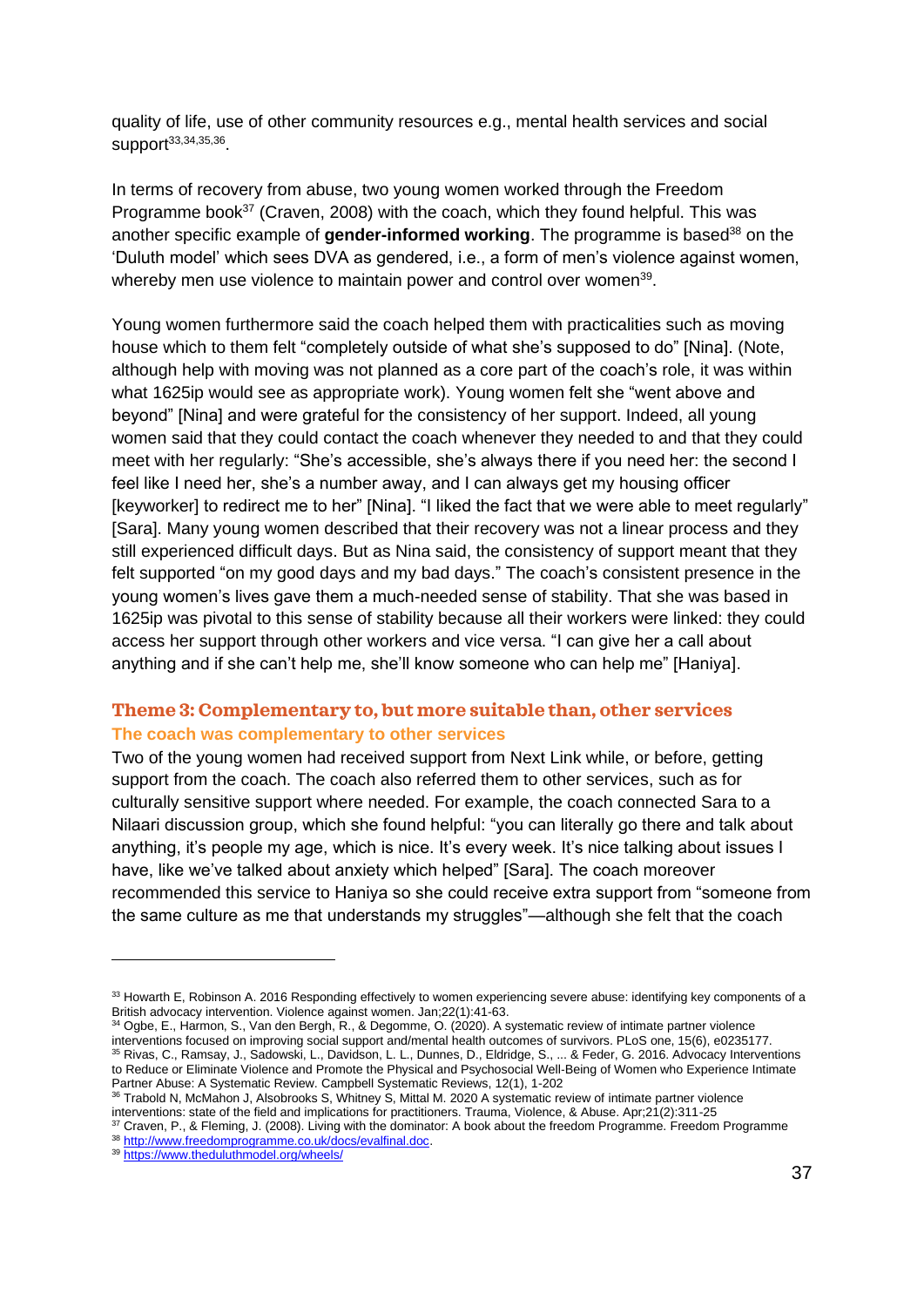understood these struggles too: "It wasn't new to her." The coach also supported Jaya to register with a general practice, which made a referral to Next Link's BAME worker. This support worked well alongside that of the coach.

Jaya: "Next Link worker supported me as well. She helped with the support letter for my visa. She used to call and check up on me and ask if I needed any help. She was very helpful…she used to say, 'you can tell me what's going on', I talked about everything and I felt good."

#### **Reluctance to re-tell their story to other services**

Although some young women wanted culturally specific support, and some were thinking about seeking counselling, they also felt conflicted about getting more support from elsewhere. They felt other agencies/services pressured them to re-tell their story, which they found re-traumatising. What's more, having too many support services felt overwhelming:

Sara: "At this moment in time, I want to move on, I'm getting tired of talking about it. When I talk about it, I get upset. I guess I need to be honest as well. I need to talk about it to move on from it, which I find hard to do sometimes. It has to be done. It's a bit overwhelming. I see it as pressuring you to talk about it, even though it's not the intention it's how it comes across. The coach did put me through to do some counselling, still on a waiting list. It'd be one on one. Hopefully, that's the last time I have to go through it with someone."

Haniya similarly said that the culturally specific support aside:

Haniya: "I don't like getting too much support, having too many people in my life, having to talk about so many different things and opening up. Before the coach came along, I was constantly telling my story, so many different times. My psychiatrist wanted me to have counselling, SVA support, but I didn't want to talk about it. Then the coach told me 'you shouldn't feel like you have to do counselling: because you're supposed to be ready for that'. I've already told my story to the coach, and she won't ask me to repeat unless I need to."

As illustrated, the coach helped young women to coordinate services and to make considered decisions about whether taking up another source of support would be beneficial, given the need to recount their abuse. Getting support from the coach also reduced the need to keep re-telling their story because they could receive all their support from one organisation.

#### **Coaching has value over counselling**

As indicated above, the young women had previously taken up, or had considered taking up, counselling and thought the coaching model had advantages over the counselling model. For example, Nina said she did not want to continuously explore her feelings about the abuse, which she felt counselling encourages clients to do: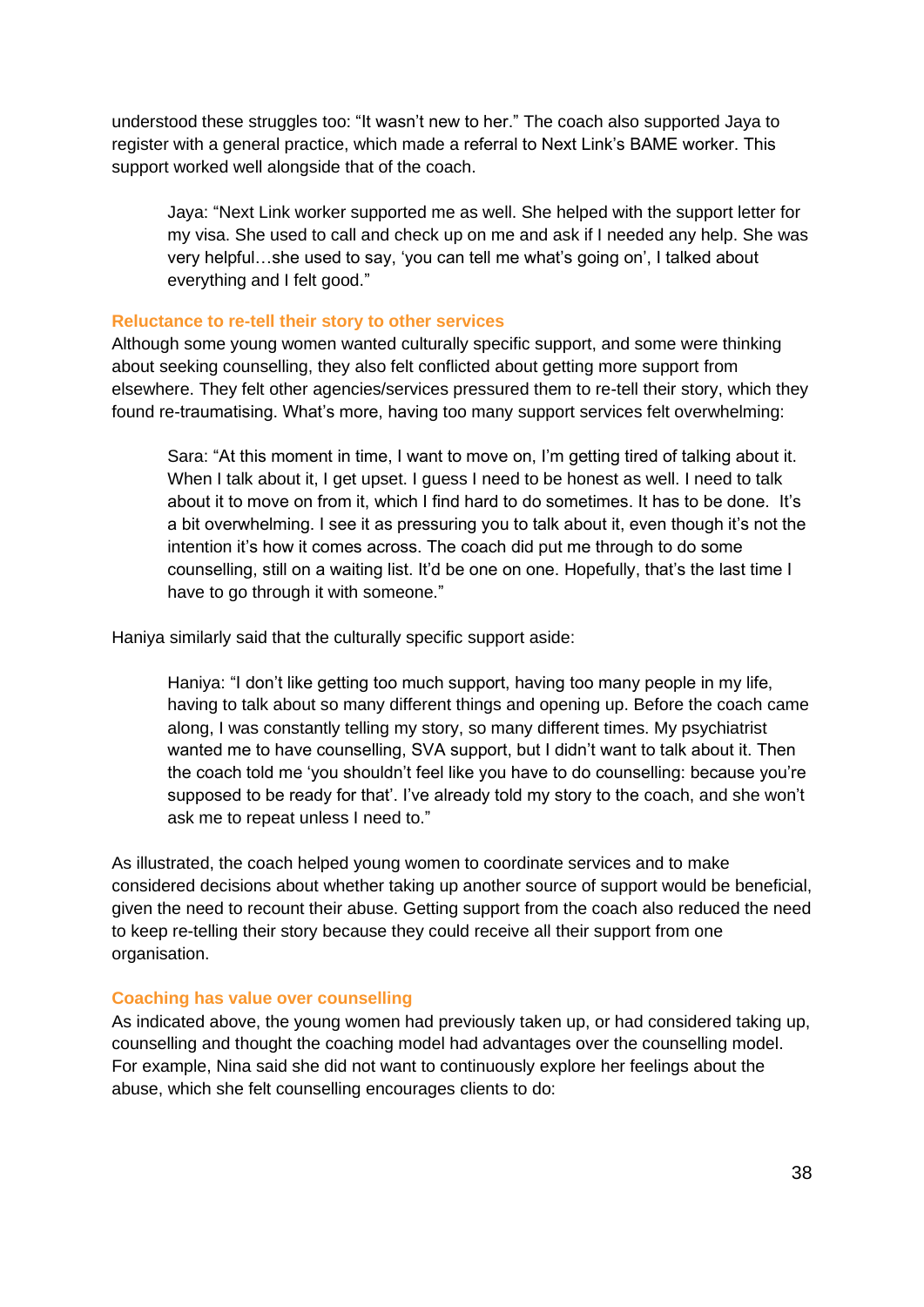Nina: "Counselling helps to an extent, but it's just someone listening to you. They're not really telling you how to move on, it's just about 'how does it make you feel, how does it make you feel.' Then I go home and [the emotions and memories are] really there [on your mind]."

As the quotation suggests, Nina was not in a place where she wanted to reflect on and explore her feelings but in a place where she needed direct and empowering guidance and explicit advice, couched in "positive affirmation," on how to move on from the perpetrator. This is what the coach provided and was more **in line with her needs**:

Nina: "I liked the Freedom coaching; it was the right approach for me. I need someone telling me what to do and what to say. It has positive affirmations…it was tough love: 'you are going to do this, you are going to be okay, you are going to come out on the other side of this'."

This experience of the Freedom Programme led Nina to sign up for the in-person course so this work could continue.

The coach's approach to support moreover made young women feel open and able to talk. Sara highlighted the benefits of it being less formal than previous experiences of counselling. She also said that the coach disclosed things about herself, which helped them to develop a relationship. This kind of reciprocity can build trust and rapport when talking about abuse and trauma<sup>40</sup>.:

Sara: "She wasn't writing notes down [as we were speaking] so it felt like a natural conversation. I've had counselling before where they were taking notes and that made me not want to talk. It helped that she shared stuff about herself as well, so it wasn't like I was talking to a stranger."

Similarly, Nina appreciated the **tailored and flexible** approach the coach provided around where to meet—e.g., in open green spaces rather than confined and clinical rooms: "It was relaxed, outside on neutral grounds, it was never in confined spaces, and I could just talk. She allowed me to talk." The coach allowed them to set the agenda. This approach put them at ease.: "she would ask 'what do you want to talk about today' which made me feel more relaxed. That helped a lot" [Sara].

#### **OUTCOMES**

#### **Theme 5: Empowered to recognise abusive tactics**

While one of the intended outcomes of the Salus Project was to improve understandings of healthy relationships, some of the interviewed young women said they knew what healthy relationships were but had ended up trapped in abusive relationships because of the abuser's actions: "I couldn't get myself out of that situation. If I want to get out of a toxic relationship, I struggle with that because the men have been so controlling" [Haniya].

<sup>40</sup> Morgan, K. (2015). Developing rapport: The ethics of" reciprocity. Understanding gender-based violence: National and international contexts, 50-63.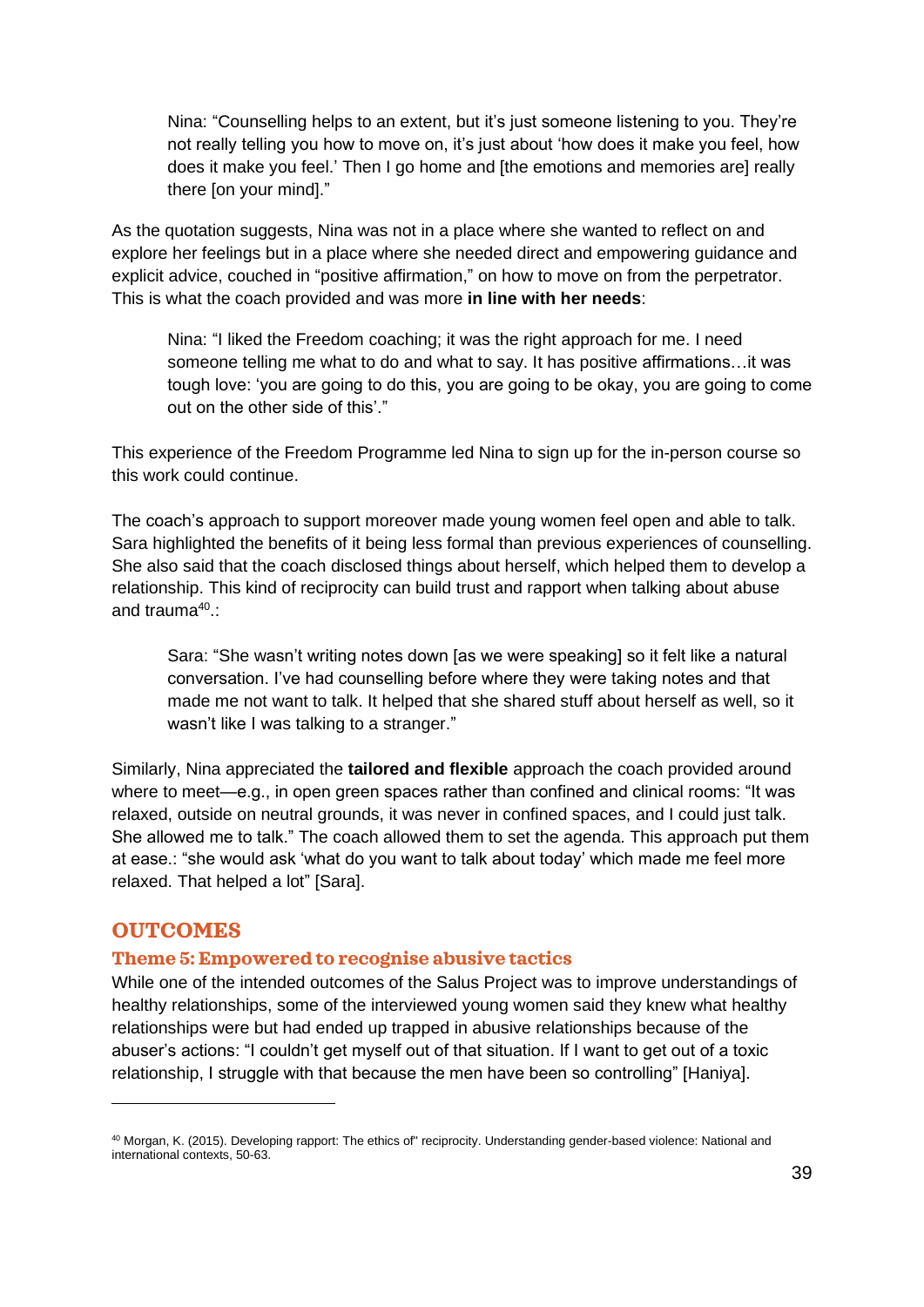Similarly, Nina indicated that to some extent, she could recognise the perpetrator's actions as abusive, but said that the abuse had led her to a place where she was excusing these behaviours and blaming herself for them. She therefore felt entrapped.

Rather than improve their understanding of healthy relationships overall, Nina and Haniya said that the coaching, specifically the Freedom Programme helped them to **recognise and name abusive behaviours**. It helped Haniya to see "red flags" and the potential for abuse to escalate:

Haniya: "The book was very intense. It was good to read it. I feel like what I went through was a lot more subtle than in the book but it's still good to see what length some men will go to and it can get worse over time…it's opened up my eyes a lot and has made me see the red flags sooner, the subtle signs rather than the major ones before it gets to that serious stage. I know what I need to do to get away from it and avoid it before it gets to that stage."

As well as empowering her to spot red flags, the one-to-one support from the coach, along with support from friends, led Nina away from self-blame:

Nina: "[The perpetrator] was very manipulative. He got into my head, where I often thought 'maybe this is my fault.' He was coercive, he gaslighted me. A friend pointed some of this out 'you do know that's gaslighting…' And the coach did as well. Coaching and mentoring were good to get myself to a point where I'm comfortable with myself and understand that what happened wasn't my fault…Talking to the coach really did help. If it weren't for her, I wouldn't have got to the point where I thought it wasn't my fault."

Sara said that the coach's support led her to recognise control as a tactic of abuse, and to move away from self-blame and towards a more empowered state:

Sara: "She gave me advice and support which I appreciate… Like making me realise that things that happened weren't my fault, I shouldn't blame myself, even though I found it hard not to. That was the control. She made me put it in my brain that I can do stuff, I can do whatever I want, it's my life. I have the control. But at the time I didn't feel like I did."

As the quotations indicate, the process of recognising abuse and not blaming themselves was difficult. The young women had internalised these feelings and moving on from them was a process of unlearning that took time. The coach's provision of ongoing and consistent support was crucial to this process.

#### **Theme 6: Improved mental health, self-worth, and confidence**

As the previous theme showed, the coach's support increased feelings of empowerment and led young women away from self-blame. Young women more generally reported that the coach had supported them to take practical steps around improving their mental health: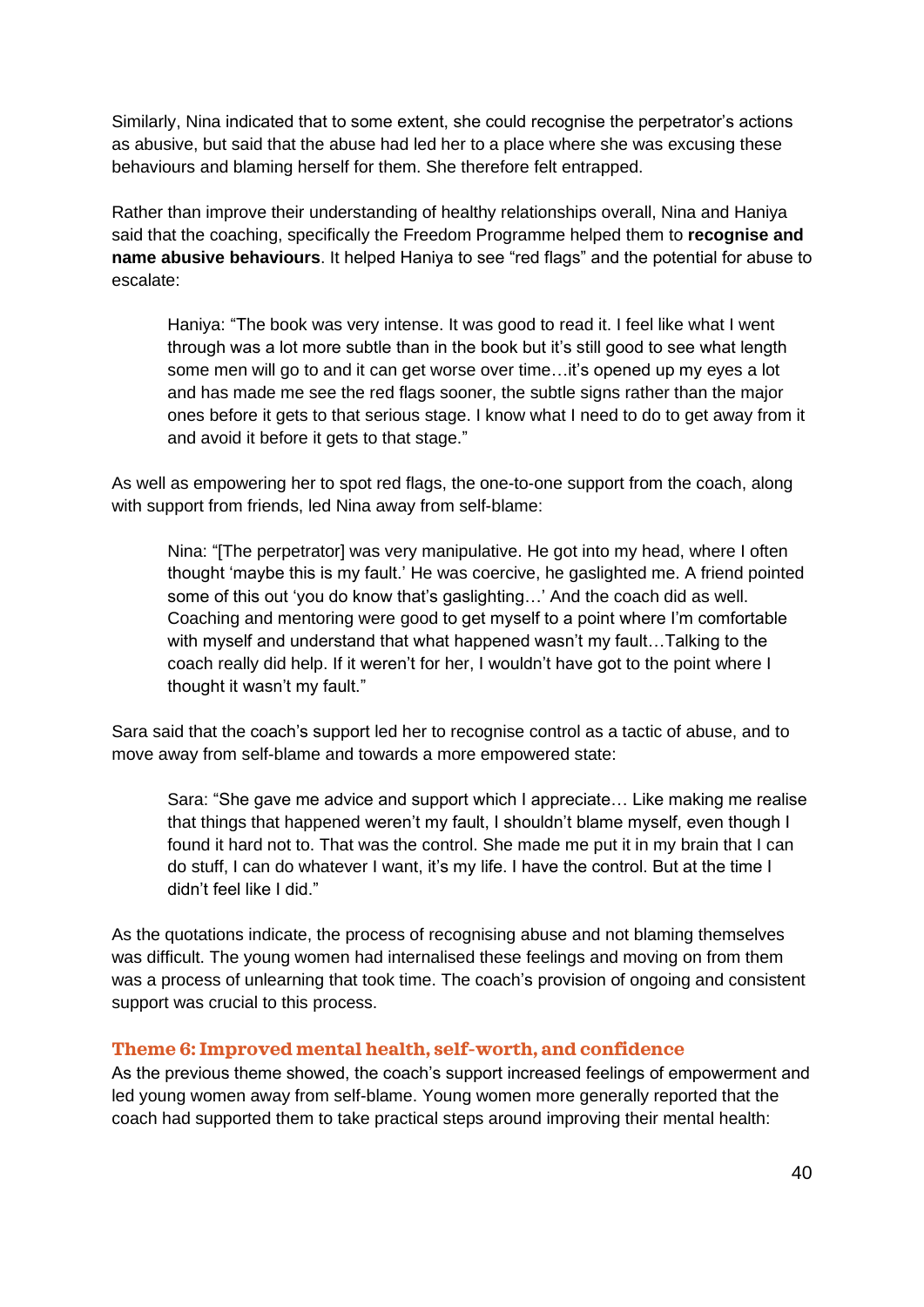Haniya: "She gave me a booklet, I said I was getting stressed out, she gave me tips like having cold showers to start off your day in a good mood…focusing on that. What I can do to give myself time when I have my toddler. Also, she gave me vouchers to buy my own gym equipment! That was so nice, hopefully, I'll be able to do workouts in my house now. So, I'm feeling a lot better."

The work that the young women put into their recovery along with this support had a positive impact on feelings of self-worth. While the young women recognised that they still had difficult days, they also reflected on how much progress they had made and that they had "come far":

Nina: "Last year I wasn't in sound body or mind at all… I felt like I was crazy, I had no self-worth, [the perpetrator] moulded me into a person I didn't even recognise. I didn't know who I was. For a while I felt like I was a horrible person, 'I do deserve this, that's why they left.' Sometimes I still tell myself this but it's getting easier to say, 'no. that is not it.' I was so unhappy for such a long time. I still feel like that now but it's a lot better than what it was a year ago. I do look at myself and think I've come so far."

Young women recognised that gaining confidence and a sense of stability after abuse was a difficult and ongoing process: "it's hard: I'm trying" [Sara]. "I get more anxious now because I always feel like if something's going too well something bad is going to happen" [Haniya]. But they did say the support had helped them to feel more confident: Nina said, "I feel lots more confident than I did before. Having her support has gotten me a long way. It's brought me to a new place in my life where I feel better. I still have massive dips, but they've got better" [Nina]; "She mentally supported me which meant a lot because now I felt confident, and this is what's taking me forward. I was not confident before: I was lost" [Jaya].

#### **Theme 7: Empowered to become independent, gain stability, and look to the future**

Young women talked about how receiving **consistent and needs-led support** from the coach had empowered them to move on from the abusive relationships: "My good days and my bad days, she'd be there to help. She helped me get to a point where I could stand on my two feet and say goodbye to [the perpetrator]" [Nina]. It also empowered them to take **steps towards independence** and stability, such as getting their own accommodation and finding employment and education opportunities:

Jaya: "I know my rights because of the help I got. I started working in a restaurant, I started an online course, I moved from my shared house to my studio flat. After that I started to get better, my mental health went really well…I know where I am going right now. Everything happened because the coach helped me and I'm so grateful to her."

The support moreover helped them to start making plans for the future, from taking trips: "I want to explore, go to London for the day and treat myself, meet new people, start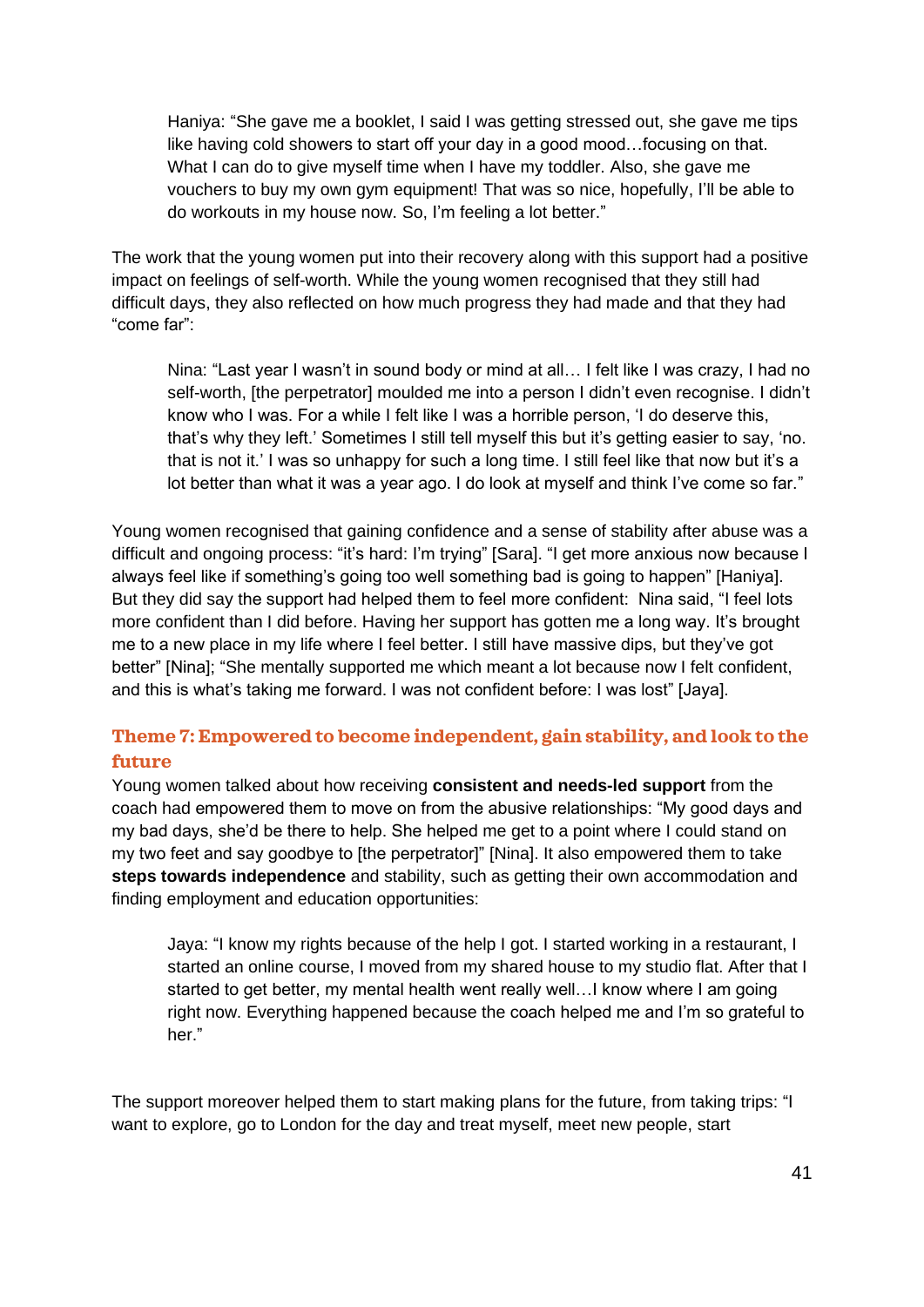university" [Sara], to finding stable employment: "If I get a stable job, trust me, I don't need anything else in my life. That's all I need, a good job, so I can support myself" [Jaya].

The support from other workers in 1625ip, whose support worked well alongside the coach's, bolstered women's ability to make and carry out these plans: "They had loads of different avenues for help. If it wasn't for 1625, I probably wouldn't have gone back to university" [Nina]. However, in some cases, young women experienced constraints on their ability to gain stability and independence. For example, Sara said that these feelings of independence were "a lot" because she "was not used to it" but that it was "nice having it," highlighting how gaining independence after DVA was an ongoing process. Haniya described external constraints:

Haniya: "I've been in the bidding system for three years: I'm not settled down in a house for more than a few months. I've moved seven times in the past few years. I want to settle down, start getting comfortable, decorating, getting homey. I don't want to spend the money decorating only to then move again. That gets me down, my mental health, I feel really down."

The coach could not 'fix' these problems. However, her link to 1625ip teams who could help with housing, along with her being consistently present in their lives, eased the anxiety and de-stability these external factors caused.

### **OVERALL REFLECTIONS AND AREAS FOR MORE WORK**

#### **Theme 8: Safety and risk still an issue**

In both indirect and direct ways, the coach's support led to young women **being safer** with a **reduced risk of further abuse**. The indirect ways included getting access to benefits, food, and accommodation. Survivors are often forced to return to their abusers due to being economically reliant on them or reliant on them for housing<sup>41</sup>. The coach's support reduced the chances of this happening. The coach also tried to enhance safety in direct ways, such as encouraging the young woman to put distance between themselves and the perpetrator: "when I'm low I contact them and it'll; be nothing but abuse: she talked me out of getting in contact again" [Nina].

However, young women pointed out that the coach's ability to increase their safety was constrained by external factors such as a perpetrator's release from prison, changes in child contact arrangements that could cause abuse to escalate, and injunctions being difficult to put in place: "I feel safe but restraining orders aren't as easy as they were before. You've got to prove a lot" [Nina].' Haniya added, "sometimes there's not really much you can do [to be safe]: I've got to ring the police...I've still got to go through that on-edge feeling and that's not going to go away." They pointed out that it was unfair for the onus to be on them to keep the abuser from causing harm: "[Worker from another service] keeps saying I can call the police, which I know I can do, but I shouldn't have to go through that" [Haniya]. Young women felt

<sup>41</sup> Fahmy, E., & Williamson, E. (2018). Poverty and domestic violence and abuse (DVA) in the UK. Journal of Gender-Based Violence, 2(3), 481-501.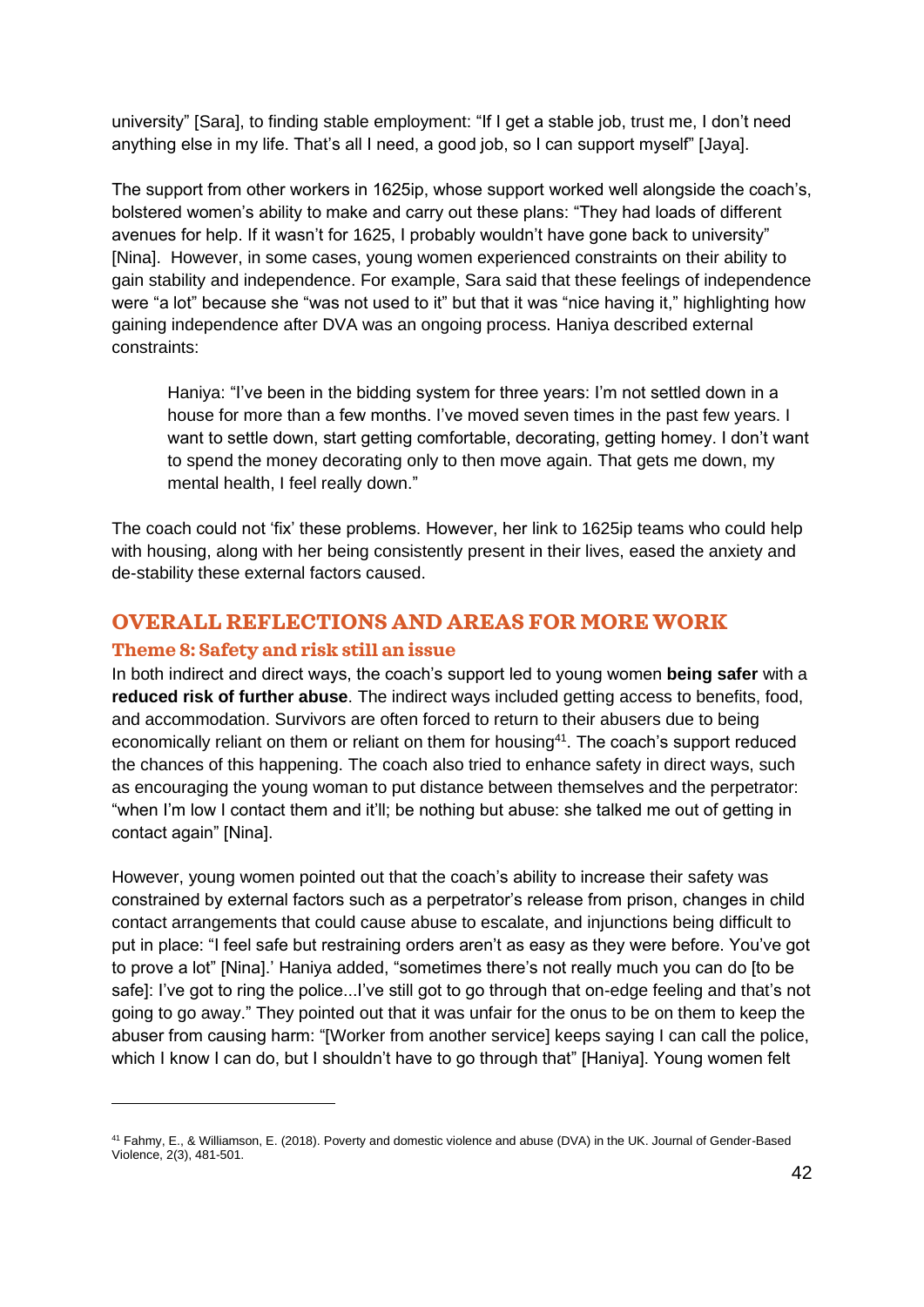frustrated that the only option was to involve the police for protection and worried that their involvement would make things worse. The coach echoed this and said that legal remedies were limited: "the hoops that you have to jump through and the things that you have to prove to get legal remedies just don't really cater to the complexities and nuance of how abuse functions and how victims engage with their abusers." Overall, young women felt that the available options for 'keeping themselves safe' were limited and difficult to implement.

#### **Theme 9: Difficulties with having supportive relationships with others**

For many survivors, being in an abusive relationship is a lonely and isolating experience, with the perceived stigma of disclosure, struggles with mental health, and low self-worth as compounding factors. Perpetrators can actively isolate survivors from family and friends survivors who leave the abusive relationship can continue to feel alone and isolated. Outsiders and professionals may not understand that survivors will sometimes miss the companionship from the abusive relationship. Some find it hard not to return to the relationship as a result. Young women interviewed had experienced all these things. Moreover, lockdowns had stopped them from seeing the friends they did have, which meant they "went for days without talking to anyone" [Sara] and felt isolated with worse mental health. The coach moreover pointed out a systemic problem whereby some young women were prevented from seeing friends and family, and from telling people their address, in compliance with a child protection plan. The coach felt that such plans made young women more isolated and vulnerable to further abuse. Speaking about one case in particular, the coach said "she wants somebody to care for her, she wants to feel like she's not on her own, which is completely understandable. And that makes her vulnerable to predatory men." Given all of this, young women did not always have supportive relationships with others at the time of their interview. This finding echoes the post-support survey findings.

Jaya said that support from the coach alongside support from Next Link's BAME worker, was enough of a relationship for the time being and now that the acute crisis period was over, she did not feel the need to talk to others:

Jaya: "I'm an introvert, I have people around me, but I don't talk about my personal life a lot, so everything was inside. But when I talked to the coach and Next Link I could open up and talk about my problems. Now I know everything's going to be sorted I don't need to talk as much, I just keep myself busy with lots of things."

Young women also recognised that the coach's support was not going to be in place forever, and they would need relationships in future: as Sara said, "the coach can check in on me but it's not the same." Some said they might be more likely to talk to someone who had a similar experience and found it difficult that no one they knew had this experience.

Young women told the coach about their feelings of isolation and welcomed her suggestions to join community groups and volunteering schemes, but lockdowns and COVID-19 restrictions made access difficult. The coach echoed this and said, "I can try to build their confidence, but they don't have avenues to make connections at the moment because nothing's open…it's been difficult to maintain existing relationships, let alone building new relationships. That's been a difficult, if not impossible, aspect." Furthermore, some young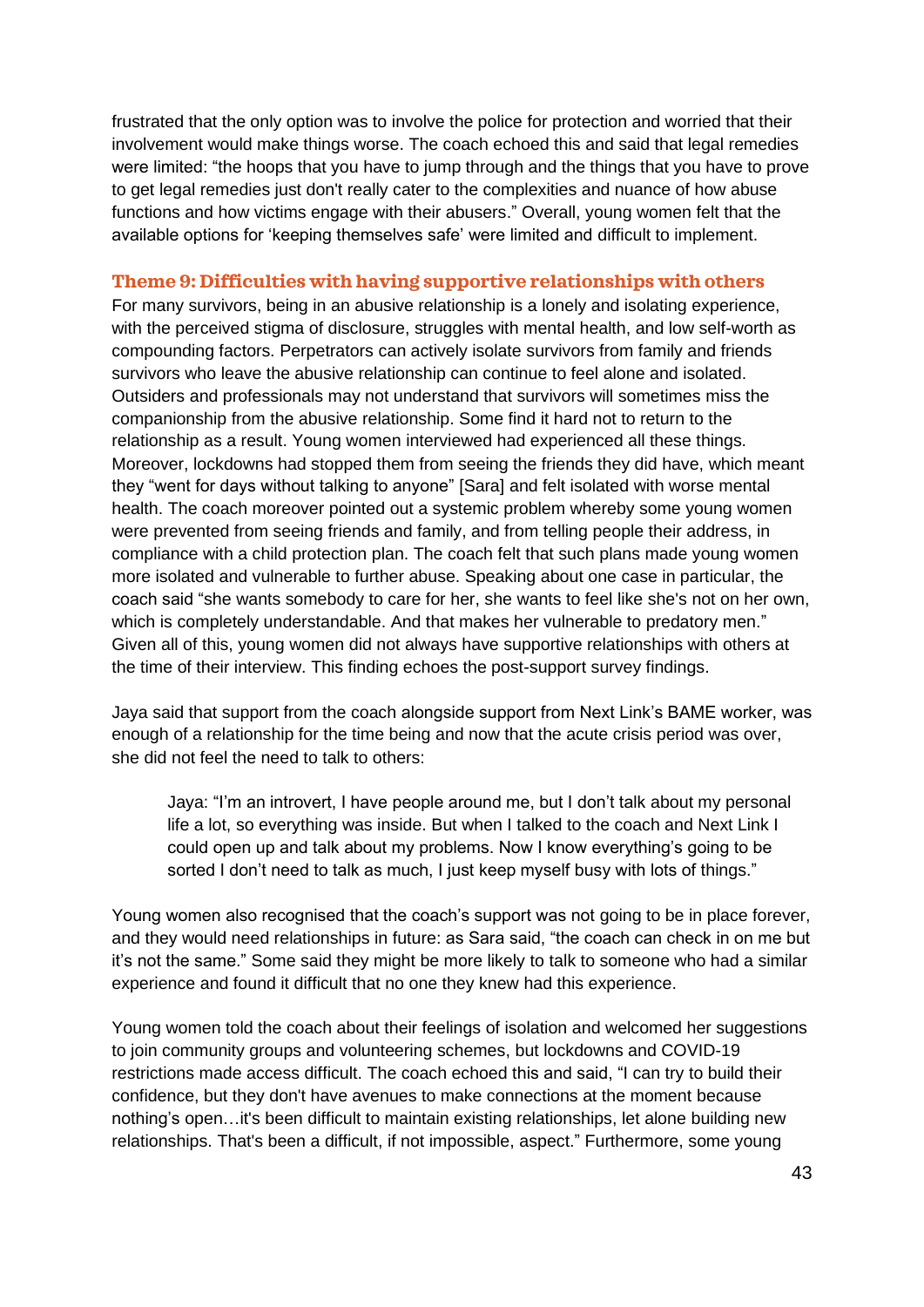women said that getting access to documents (e.g., certificates, passports) that would allow them to volunteer was not possible because they were in the perpetrators' homes.

The coach and young women pointed out that others did have **supportive and understanding relationships with friends and family** and this had been consistent throughout their abusive experience. Haniya talked about being able to rely on her close friends. Nina shared that family and friends were pivotal in supporting her to recognise and move on from the abusive relationship. She felt her relationships were better now after coaching because her mental health had improved: previously, Nina experienced periods of numbness where she felt unable to care for others. She was also further along in her journey of recovery, and felt more able to be open, honest, and on the same page as her friends and family about her experiences and feelings:

Nina: "I have a good relationship with my siblings. I have really supportive friends and family who understand what it's been like, how bad. But for a long time, I wasn't honest with them, I hid a lot of it, in any relationships I had, whether it's a friend, I almost didn't know how to handle situations because of the abuse, I took the blame for a lot of what he did and told everyone it's my fault. I was protecting someone who would never protect me and hasn't protected his child. I'd defend him to my mum, to everyone. But realistically, he was what everyone was saying."

#### **Theme 10: Overall reflections on areas for improvement and key outcomes**

Young women did not offer up many ways in which the service could be improved except for wanting a little more flexibility, such as around where to meet the coach and where to be housed. However, they recognised that COVID-19 restrictions and concerns about their safety restricted their options. They also suggested that it would be useful not to make substantial changes (such as instigating legal processes and moving house) on Fridays because they could not get support over the weekend, which was difficult.

Overall, young women reflected positively on the support they had received: "I'm glad I sought support. It's been really good. I'd recommend it to people. She was friendly and helpful" [Sara]; "I can't fault her in any way, she's so nice, really helpful... appreciate it a lot; I'm thankful for everything she's done; she has helped me a *lot* to get through bad times. It's been good having her" [Haniya]. Jaya reflected that when she came to 1625ip she was "was alone and new in this country". The support came at a time when she was distressed and in danger but at the same time under pressure to arrange finances, housing, and employment. The support helped her understand how to live in the UK in safety:

Jaya: "I was confused and lost about everything. Without the coach, I don't know what I would do. I wouldn't have thought about a lot of the things she was telling me, I would not have been able to understand the process at all, I had no idea how things work here, I was in the dark. Now I know a lot of things."

Nina reflected on the coach's impact on her wellbeing: "It has helped me massively, it helped me get to this place. I am glad that I met her because otherwise, I don't think I would have ever seen my worth."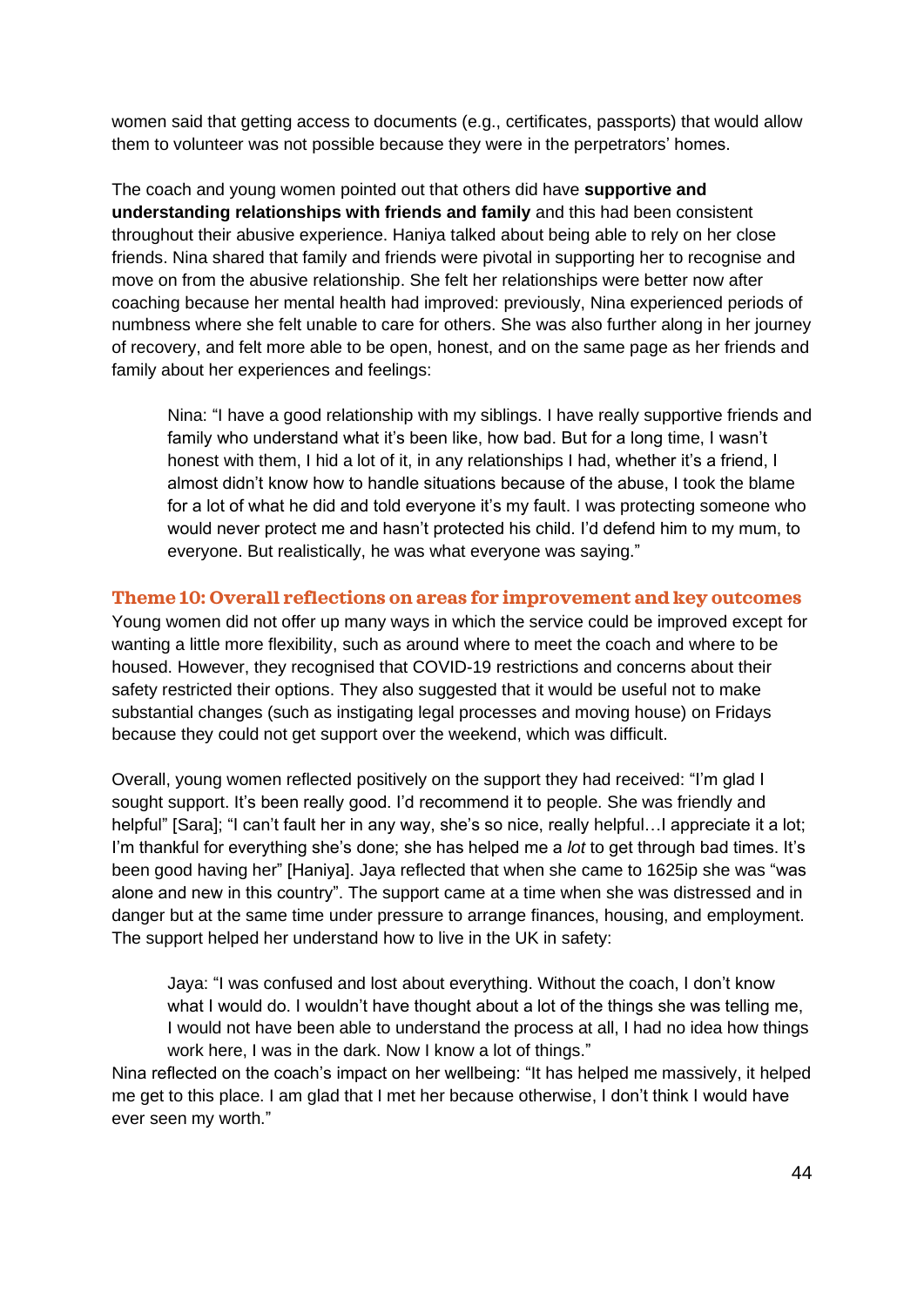# <span id="page-44-0"></span>**6. Evaluation with Practice Development Group**

# <span id="page-44-1"></span>**6.1 Aim of this section**

This section aimed to look for evidence of the Salus Project's intended outcomes for the sector. The indicators for success here were for there to be **partnership working in place between partner organisations** (i.e.., SARSAS, Julian House, and Next Link); **learnings and best practice to be identified and implemented** (via the Practice Development Group); **improved referral pathways** (for results on this see section 5.3.1); **tools and resources** to support DVA/SVA in homelessness charities in place; and learning to be shared via relevant local and national fora. The overall intended outcome was for a **collective voice** of young women facing homelessness and DVA/SVA to be heard through relevant platforms (e.g., through stories, insights, and learning). The intention was for the collective voice to **influence policy and practice** concerning DVA/SVA and homelessness. Another aspect of the Salus Project was to **develop gender-informed working**, in recognition of the gendered nature of DVA/SVA, and **to facilitate 'systems change.'**

## <span id="page-44-2"></span>**6.2 Methods**

Sector-wide change was evaluated via:

- 1. case examples of systems change
- 2. an outline of ways that collective voice has been heard, i.e., case studies
- 3. an outline of tools and resources developed
- 4. outline of best practice dissemination via local and national fora.
- 5. qualitative analysis<sup>42</sup> of online focus group with the Practice Development Group<sup>43</sup>, and separate interviews with the coach and Next Link crisis response and duty helpline teams' manager, illustrating learnings and best practice identified and implemented

An analysis of Practice Development Group minutes provided context and is interwoven throughout this section.

The case studies, systems change, tools, and resources are part of the legacy of the Salus Project.

<sup>42</sup> Ritchie, J., Spencer, L., & O'Connor, W. (2003). Carrying out qualitative analysis. Qualitative research practice: A guide for social science students and researchers, 2003, 219-62.

 $43$  This included a breakout room for 1625ip colleagues and SARSAS, Julian House, and Next Link colleagues to discuss challenges of partnership working and then sharing of challenges as a whole group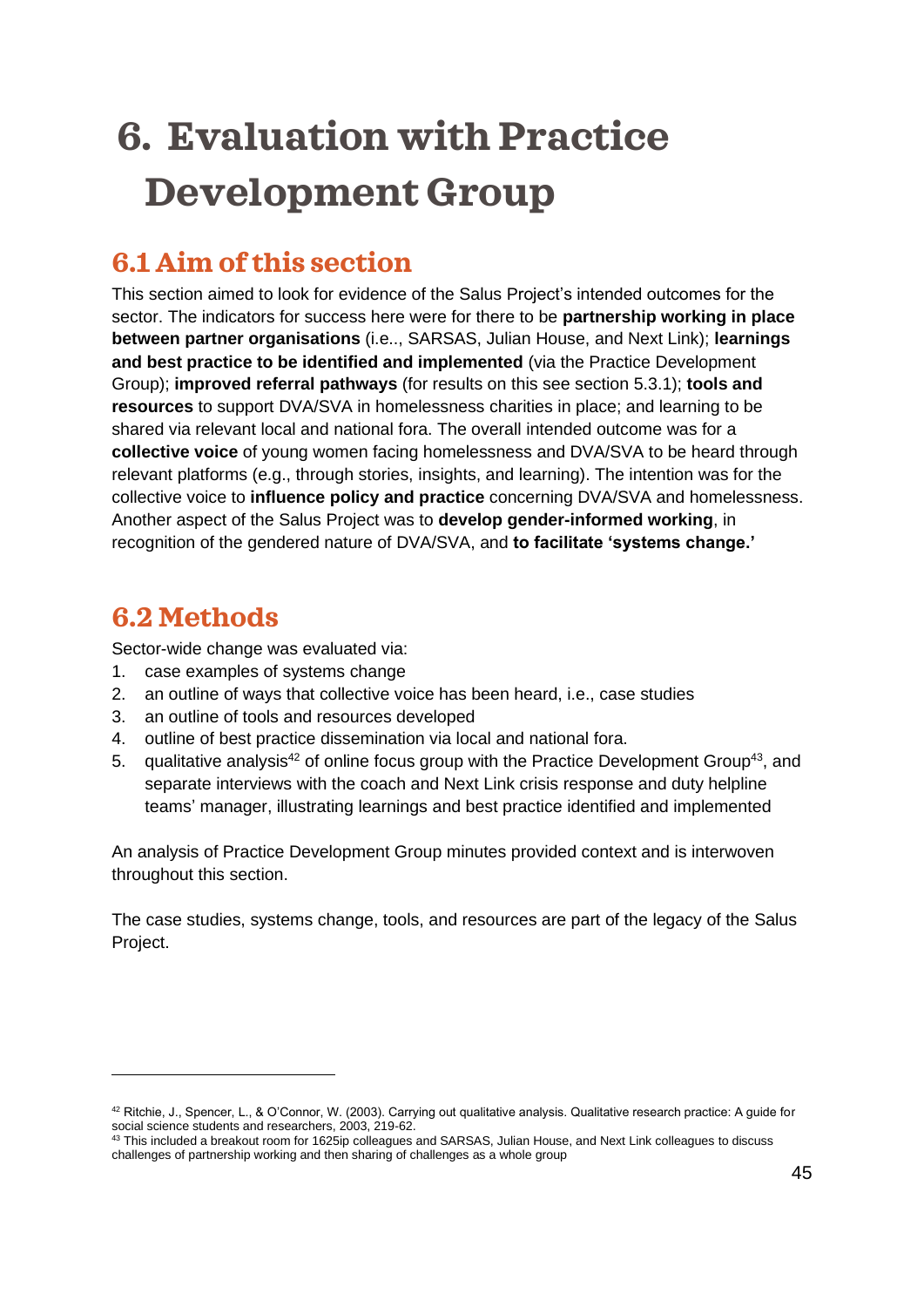## <span id="page-45-0"></span>**6.3 Results**

### **6.3.1 Case example of systems change**

#### **1625ip's MAPS service and Next Link**

In February 2020, 1625ip facilitated a dialogue between Next Link and Bristol Youth MAPS (MAPS) to talk to them about the Salus Project and explore how the coach could support referral pathways for young women caught between the services.

Three key issues needed improvement. First, young women who seek support from Next Link might be discharged from their service upon referral to 1625ip supported accommodation because such accommodation comes with support workers. However, these support workers may not be well-placed to help with DVA/SVA and young women may benefit from ongoing specialist DVA/SVA support.

Second, young women might approach MAPS and say they are experiencing DVA/SVA but not meet the criteria for MAPS to provide housing. MAPS might refer them to Next Link, but Next Link's policy is that if a person does not answer their phone three times (which is common among young people) they are discharged. Again, these young women may benefit from ongoing specialist DVA/SVA support.

Finally, funding restrictions limit Next Link to support only those women practically able to leave and move on from relationships. Duty and crisis teams can support with immediate safety, refuge, safety planning, and legal processes over four weeks. Therefore, a large demographic in the locality is systematically cut off from accessing DVA/SVA support. Many young women referred to 1625ip are at a much earlier point, sometimes not easily able to identify their experience as abuse. This requires time for relationship building and significant emotional work to provide them with the tools and empower them to recognise risk and enhance safety.

1625ip identified there was a role for the coach's service to offer interim support for those not receiving support from Next Link, or to support for them to engage with Next Link in a meaningful way.

Following the meeting with colleagues at Next Link, the coach began liaising with the MAPS manager to identify and close gaps in service provision. Inter-service understanding began to improve as a result. This work continued throughout the project: the coach worked closely with Next Link and MAPS colleagues on a case-by-case basis, as well as looking at systemic changes required.

By September 2020, the coach had collaborated with the MAPS manager to develop a new procedure when signing up young women: to make them fully aware of all support avenues available and to support them to engage with the coach now or later (since some young women feel unable to engage meaningfully at the initial point of the offer). The coach provided training to all colleagues at MAPS and the duty and crisis teams at Next Link on the new procedure.

The new process with MAPS resulted in additional referrals to the coach for one-to-one support as well as an increase in colleagues approaching the coach for mentoring support and advice on cases where the young person did not want to engage with one-to-one support at the time.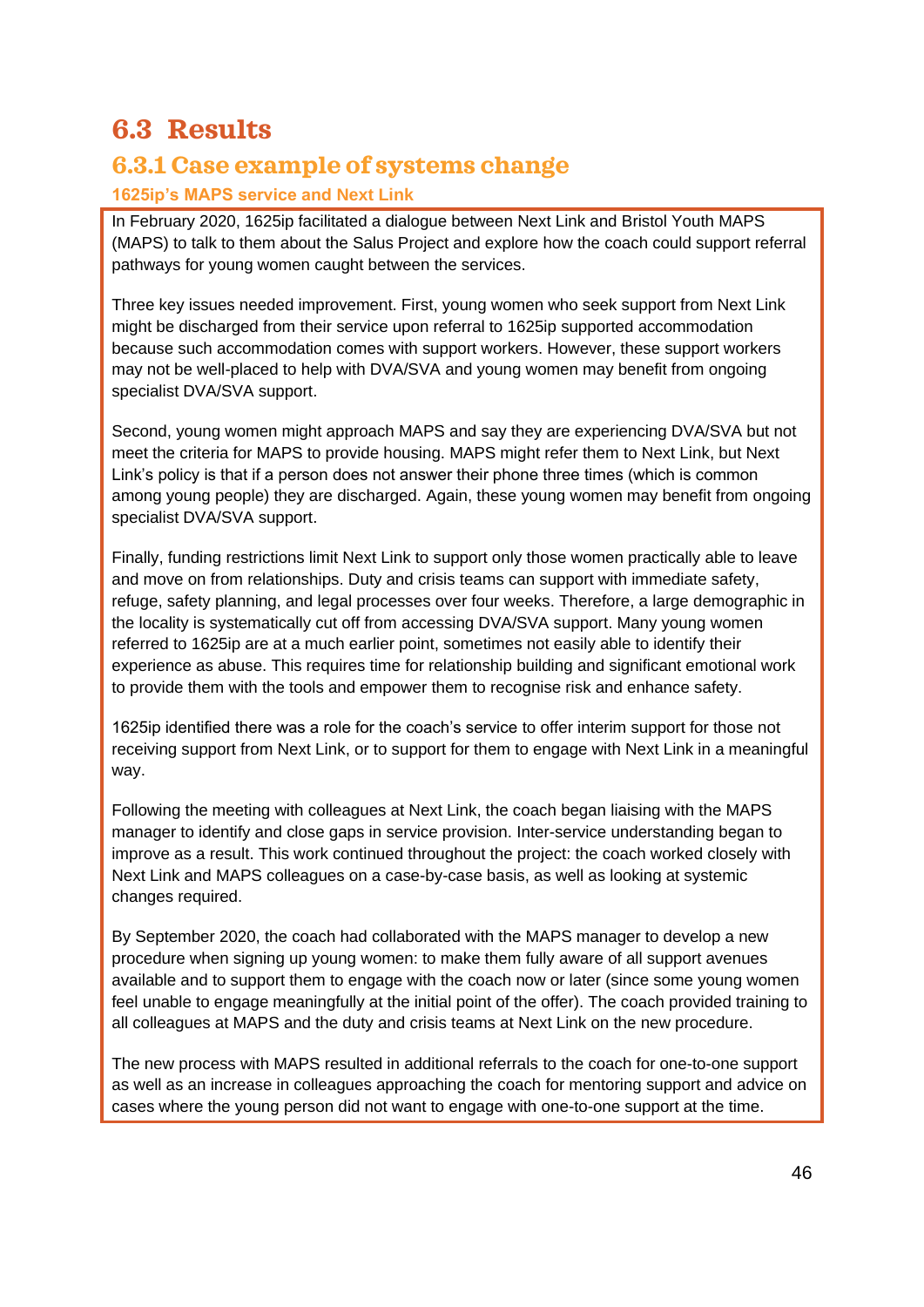Other examples of positive steps towards systems change included:

- discussions with Lighthouse about improving referral pathways. As mentioned earlier, Lighthouse was unable to refer to 1625ip without the young woman's consent due to GDPR, but one positive aspect was that Lighthouse was made aware of 1625ip's service.
- 1625ip re-establishing a direct link with the MARAC coordinator to ensure that 1625ip are represented when necessary.
- examples of joint working, such as a case with Next Link of a young woman who was a survivor of forced marriage. The coach was able to add resource as this case was complex and involved applying for leave to remain.

## **6.3.2 Collective voice via case studies and their influence on policy and practice**

Six case studies illustrating young women's support were developed and shared in the Practice Development Group and with Homeless Link. To preserve anonymity, they are not presented here but have been submitted as part of the UK Government's Violence Against Women and Girls (VAWG) consultation and for funding bids. 1625ip's submission to the consultation focused on presenting evidence for the need for DVA/SVA services to be more flexible and accessible to young people who are also facing homelessness; for DVA/SVA support to be embedded within other young people's homelessness services; the importance of providing emotional support to young women not 'currently at immediate risk'; and the need for safe and appropriate emergency accommodation options for young women.

In the focus group (presented below), 1625ip colleagues from the Practice Development Group reflected that the case studies successfully showed "a range of experience" and were "a strong way to represent [young women's collective] voices". But colleagues also reflected that capturing a collective voice was one aspect they perhaps did not have "enough focus on, [particularly thinking] more creatively about how it can be captured". They also pointed out that some young women had not reached a place in their recovery and support journey where they had found their voices or were not ready to make their voices heard

### **6.3.3. Tools and resources developed**

SARSAS has produced a webinar for ongoing use with selected 1625ip colleagues to improve their understanding of issues surrounding SVA. This offers some sustainability if the coach role does not continue due to funding. 1625ip has produced a reference guide for helpline workers at SARSAS to enable them to better support and signpost young women for whom homelessness is a risk. 1625ip is also exploring the possibility of working with SARSAS to produce a young person's version of their self-help guide, and of sharing the training materials developed during the Salus Project via the Informing Futures toolkit, so they can be accessed by a wider range of agencies involved in the support of young women.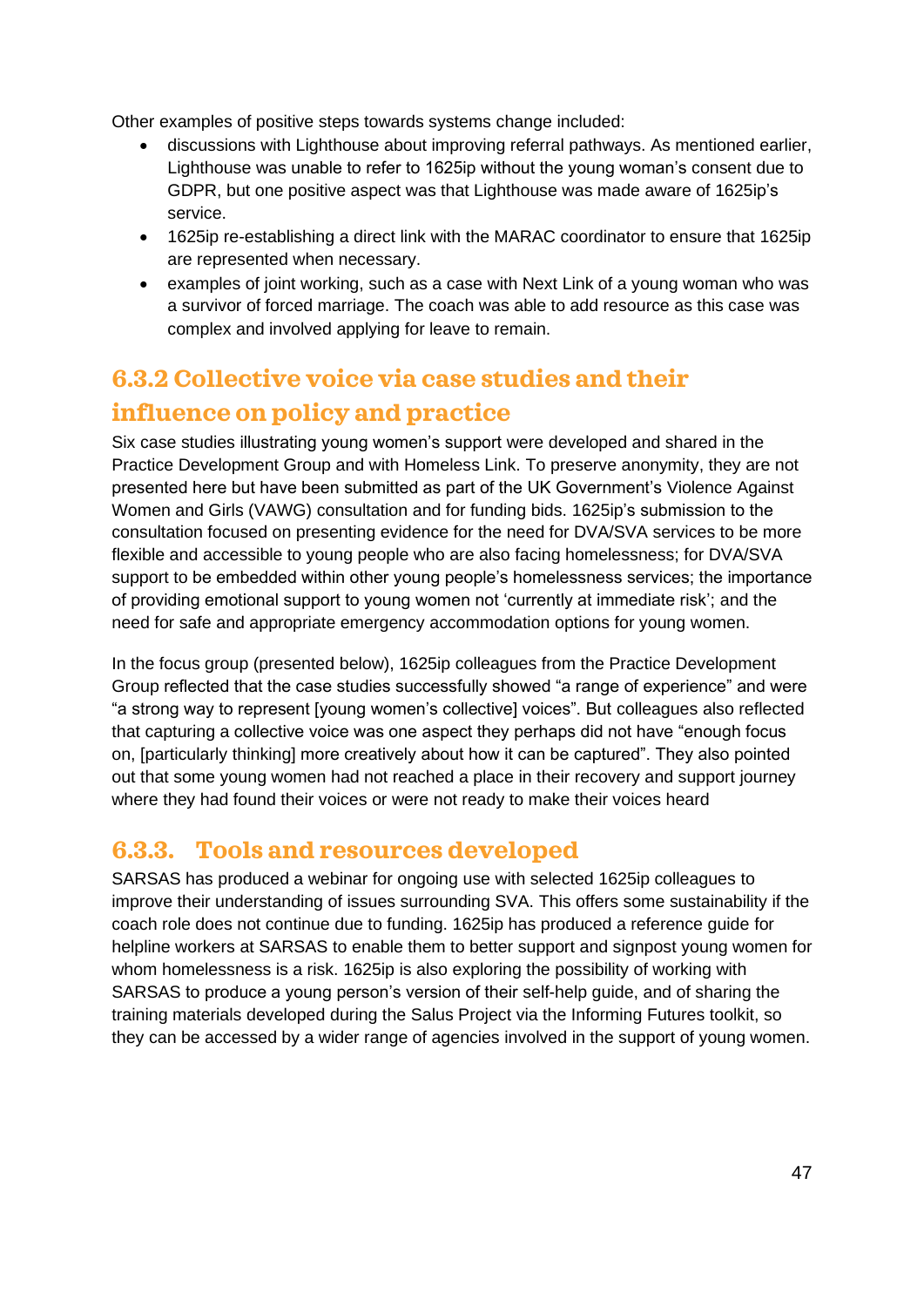## **6.3.4 Review of best practice with relevel local and national fora**

As well as the VAWG consultation mentioned above, sharing of best practice was achieved via presentations and workshops including the following

| Sexual abuse awareness week                                                | 1st Feb                |
|----------------------------------------------------------------------------|------------------------|
| Sexual Violence Reference Group (Bristol)                                  | $10th$ Feb             |
| Homeless Link grantee conference                                           | 18 <sup>th</sup> March |
| International Women's Day                                                  | 8 <sup>th</sup> March  |
| Rape Crisis England & Wales annual conference – workshop delivered by      | $2nd$ Dec              |
| 1625IP & SARSAS                                                            |                        |
| Webinar: Ensuring the safety of women experiencing homelessness during the | 30 <sup>th</sup> April |
| COVID-19 crisis and beyond.                                                |                        |
| Grantee learning event                                                     | 23rd June              |
|                                                                            |                        |

# **6.3.5 Focus group with Practice Development Group and interviews with key colleagues**

#### **Participants**

All partners from the Practice Development Group were offered the opportunity to participate in a focus group discussion and all took this up. Initials, organisation, and job role are outlined below. This section also draws on a separate interview with the coach and with Next Link's crisis response and duty helpline team manager.

| <b>Initial</b>                                | Organisation  | Role                                             |  |  |
|-----------------------------------------------|---------------|--------------------------------------------------|--|--|
| <b>Practice Development Group focus group</b> |               |                                                  |  |  |
| CB                                            | 1625ip        | Transitions & resilience team manager            |  |  |
| DT                                            | 1625ip        | <b>Operations Director</b>                       |  |  |
| CB                                            | <b>SARSAS</b> | CEO                                              |  |  |
| AM                                            | Julian House  | Service development manager                      |  |  |
| <b>JW</b>                                     | Next Link     | Senior services manager                          |  |  |
| <b>Interviews with key colleagues</b>         |               |                                                  |  |  |
| CC                                            | Next Link     | Crisis response and duty helpline teams' manager |  |  |
| AL                                            | 1625ip        | <b>Wellbeing Coach</b>                           |  |  |

The themes from the analysis of interview data are summarised in the table and presented in turn below with illustrative quotations. The themes correspond to the mechanisms of impact (i.e., the key aspects of the partnership that made it work), the outcomes (i.e., what the service led to), and overall reflections. The mechanism of impact here was the commitment of and communication between partners, as well as the eventual consistency in personnel. The outcomes were service improvement within and across the sector, better support for young women, and steps towards gendered-informed working and systems change. **Bold font** indicates findings that align with the intended outcomes above.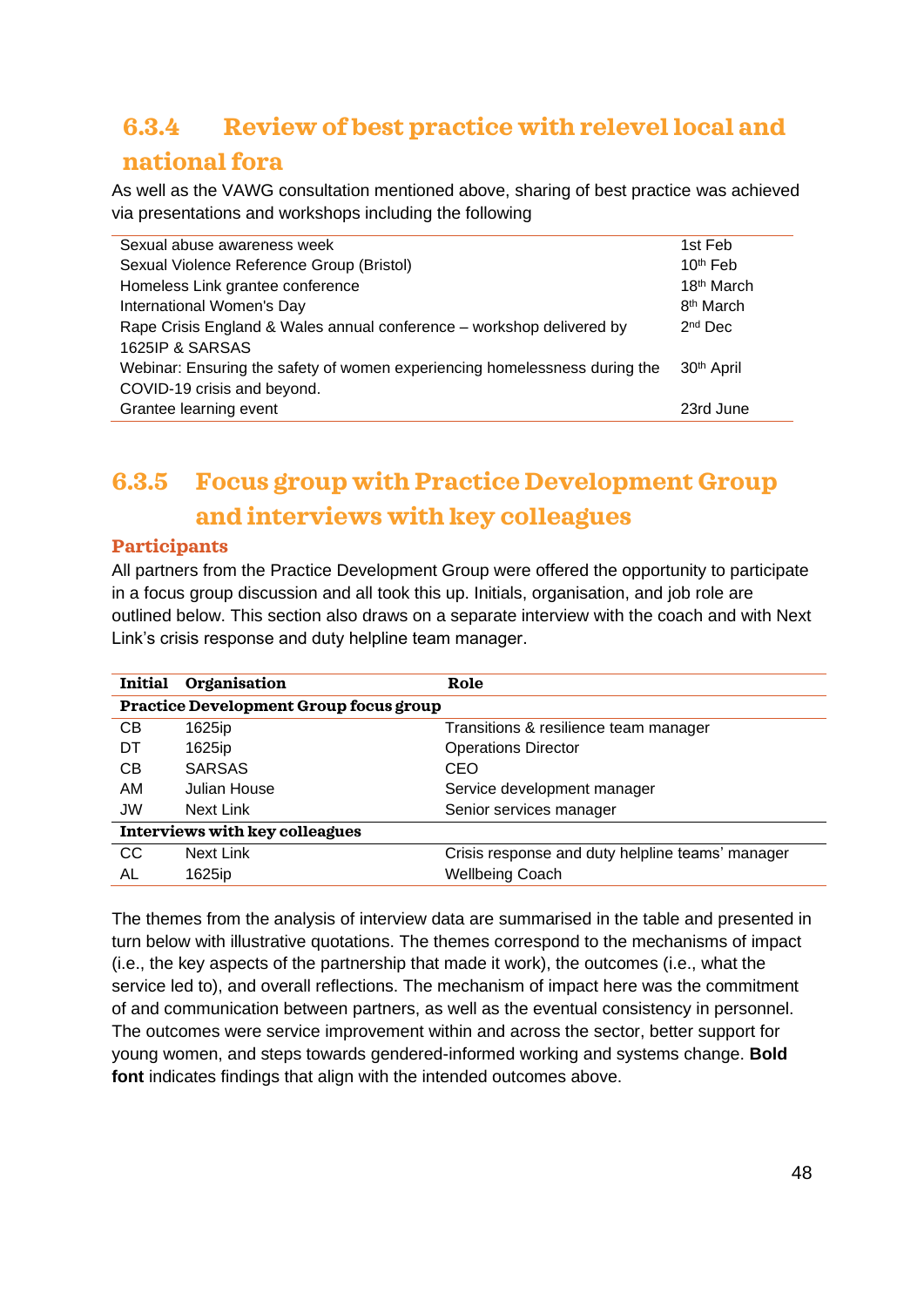#### **Themes**

#### **MECHANISMS OF IMPACT**

Theme 1: Commitment, communication, consistency in personnel

#### **OUTCOMES**

Theme 2: Service improvement within and across the sector through increased understanding, expertise, and accountability

Theme 3: Providing collaborative, holistic and needs-led support to young women

Theme 4: Steps towards being more gender-informed

Theme 5: Steps towards systems change (but still a long way to go)

**OVERALL REFLECTIONS AND AREAS FOR MORE WORK**

Theme 6: Impact of COVID-19 and barriers and learnings

#### **MECHANISMS OF IMPACT**

#### **Theme 1: Commitment, communication, consistency in personnel**

1625ip Practice Development Group ('Group' hereafter) members reflected that in the bid writing stage for the project, there was "absolute commitment and supportive relationships" from the project partners (i.e., SARSAS, Julian House, and Next Link). The Group also felt that 1625ip had brought together the right organisations for the Group. However, they also reflected that they had not met as a whole team at any stage during bid-writing, which may have been helpful.

Reflecting on the initial stages of the project after it was funded, the Group said individuals had varying interpretations of the project's intended outcomes. Regular meetings with *all* partners during bid development, and collective agreement upon clear and measurable outcomes at the outset, would have saved time and increased clarity at the start of the project. They also highlighted the importance of having consistency in the makeup of the Group, specifically, having the 1625ip colleague who had developed the bid involved to steer the project operationally and strategically. This was not the case in the initial stages of the project but was rectified when DT re-joined the Group. DT's involvement improved "momentum…focus and drive" in the project, which was important because "short life projects require sprinting from the start" [DT 1625ip].

Regarding consistency from the partner organisations, analysis of Group meeting minutes shows that each meeting had representation from the partner organisations except one where Julian House was unable to attend. Next Link had several different representatives which "was helpful for getting to know people" [CB SARSAS] but on reflection, the Group thought this caused difficulties as no one person had a complete overview of the project.

Next Link had a different relationship to the project, being a strategic partner but not an operational partner, which created different dynamics. 1625ip had decided to have two separate meetings, one for operational and one for strategic discussions, which proved complicated to organise. Moreover, the discussions did not split neatly into these two categories leaving partners feeling apologetic for talking about the 'wrong' aspect in a meeting. It also led to a lack of clarity of what Next Link's role was both from other partner organisations and Next Link themselves. 1625ip reflected that in a short-term project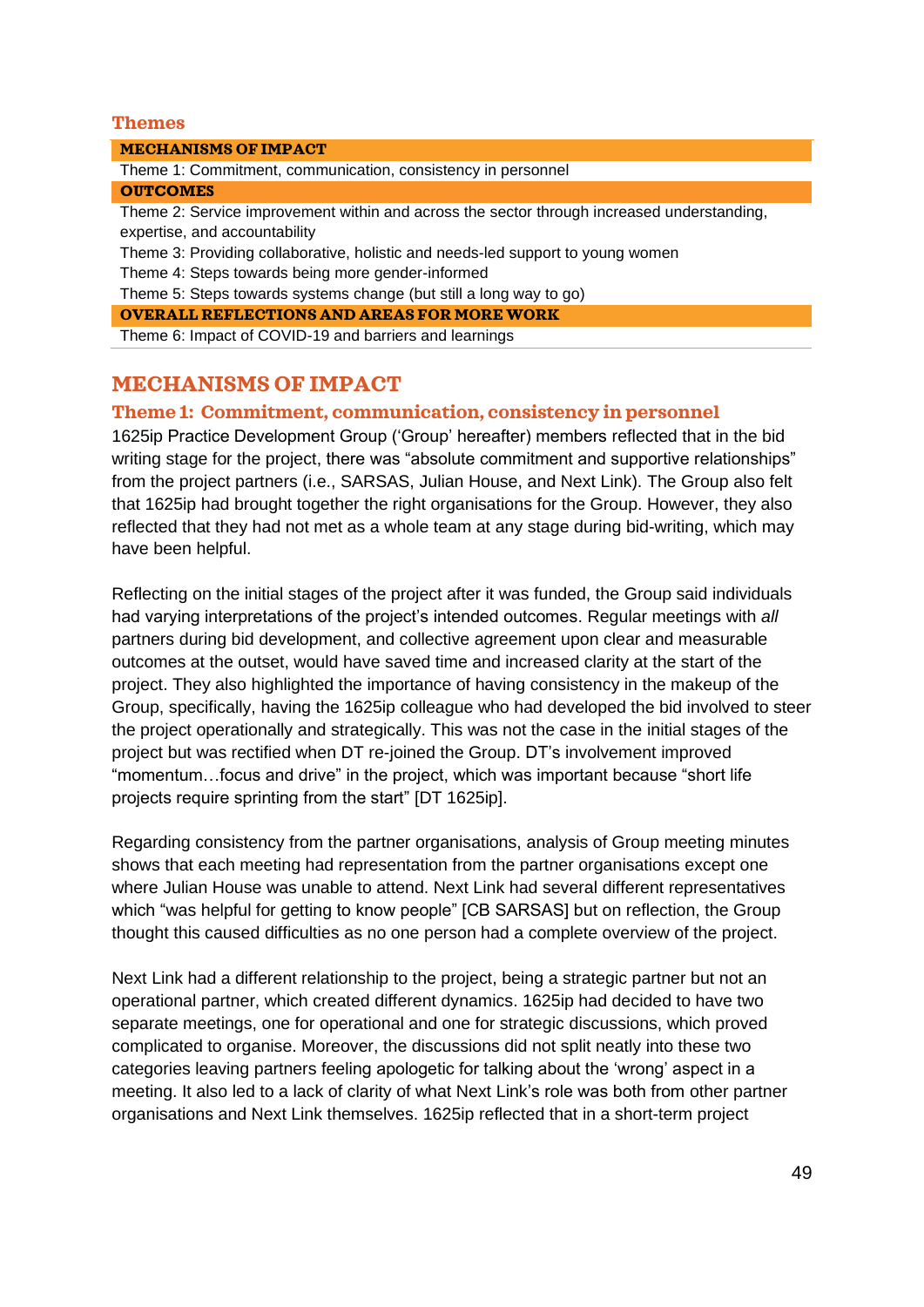everything tends to have direct operational links and so splitting the Group and the meetings in this way was not useful This was addressed about a third of the way through the project.

1625ip also emphasised the importance of buy-in, commitment, and motivation among all colleagues in partner organisations (i.e., not just members of the Group) to deliver on the project operationally (e.g., delivering training). Training, in particular, was difficult to organise—as the coach reflected, "there was lots of confusion around who needs what training, what's going to be useful for them…that needed to have been super clear at the beginning because we spent so much time trying to suss it out" [AL, 1625ip]. To this end, Group members thought having other senior colleagues involved in the Group in some way would have been useful.

Consistency and personnel issues aside, Group members remained in communication and continued to build their relationships once the project launched despite extraordinary demands on capacity due to COVID-19. 1625ip colleagues commented that partners were clearly committed and enthusiastic, and partners reflected that the meetings were well organised and they had worked together well: "it's amazing that we've done it, we've got to [the] end of this in a positive way, we've managed to do something in what was a difficult time for everybody" [AM Julian House].

#### **OUTCOMES**

#### **Theme 2: Service improvement within and across the sector through increased understanding, expertise, and accountability**

Group members were asked about the outcomes of partnership working. They unanimously said that working together had led to a **better understanding of other organisations** "which can seem very 'other' and very different" but in reality "have common aims" [AM Julian House]. Working together "led to knowing and understanding what others are doing and faced with and what their priorities are" [JW Next Link]. This increase in knowledge and understanding led Group members to recognise how they might "come together and grow" [JW Next Link] in working towards shared goals (i.e., to better support young women).

Specifically, the partnership led to **better collaboration and use of existing models** (i.e., not reinventing the wheel): "[partnership work] gives you license to talk about things in a constructive way, which can bring things forward together" [JW Next Link]. AM continued:

AM [Julian House]: "It gives you the opportunity to reflect on your organisation's practice. We might be doing something in a particular way, and rather than reinventing the wheel, we can think maybe we can go in this direction [that we've learned about from partnership]. [Working together makes you realise that] it's not about ego; it's about recognising need and taking steps forward and doing things better."

Linking on from this idea of not reinventing the wheel, 1625ip as an organisation felt that **through the partnership, they could learn from, be accountable to, and identify gaps between themselves and specialist organisations.** This learning helped the services to evolve: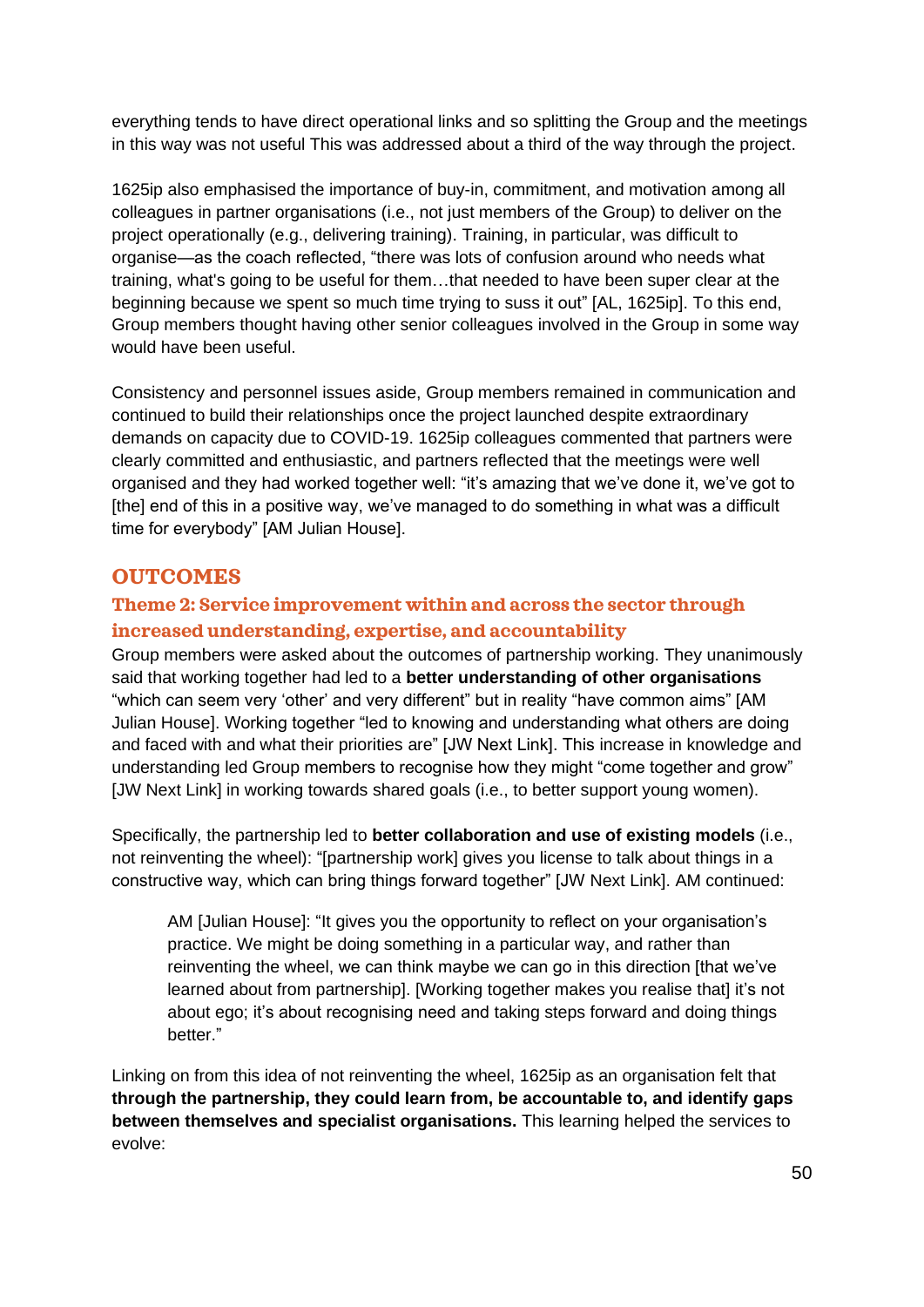DT [1625ip]: "We are not a specialist VAWG organisation and we need to ensure accountability and links with VAWG organisations to ensure no inadvertent stepping on toes, undermining, and missing opportunities. Having a partnership set up to do that feels like a safety framework. So, there's a service improvement angle: the Group has helped services evolve."

Working together also led Group members to feel more confident in contacting "go-to people for queries" [AM Julian House] and **more broadly to share expertise**:

CB [1625ip]: "Not being from DVA/SVA background myself it's been helpful, supportive, and encouraging to have access to members of the Group with that experience, wisdom, and knowledge. It's been a good scaffolding for that [learning]."

CB [SARSAS]: "In our organisation, there's a lot of fear around homelessness and young people around saying the right thing, knowing where you can go, and support you can offer. So, having this Group and knowing who to contact will be really helpful. As will the training as it beds in."

Next Link colleagues pointed out that they could share resources and links with 1625ip: they had long-standing links with DVA solicitors and employed specialist colleagues such as BAME IDVAs, so felt that keeping "channels open" [CC Next Link] to work with 1625ip would be beneficial for providing holistic support for young women.

All Group members said that they had learnt new ways of working from the partnership that would enhance their organisation's practice in future:

CB [SARSAS]: "It reminds us of multiple disadvantage: people have a lot going on as well as SVA. How we can better support them where they're at has been good learning."

AM [Julian House]: "In Julian House, we have a good understanding of homelessness but how it affects *young* people, that additional knowledge has been really useful."

Overall, as the coach said, working together "on an operational level to bridge the gaps [was] dreamy, that's the sort of thing that really needs to be happening" [AL 1625ip].

#### **Theme 3: Providing collaborative, holistic, and needs-led support to young women**

As 1625ip colleagues and young women in earlier sections indicated, the Group indicated that collaboration led to providing **better support**, i.e., support that was holistic, needs-led, informed by multiple disadvantage**,** and **to a wider reach of young women**:

DT [1625ip]: "We're working with complex young people. None come with a single issue – homelessness but there'll be a whole bunch of stuff behind that. Young people get sick of having too many people: it feels like interference, rather than a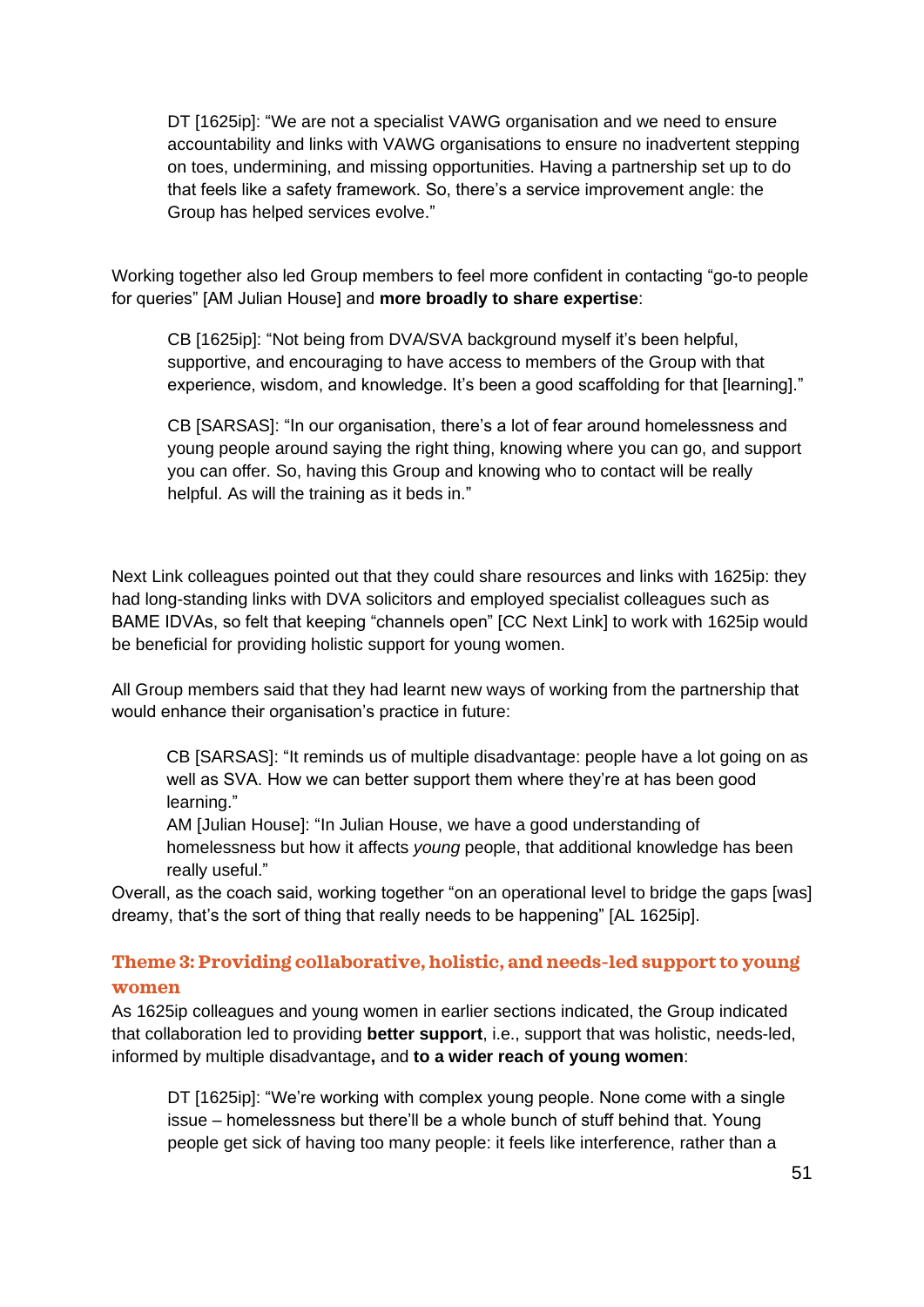coordinated team, where they need to manage the organisations and agendas. That's the really important part of partnership working – the openness and communication it brings. It's easier for young people in terms of how they can move forward and feel safe…by doing partnership work you just increase the reach of what you're offering, and the groups you can engage with."

The Group pointed out that case studies illustrated legitimate reasons that women were not engaging in specialist services. Regarding work with Next Link specifically, the coach felt that 1625ip's work was largely "complementary" but there was some overlap. However, the coach said that she was "only providing a service to young people where they don't fit into an existing service or want to engage with that service, as is their right… it's just it's providing a bigger safety net for people across the [local] authorit[ies]". Having both options meant young women could "choose what support feels most comfortable for them" and gave young women more "autonomy and a say in what their support and journey look like" [AL, 1625ip]. Next Link colleagues echoed this:

CC [Next Link]: "It's about making sure that those young people get the service that they need. And at the moment, we don't have a specific young person's team. And if someone isn't engaged with the [more general support], we'd always rather that they got some support from somewhere. It's building those pathways and relationships between the two."

On the provision of SARSAS counselling to 1625ip's young women, the Group reflected that it had several positive outcomes. Although uptake was low, the Group felt that another important outcome was that several women had been *offered* counselling and had made a *considered* decision to turn it down (e.g., not feeling ready to commit to 12 weeks of exploring their experiences). They were able to explore other support options for these young women:

CB [SARSAS]: "Even doing those assessments and talking to the coach about readiness for counselling, the best way to support, counselling not being a quick fix, has been useful. Some women could choose that counselling wasn't for them. That's useful, good learning around what is the best support for young women who have experienced SVA and what might work well for them…support work can work really well, grounding techniques, breathing, not delving into what happened…. Deciding that something's not for you can be empowering too."

This finding echoes 1625ip colleagues' views (see theme 6, section 4.3.3).

#### **Theme 4: Steps towards being more gender-informed**

The coach reflected that the gender-informed and woman-focused nature of the role worked well and was appropriate:

AL [1625ip]: "Overwhelmingly, it is women that are victims of DVA and SVA. There's a need for healthy relationships work with young men, but often that's about teaching them not to be perpetrators… Even with keyworker coaching, I haven't really had anyone approach me and say, 'I've got this young man and he's in a really unhealthy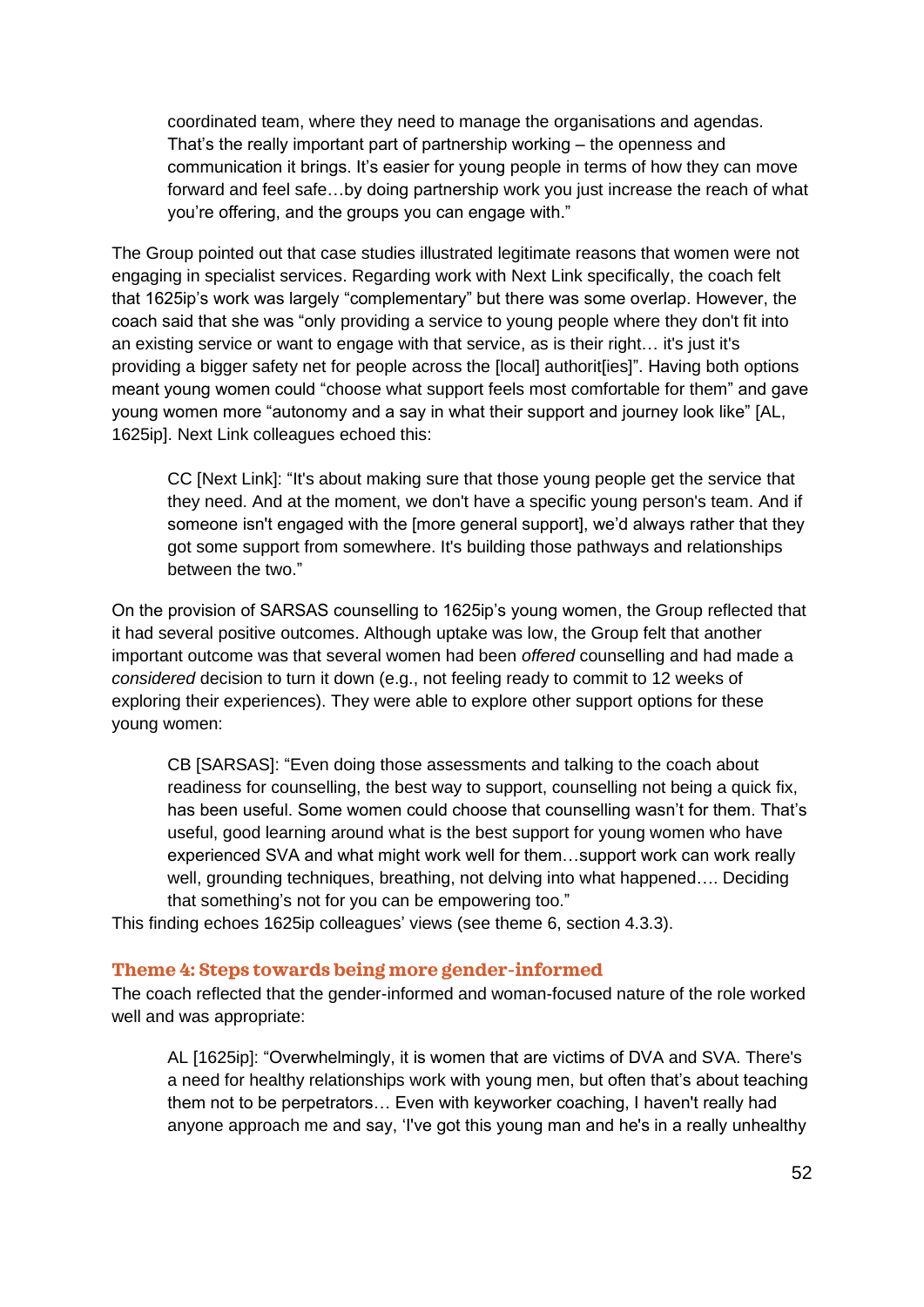relationship,' It's mostly, 'I've got this young man and I'm worried about how he's treating his girlfriend'".

The coach reflected that lower-level preventative support around healthy relationships for young women and men through groupwork might have been useful, but that it was the right decision not to specifically address men's perpetration within the Salus Project because it requires a different skillset and training.

1625ip colleagues nevertheless recognised scope for growth around gender-informed working, a bedrock of the other organisations. "we've had interesting conversations in team meetings and clinical supervision around improving people's awareness around genderinformed practice [and] there's still work to do with some people" [CB 1625ip]. This finding echoes the training feedback in section 4.3.1, where some 1625ip staff said their colleagues veered towards explaining or justifying abuse. Moreover, several colleagues did not think training developed understandings around the gendered nature of DVA/SVA. Rather than through training, the Group reflected that improving gender-informed work needed to happen through "constructive conversation and positive challenge" [CB 1625ip] where "sentiments can be named, and assumptions explored" [DT 1625ip]. Working in partnership and having the coach had given their colleagues "a better vocabulary for talking about it, and confidence to challenge when they hear something that doesn't feel comfortable. That's what you need to do to change entrenched prejudices and attitudes" [CB 1625ip].

#### **Theme 5: Steps towards systems change (but still a long way to go) Steps towards systems change**

All Group members identified the steps they had made towards systems change: the bridge between MAPS and Next Link, sharing of expertise and approaches, knowing go-to people within the sector, and forging a link between SARSAS and 1625ip for counselling. Group members moreover pointed out, "we haven't been able to do anything in the way we thought we would so the **whole project has been systems change in** terms of how we maintain relationships with young women when we can't work in ways we normally could" [CB 1625ip]. **The project also increased the likelihood of future systems change:** "it's hard to evidence a need for a service like this – that's why we get short term funding because there's a risk – so now we have a body of evidence" [DT 1625ip]. Group members felt that in particular they had generated evidence for the value and need for *integrating* services as a way of making services cohesive (a necessary component of systems change). Integrated services ultimately meet the needs of more young women: "I don't think anyone on the coach's caseload is just working with her: we've recognised the value of that and why it works. It widens the envelope of options so that anyone's needs can be met" [DT 1625ip].

#### **Space for learning**

Systems change requires there to be space for learning. Group members felt that there had "been learning, without a shadow of a doubt" [AM Julian House] albeit the learning was different from what they envisaged due to COVID-19. However, Group members also said there had not been enough *space* for that learning "there hasn't been space to reflect. That's typical of short-term projects. But exacerbated by COVID" [CB SARSAS]. On reflection, 1625ip members felt that more time was needed in the project's initial set-up to think through goals and how to achieve them and to bring these more exploratory conversations into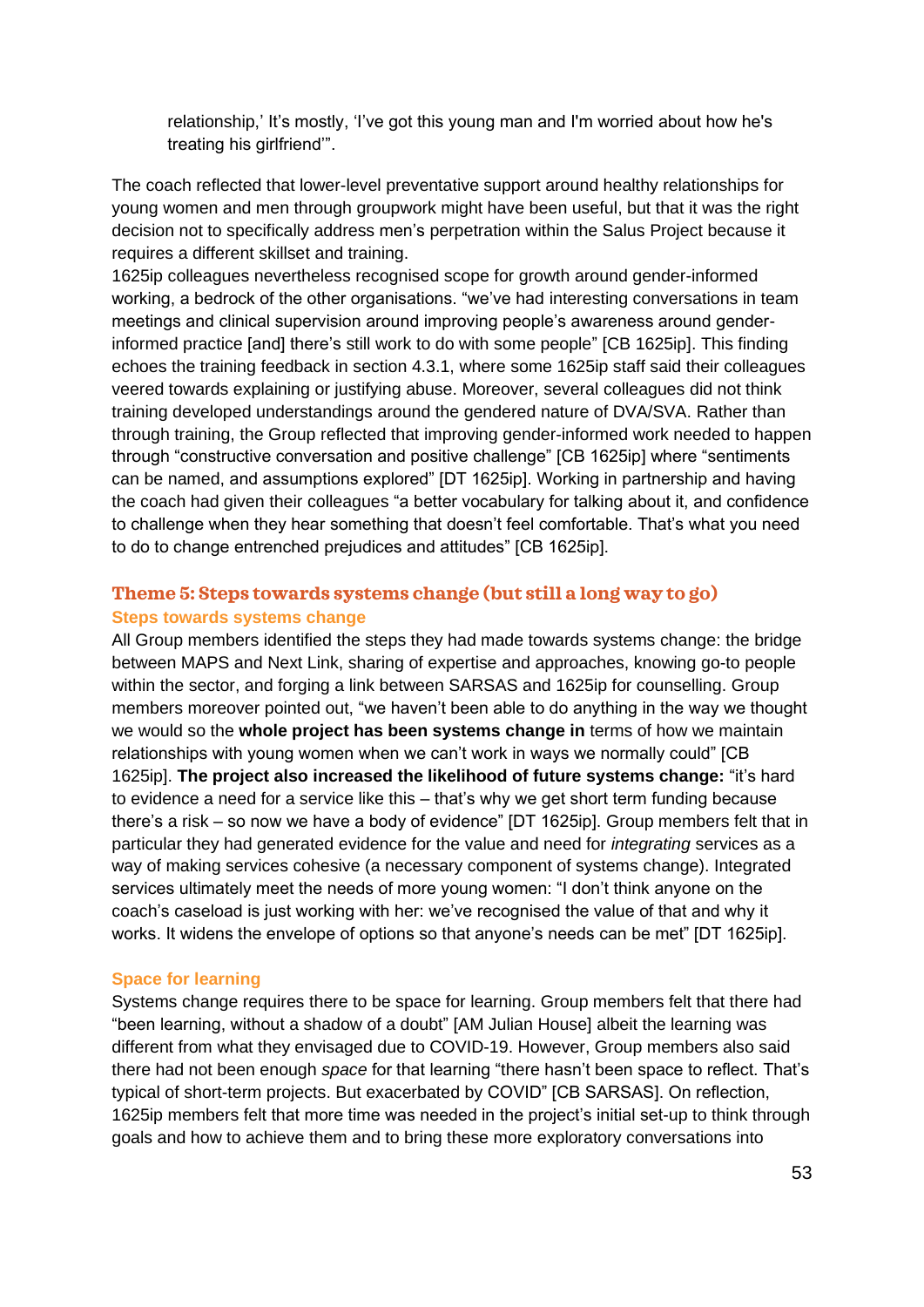Group meetings. Group members thought they ought to have "set aside half an hour at each governance meeting to proactively look at a couple of case studies and have reflective conversations" [DT 1625ip] including "the bigger questions like young women's voice and gender-informed practice" [CB 1625ip]. Ringfencing time for reflective conversations, outside of meetings about operations and monitoring, "would have been a good way to make that space" [CB 1625ip] since it is "hard to find time for reflection and creative thinking in day to day" work [DT 1625ip].

The Group highlighted the difficulties with measuring change particularly in a short life project:

CB [SARSAS]: "We had a short turnout to develop the project and we didn't know how it was going to play out: with shorter-term projects you don't have the luxury of time. There's still uncertainty on how we're going to measure things. In a three-year project that's normal, you can figure it out. There's learning there on how much we commit to delivering. It was already a strong bid and I think we may have tried to overdeliver and then a pandemic."

#### **Longevity of funding**

Group members recognised that there was more work to be done, but said this would require "longevity of funding" [AM Julian House] and for there to be "someone in the role [long term] who has that focus" i.e., the coach: "she's operationally the one who's out there, talking to young women, dealing with services, referrals" [CB 1625ip]. 1625ip had identified more areas for systems change, e.g., building a bridge between themselves and Lighthouse but it "would not be right to introduce more referrals we aren't going to be able to see" [CB 1625ip]. Members said that short term funding limits "how [systems] change is implemented and makes it difficult to keep the key work happening" [AM Julian House].

# **OVERALL REFLECTIONS AND AREAS FOR MORE WORK**

### **Theme 6: Impact of COVID-19, barriers and learnings**

Inevitably discussion in the focus group explored the impact of COVID-19 on the Salus Project, as well as the 'pandemic within the pandemic'—the rise in DVA cases during the pandemic and the resulting demand on services<sup>44</sup>: As one member said, "demand has gone through the roof, up by 35%-40%. We have seen astronomical pulls on all our services" [JW Next Link].

Overall, COVID-19 and subsequent restrictions prevented relationship building. In usual circumstances, the organisations would "have had more interactions, which would have felt more natural and built understanding. Things you'd normally do when you hit a brick wall, get together and go for lunch, we couldn't do" [CB 1625ip]. COVID-related delays left less time to see the project's "impact on colleagues at Julian House and SARSAS. The impact will be happening, but we won't be able to report it" [CB, SARSAS]. As section 2.3 outlines, COVID-

<sup>44</sup>

[https://www.ons.gov.uk/peoplepopulationandcommunity/crimeandjustice/articles/domesticabuseduringthecoronaviruscovid19pa](https://www.ons.gov.uk/peoplepopulationandcommunity/crimeandjustice/articles/domesticabuseduringthecoronaviruscovid19pandemicenglandandwales/november2020) [ndemicenglandandwales/november2020](https://www.ons.gov.uk/peoplepopulationandcommunity/crimeandjustice/articles/domesticabuseduringthecoronaviruscovid19pandemicenglandandwales/november2020)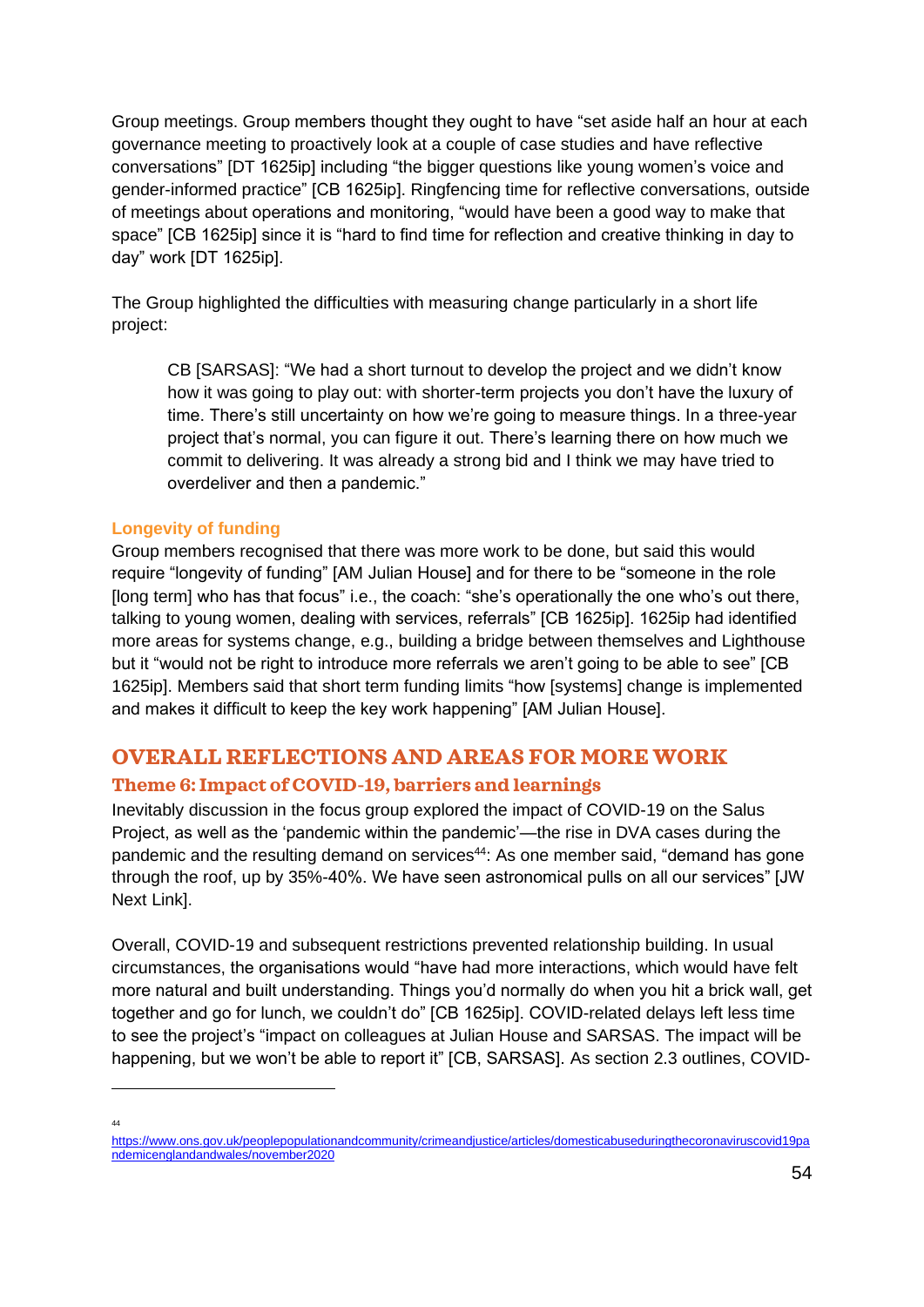19 also prevented integration and collaboration between the different services through halting groupwork and the coach spending time in other organisations. On the coach's mentorship role for SARSAS, Group members said:

- CB [SARSAS]: "I don't know that the relationships were able to develop the way they might have done if we were doing things in person. I feel for the coach: she didn't get a flavour of the organisation or the ability to engage in the way I imagined—i.e., being at our offices a couple of times a month to talk to people about homelessness and have a mentor role. Everything was more formal and difficult and relied on arranging meetings all the time."
- DT [1625ip]: "Yes, not only could she not do that, but we had to develop and maintain a relationship in a virtual world—a new experience for all of us."

Participants were keen to explore the groupwork aspect in future:

- AM [Julian House]: "The training was important but the groupwork was putting fire in my belly. It would have pulled relationships together. We'd done some preliminary work, and this would've built on learning from that."
- CB [1625ip]: "Yes, developing a groupwork offer flexible for young people was one of the things I felt passionate about. I'm really sad we've not had the opportunity to do that."

They reflected that groupwork "is where you have a cohort of people who can draw strength from each other [and] can be a representation of [collective] voice" [DT, 1625ip]. Group members nonetheless stood by the decision not to have attempted online delivery of groupwork:

- AM [Julian House]: "We've been delivering groupwork with children and young people and the majority are not loving online stuff. We've been delivering Freedom Programme online with a group of adult women and it works well, but with young people, relationship building is key. To put that relationship online brings difficulties. You also have to think about safety."
- CB [1625ip]: "Yes, elsewhere in the organisation, where it's succeeded is if there was already a group, or a group relationship existing. We didn't have that: this project was new, so it would have been difficult. And with this cohort, I don't know how we'd have got to a point where we could feel we could protect them and do it safely."

Engagement and access to technology were additional issues:

- DT [1625ip]: "Virtual engagement has been difficult in other areas of service even with more fun and light-hearted groupwork."
- JW [Next Link]: "We've been doing peer support and Freedom remotely and it's been hard to connect for a whole host of reasons: getting Wi-Fi, data… People fade off, [unlike] if you're in a room together."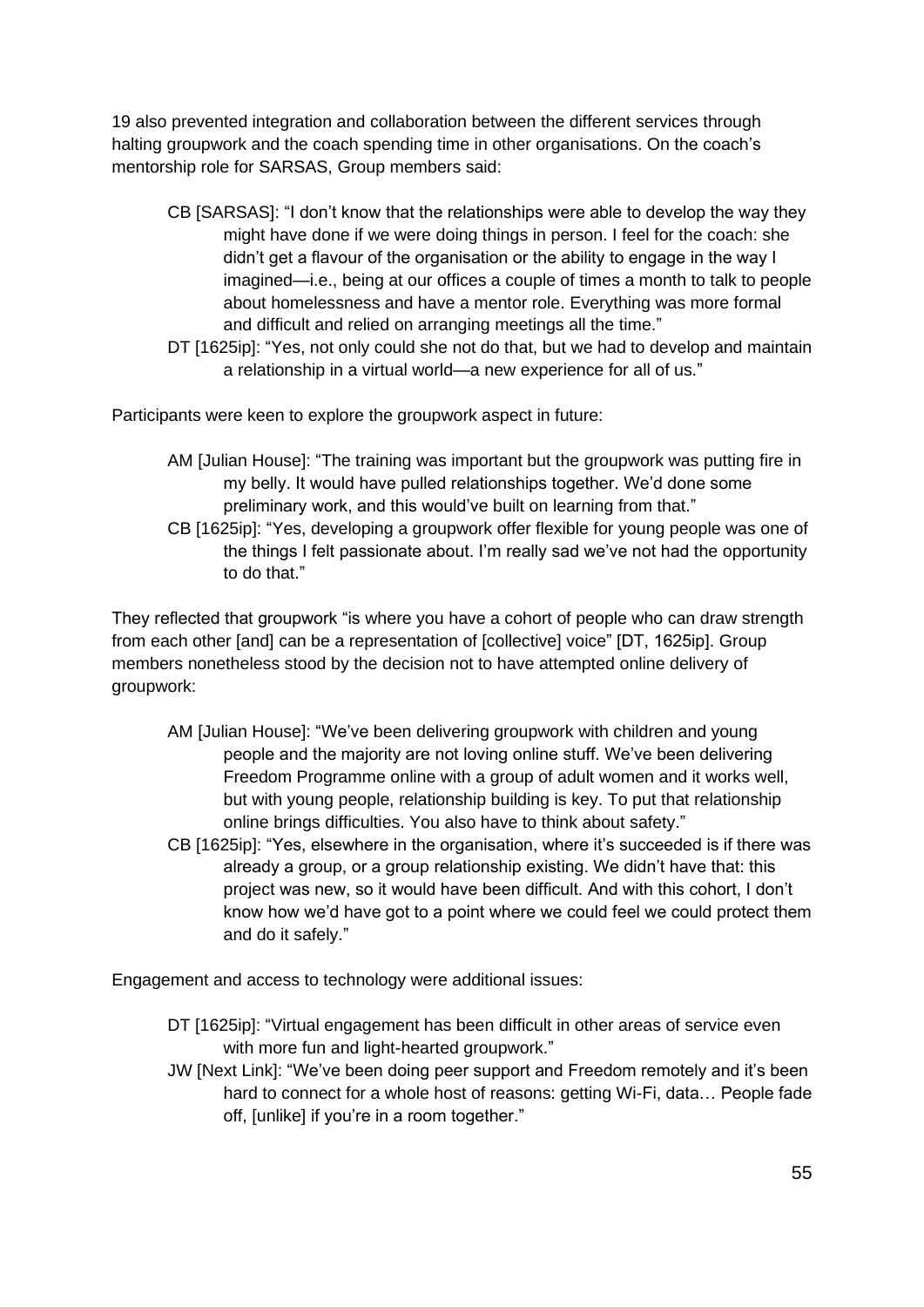Despite this, one member reflected that online delivery may be more possible if the project were continuing for another year because "everything we've learnt in the past year about digital engagement might leave us more equipped to trying it" [CB 1625ip].

#### **Lack of boundaries around support**

Alongside the above discussions, the coach reflected that the cancellation of groupwork was "a bit of a relief": the intensity of one-to-one support along with groupwork may have been "too big to deliver." Due to the wide-ranging support the coach provided, and the fact that types of support were not specified in the contract, it was initially difficult for the coach to set boundaries around how much support to provide to each young woman. Guidance from her line manager (CB 1625ip) was crucial for the coach to devise these boundaries. Together they were able to review the caseload and spend time reflecting on where her efforts to support would be best placed:

AL (1625ip): "I did struggle with feeling there weren't any boundaries at all. CB [1625ip] has been absolutely amazing in holding me and the service and I've been able to articulate when I'm feeling like that. With her, I've gone through my list to see where I'm at with the young women, what their engagement has been like so far. 'I can see a pattern here of this person is just not interested' rather than 'I can see a pattern of this person really struggling.' "

In this way, the coach made her workload manageable and close the cases of young women who did not seem to want support in a safe and supportive way: "I could say, 'I'm going to end it there, please contact me if you want any support in the future' [AL, 1625ip].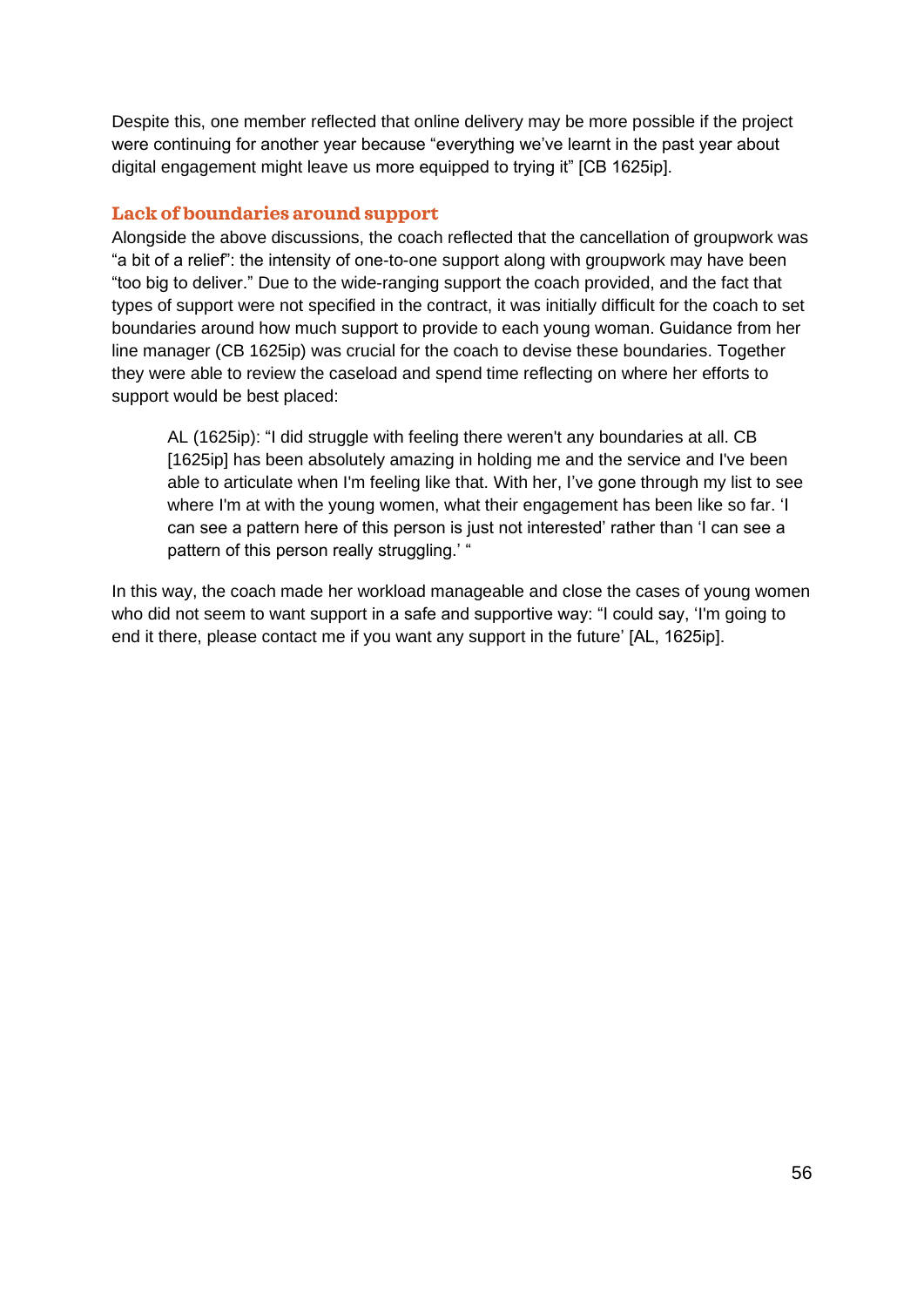# <span id="page-56-0"></span>**7. Lessons learnt**

This section aims to summarise the main lessons learnt from the Salus Project. These point to ways in which the service and partnership working could be improved in future.

**Scope of the project: general healthy relationships and specialist DVA/SVA support** The project originally had a general healthy relationships aspect, intended to provide education and early intervention support for young women to recognise what healthy relationships look like, as well as the specific DVA/SVA support aspect. Due to COVID-19 and the subsequent halting of groupwork, the delivered project focused primarily on the latter and much less so on the former. The coach's role was originally called 'a healthy relationships coach.' Moreover, one of the intended outcomes of the project was to improve understandings of healthy relationships, and the original evaluation form that was going to be used with young women asked about their understanding of healthy relationships. Young women who had experienced DVA/SVA said they were assaulted or were trapped in an abusive relationship but knew what healthy relationships were. It was therefore useful that the coach could introduce herself as a wellbeing coach who specialises in healthy relationships and DVA/SVA, or relationships and use the terms flexibly according to the young woman. **A lesson learnt is that while lacking an understanding of healthy relationships and experiencing DVA/SVA will sometimes overlap, in other cases, they will not: specific outcomes are needed for young women learning about healthy relationships and young women who have experienced DVA/SVA.** 

The coach reflected that if the healthy relationships groupwork aspect had gone ahead, the project might have been too big. Moreover, the coach and colleagues felt that young women may not want to engage in groupwork. **A lesson learnt is that offering both one-to-one and groupwork options is valuable to give young women choice, but future projects need adequate resource to do preventative and low-level healthy relationships work, as well as tertiary and intensive DVA/SVA work.**

#### **One-to-one support**

Young women suggested that it would be useful not to make changes, e.g., move house, on Fridays because they could not get support over the weekend, which was difficult. **A lesson learned is where possible, unless adequate support is available on the weekend, interventions that could cause distress to young women should be avoided on Fridays.**

#### **Offer of counselling**

The project provided funding for 48 sessions of specialist counselling for young women with SARSAS. It was originally envisaged that this would provide four young women with twelve sessions each. However, uptake was low. **A lesson learned is that end-to-end support is needed to successfully refer young women for counselling. The referrers need a good understanding of what it means to be 'therapy ready' and what the therapy will entail to inform the young women. The counselling provider needs a good understanding of the additional flexibility that young women with complex needs are likely to need in**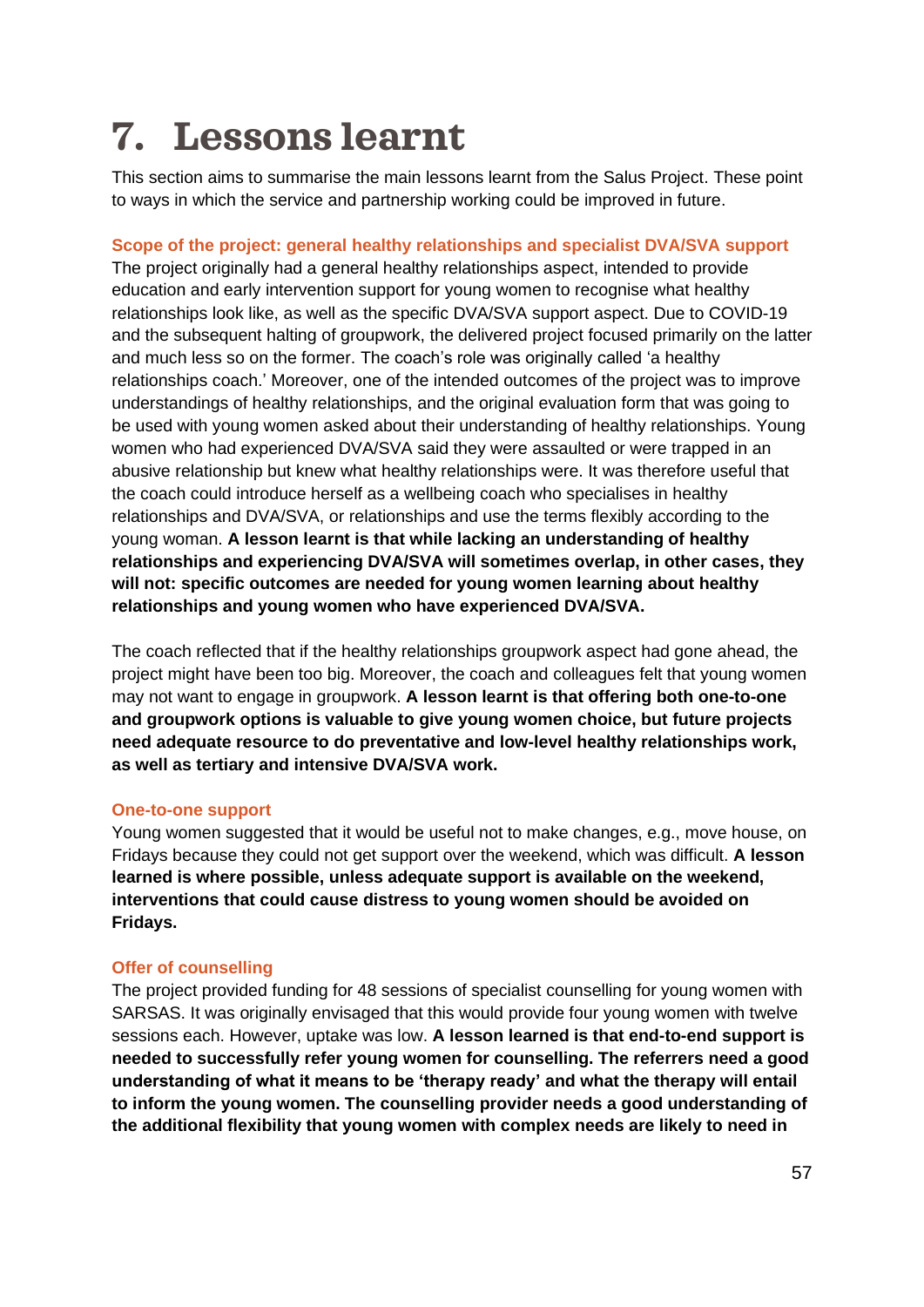**terms of assessment processes and arranging appointments. A direct channel of communication between referrer and provider is essential.** 

#### **Gender-informed approach: working with men and LGBT+ people**

Constructive conversation and positive challenge are needed to enhance gender-informed working and appropriate responses to young men's use of abusive behaviours. **A lesson learned is that there should be dedicated discussion time, separate to training about female victims/survivors, led by those with expertise, for exploring the identification of and response to young men who use abusive behaviours.** Such discussion might include the risk factors for using abuse and around non-collusive responses to abuse, with links to appropriate programmes (e.g., perpetrator programmes) where available. Training feedback also suggested that "non-heterosexual" SVA could have been covered more explicitly, and 1625ip colleagues said they had identified that LGBT+ young people were experiencing abusive behaviours—which suggests a need to recognise the **dynamics and impact of DVA/SVA with people who are LGBT+.**

#### **Training**

Developing adequate and appropriate training was time-consuming. Trainees within organisations reflected that they wanted different levels of training to acknowledge prior understanding and meet different needs. **A lesson learnt is for a thorough training needs analysis to be conducted before embarking on training delivery**. Encouraging training attendance from colleagues in partner organisations was also difficult: **a lesson learnt is that training requests need to be managed differently, or that better buy-in from senior or training colleagues in the partner organisations is needed.** 

#### **Record keeping and capturing change**

Keyworkers did not always make notes on the case management system of what coaching they had received. Partway through the project, the coach began opening a 'timeline' (notes) for the young women whose keyworkers she had coached. This was not always possible as sometimes keyworkers did not disclose the young person's name and sometimes, they were just seeking general advice. When keyworkers did make notes, they were not always detailed. **A lesson learned is that a recording process should have been devised from the outset to capture all coaching and mentoring.** Alternatively, given the difficulty of capturing the impact of the work, 1625ip could formulate a transparent way to estimate the potential reach of coaching and mentoring that does not rely on case management notes.

#### **Personnel involved in Practice Development Group**

Colleagues reflected that collectively agreeing upon clear and measurable outcomes at the outset would have been beneficial. Having one person who was involved in bid development to then launch the project would also help to manage the project effectively. 1625ip Group members also emphasised the importance of buy-in, commitment, and motivation among all colleagues in partner organisations (i.e., not just members of the Group) to deliver on the project operationally. **A lesson learned is that having other senior colleagues involved in the Practice Development Group (including those who manage staff training) could have been useful. Moreover, having more time in the project's initial set-up to think through goals and how to achieve them would have been valuable.**